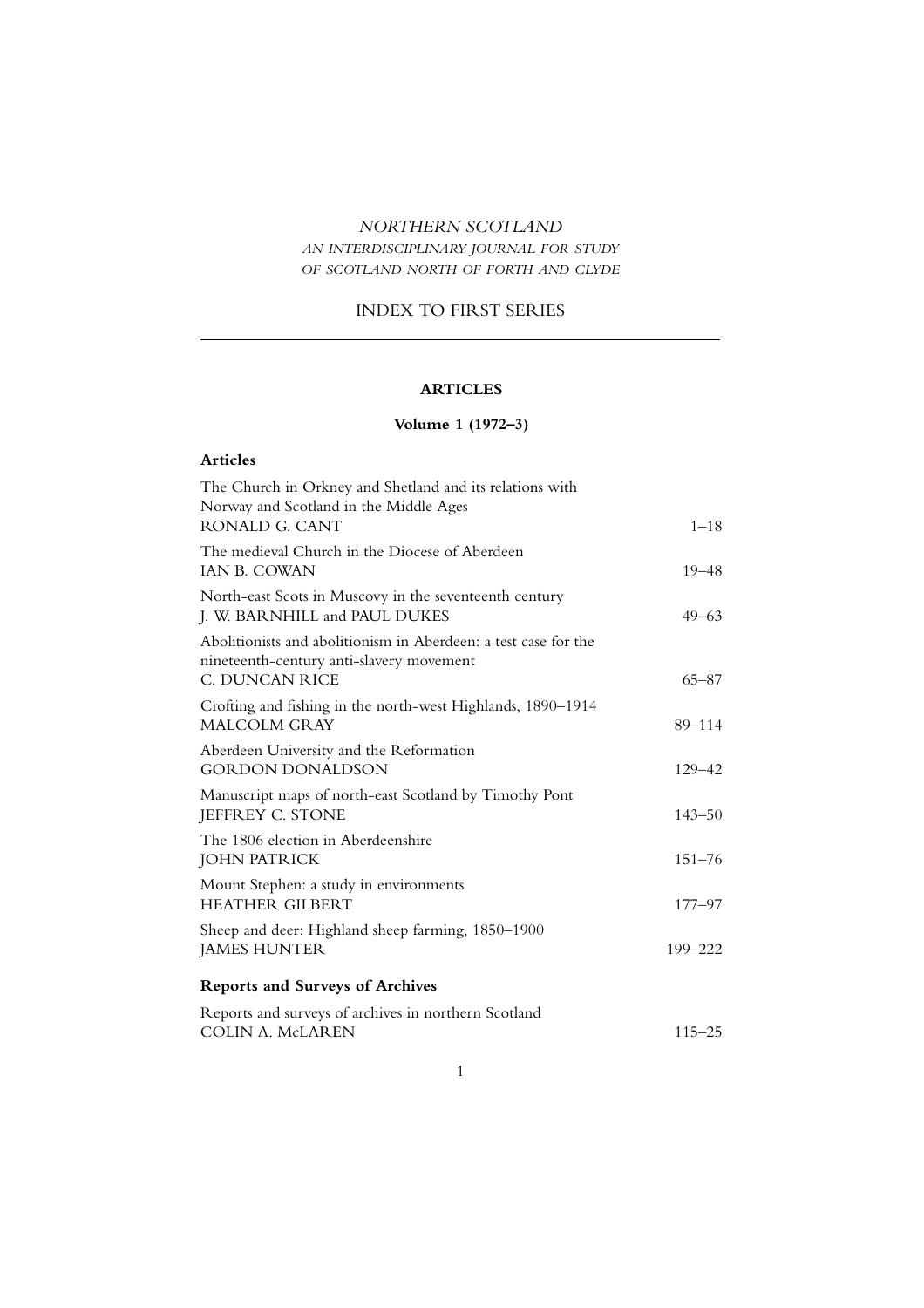| <b>Index to First Series</b>                                                                                                                                                                                    |            |
|-----------------------------------------------------------------------------------------------------------------------------------------------------------------------------------------------------------------|------------|
| Reports and surveys of archives in northern Scotland<br>COLIN A. McLAREN AND MARGARET STEPHEN                                                                                                                   | $223 - 33$ |
| <b>Reviews</b>                                                                                                                                                                                                  |            |
| Orkney Natural History Society, Stromness: late 19th century<br>photographs and The Orkney Croft<br><b>MALCOLM GRAY</b>                                                                                         | 127        |
| Aberdeen 150 Years Ago, a reprint of James Rettie, Aberdeen Fifty<br>Years Ago (1868) Fenton Wyness, Aberdeen: Century of Change<br><b>ARTHUR McCOMBIE</b>                                                      | $127 - 8$  |
| Louise B. Taylor (ed.), Aberdeen Shore Work Accounts, 1596-1670<br>T. C. SMOUT                                                                                                                                  | $235 - 7$  |
| Volume 2 (1974–7)                                                                                                                                                                                               |            |
| <b>Articles</b>                                                                                                                                                                                                 |            |
| The feuing of Strathisla: a study in sixteenth-century social history<br>MARGARET H. B. SANDERSON                                                                                                               | $1 - 11$   |
| Linen-spinning in the north of Scotland, 1746–1773<br>ALASTAIR J. DURIE                                                                                                                                         | $13 - 36$  |
| The British Fisheries Society: 1787 questionnaire<br><b>JEAN DUNLOP</b>                                                                                                                                         | $37 - 55$  |
| The Sutherland Clearances<br>I New evidence from Dunrobin<br><b>ERIC RICHARDS</b><br>II Sutherland in the Industrial Revolution<br><b>JAMES HUNTER</b><br>III Ethics and economics in the Sutherland Clearances |            |
| STEWART R. SUTHERLAND<br>The earldom of Caithness and the kingdom of Scotland,                                                                                                                                  | $57 - 83$  |
| 1150-1266<br><b>BARBARA E. CRAWFORD</b>                                                                                                                                                                         | $97 - 117$ |
| The Reformation in the burgh of Aberdeen<br><b>BRUCE McLENNAN</b>                                                                                                                                               | 119–44     |
| 'To roose the countra fae the caul' morality o' a deid moderatism':<br>William Alexander and Johnny Gibb of Gushetneuk<br><b>IAN CARTER</b>                                                                     | 145–62     |
| The changing geography of smallholdings in northern Scotland<br>DAVID TURNOCK                                                                                                                                   | $163 - 82$ |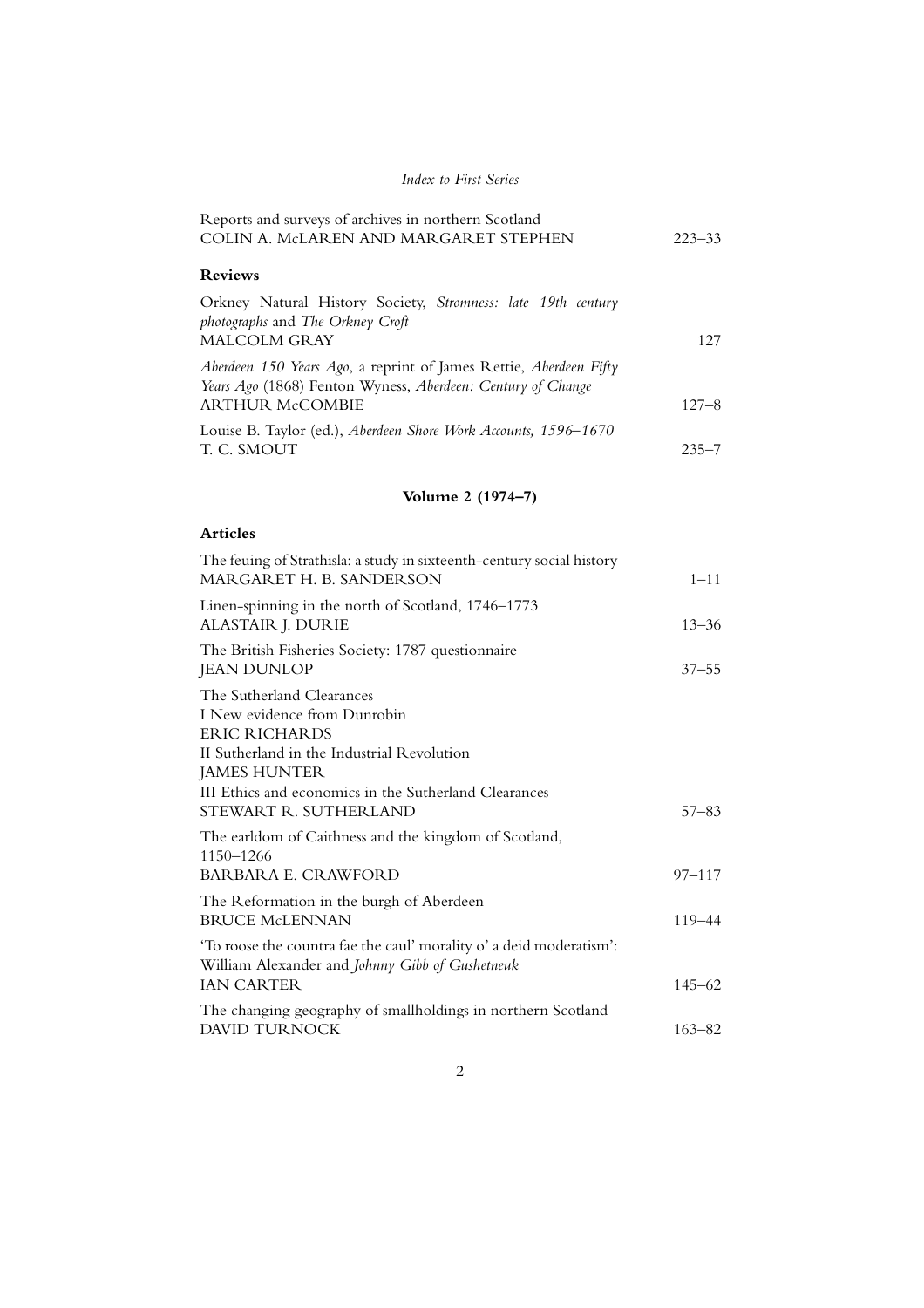| <i>Index to First Series</i>                                                                        |            |
|-----------------------------------------------------------------------------------------------------|------------|
| <b>Reports and Surveys of Archives</b>                                                              |            |
| Reports and surveys of archives in northern Scotland<br>COLIN A. McLAREN and MARGARET A. STEPHEN    | $85 - 93$  |
| Reports and surveys of archives in northern Scotland<br>COLIN A. McLAREN and MARGARET A. STEPHEN    | $183 - 90$ |
| <b>Reviews</b>                                                                                      |            |
| Magnus Magnusson, Viking Expansion Westwards<br><b>BARBARA E. CRAWFORD</b>                          | 95         |
| The Jacobite Peerage: Baronetage, Knightage and Grants of Honour<br><b>JEAN DUNLOP</b>              | $95 - 6$   |
| Alan Small, Charles Thomas, and David M. Wilson, St Ninian's<br>Isle and its Treasure<br>R. G. CANT | $191 - 2$  |
| Frederick J. Pohl, Prince Henry Sinclair: his Expedition to the<br>New World in 1398                |            |
| T. M. Y. MANSON                                                                                     | $192 - 3$  |
| Bruce Lenman, From Esk to Tweed<br><b>MALCOLM GRAY</b>                                              | $193 - 4$  |

## **Volume 3 (1977–80)**

| The royal demesne in northern Scotland during the later<br>Middle Ages                      |            |
|---------------------------------------------------------------------------------------------|------------|
| <b>CRAIG A. MADDEN</b>                                                                      | $1 - 24$   |
| Annexed estates in the eighteenth-century Highlands<br><b>ANNETTE M. SMITH</b>              | $25 - 46$  |
| Aberdeen and the early development of the whaling industry,<br>1750–1800<br>W. R. H. DUNCAN | $47 - 59$  |
| North-east Scotland and the northern whale fishing, 1752–1893<br>R. C. MICHIE               | $61 - 85$  |
| Early Scandinavian naming in the Western and Northern Isles<br>W. F. H. NICOLAISEN          | $105 - 21$ |
| The Aberdeen Ladies' Educational Association, 1877–1883<br>L. R. MOORE                      | $123 - 57$ |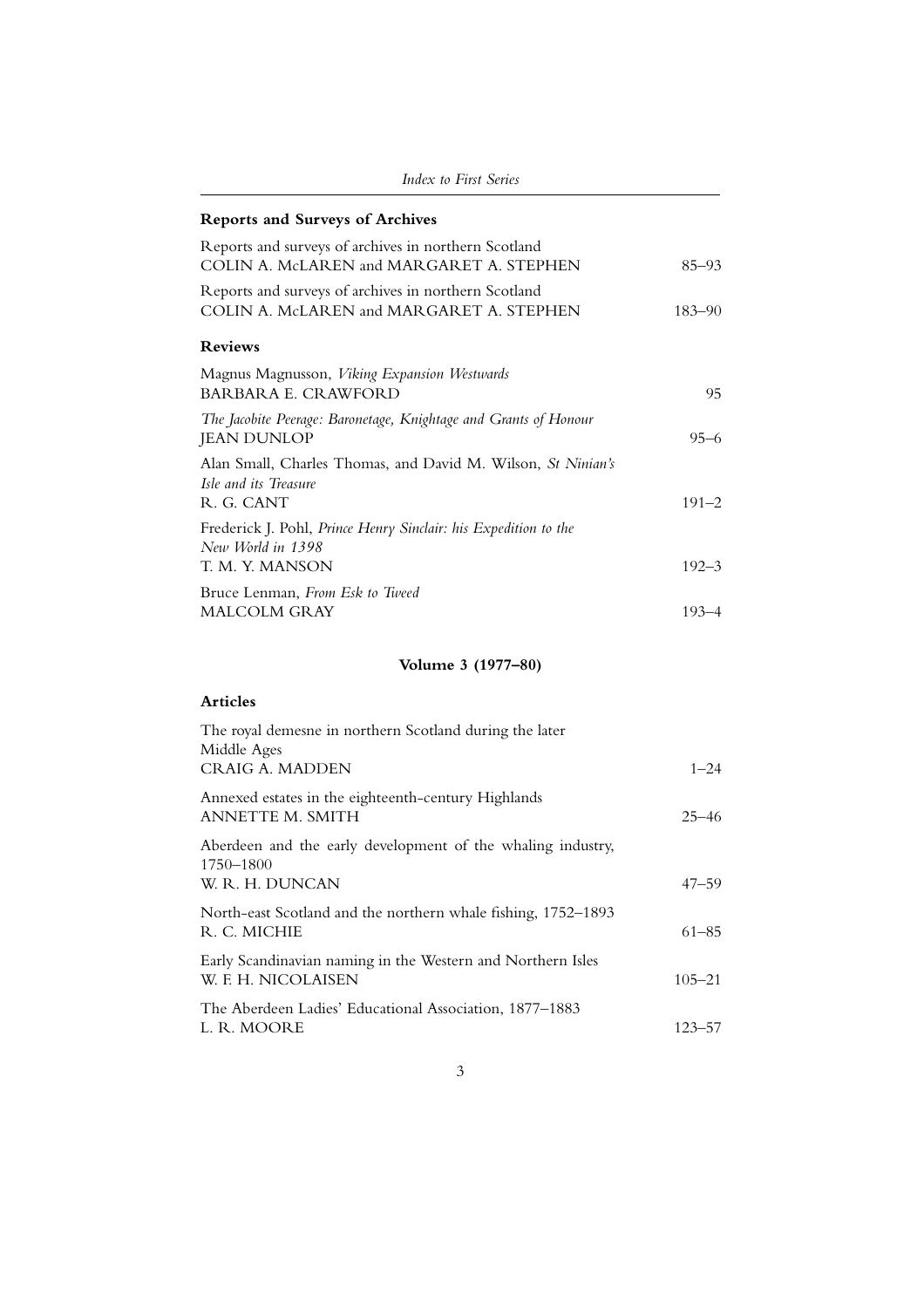| <i>Index to First Series</i>                                                                                             |            |
|--------------------------------------------------------------------------------------------------------------------------|------------|
| <b>Reports and Surveys of Archives</b>                                                                                   |            |
| Reports and surveys of archives in northern Scotland<br>COLIN A. McLAREN, MARGARET A. STEPHEN,<br>ALISTAIR TOUGH         | $87 - 100$ |
| Reports and surveys of archives in northern Scotland:<br>the North-Eastern Survey, 1976-1978<br><b>WILLIAM DONALDSON</b> | 159–72     |
| <b>Reviews</b>                                                                                                           |            |
| A. Allan MacLaren, Religion and Social Class: the Disruption Years<br>in Aberdeen<br>ROBERT E. DUNCAN                    | $101 - 3$  |
| James Shaw Grant, Highland Villages<br>RONALD G. CANT                                                                    | $103 - 4$  |

# **Volume 4 (1981)**

| Huntly's rebellion and the administration of justice in north-east<br>Scotland, 1570-1573<br>ATHOL L. MURRAY   | $1 - 6$    |
|----------------------------------------------------------------------------------------------------------------|------------|
| Robert Gordon of Straloch: cartographer or chorographer?<br>JEFFREY C. STONE                                   | $7 - 22$   |
| Shipbuilding in Aberdeen, 1750-1914<br><b>THOMAS DONNELLY</b>                                                  | $23 - 42$  |
| Reluctant heroes: conscription in Aberdeenshire, 1756–1758<br>JAMES A. CHEYNE                                  | $43 - 50$  |
| Artisans and proletarians: Chartism and working class allegiance<br>in Aberdeen, 1838-1842<br>ROBERT E. DUNCAN | $51 - 67$  |
| Aberdeen and Ceylon. Economic links in the nineteenth century<br>RANALD C. MICHIE                              | $69 - 82$  |
| The retreat of settlement in the Grampian uplands<br>DAVID TURNOCK                                             | $83 - 112$ |
| Doctors, paupers and landowners. The evolution of primary<br>medical care in Orkney                            |            |
| <b>REX TAYLOR</b>                                                                                              | $113 - 20$ |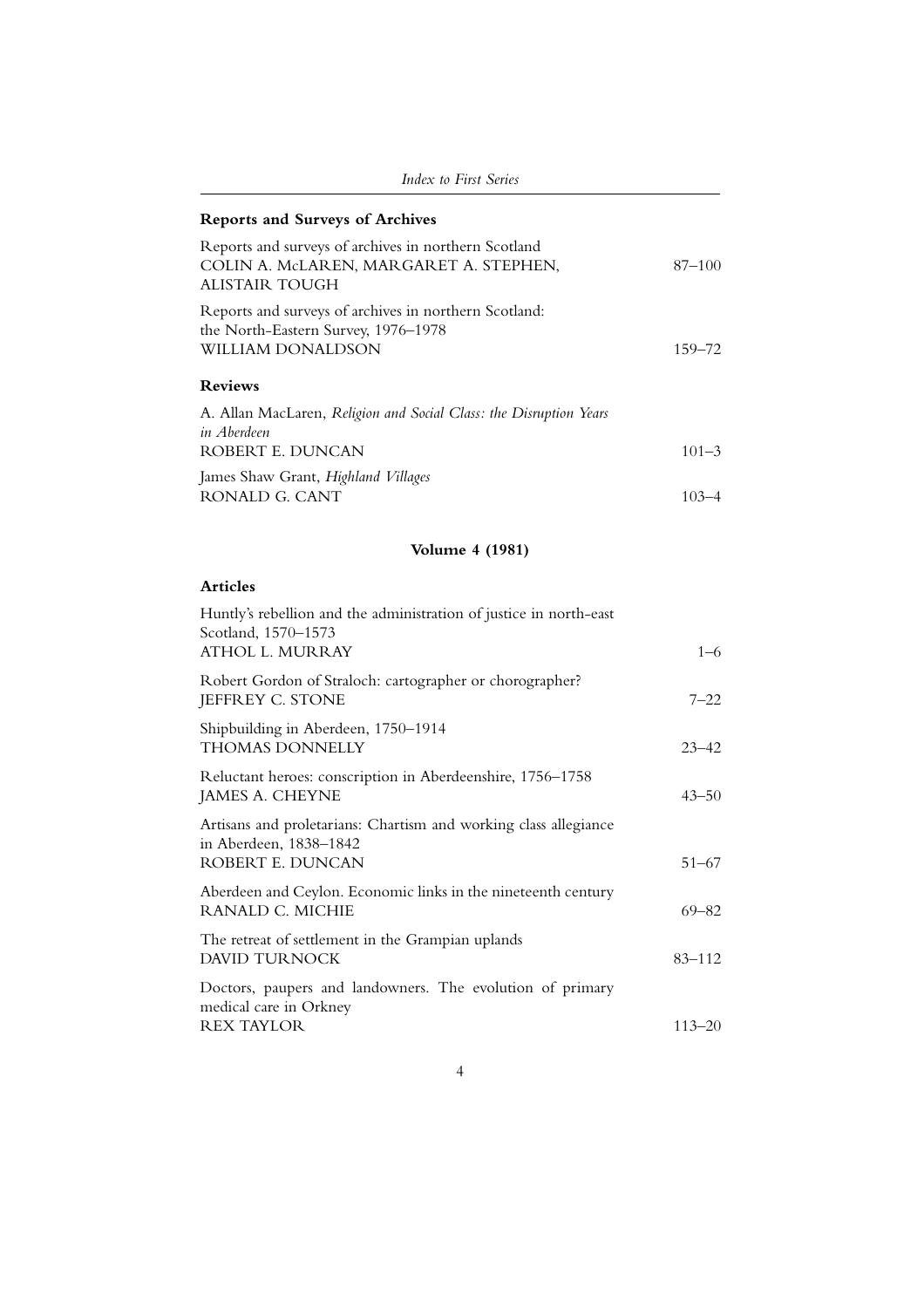| Index to First Series                                                                               |            |
|-----------------------------------------------------------------------------------------------------|------------|
| <b>Reports and Surveys of Archives</b>                                                              |            |
| The papers of the earls of Kintore<br><b>ALISTAIR TOUGH</b>                                         | $121 - 7$  |
| The letters and papers of Dr Alexander J. Keith<br>DOROTHY B. JOHNSTON                              | $127 - 34$ |
| The papers of A. A. Cormack<br>DOROTHY B. JOHNSTON                                                  | $134 - 8$  |
| <b>Reviews</b>                                                                                      |            |
| M. L. Parry and T. R. Slater, <i>The making of the Scottish countryside</i><br><b>DAVID TURNOCK</b> | $139 - 40$ |
| J. J. Graham, The Shetland dictionary<br>PAUL BIBIRE                                                | 140        |
| I. Whyte, Agriculture and society in seventeenth century Scotland<br>ALISTAIR J. DURIE              | 141        |
| I. Carter, Farm life in North-East Scotland, 1850-1914<br>ROBERT E. TYSON                           | $141 - 2$  |
| R. Perren, John Fleming & Company limited 1877-1977<br><b>JOHN BUTT</b>                             | 143        |
| Volume 5 (1982-3)                                                                                   |            |

| Highland emigrants to South Australia in the 1850s<br><b>ERIC RICHARDS</b>                           | $1 - 29$   |
|------------------------------------------------------------------------------------------------------|------------|
| Investment for survival: Culter Mills Paper Company Limited,<br>1865–1914<br><b>NEVILLE BARTLETT</b> | $31 - 56$  |
| Structural change in Aberdeen and the North East, 1851–1911<br>ALASTAIR G. J. W. BLAIR               | $57 - 79$  |
| Continuity and change. The clergy of the diocese of Moray,<br>1560–74                                |            |
| CHARLES H. HAWS<br>Tours in the Scottish Highlands from the eighteenth to the<br>twentieth centuries | $91 - 8$   |
| CHRISTOPHER SMOUT                                                                                    | $99 - 121$ |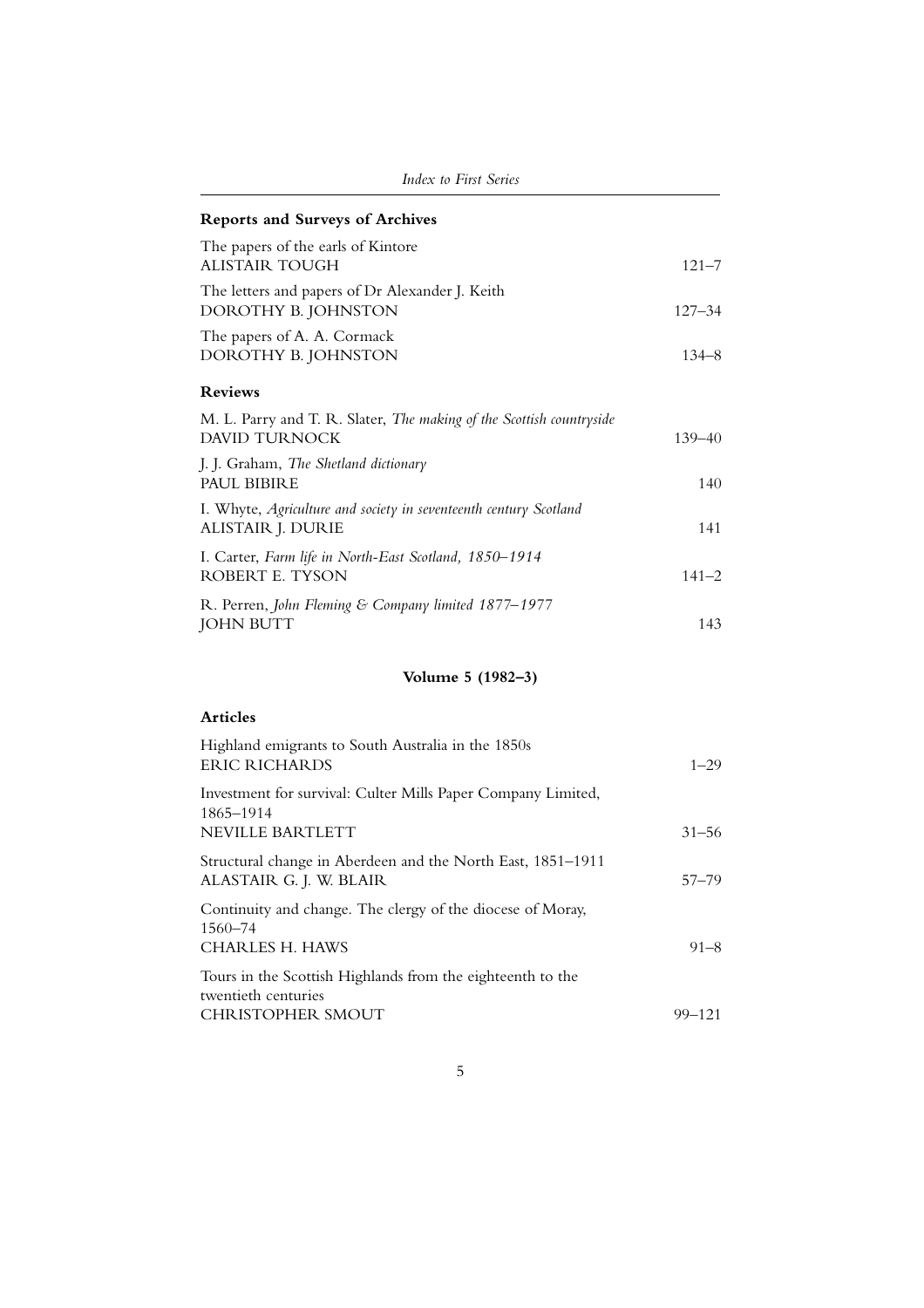| The herring fishery in Shetland in the first half of the nineteenth<br>century<br>JAMES R. COULL               | $123 - 40$ |
|----------------------------------------------------------------------------------------------------------------|------------|
| The 1854 agricultural statistics for north-east Scotland. An<br>analysis<br>J. PHILIP DODD                     | $141 - 54$ |
| The woman's suffrage campaign in the 1907 Aberdeen<br>by-election<br><b>LINDY MOORE</b>                        | $155 - 78$ |
| <b>Reports and Surveys of Archives</b>                                                                         |            |
| Reports and surveys of archives in northern Scotland<br>DOROTHY B. JOHNSTON                                    | 71–9       |
| Reports and surveys of archives in northern Scotland<br>DOROTHY B. JOHNSTON                                    | 179-89     |
| <b>Reviews</b>                                                                                                 |            |
| G. W. S. Barrow, Kingship and unity. Scotland, 1000-1306<br>WENDY B. STEVENSON                                 | 81         |
| J. Wormald, Court, kirk, and community. Scotland, 1470-1625<br>THOMAS I. RAE                                   | 82         |
| A. Lindsay, A rutter of the Scottish seas<br>JEFFREY C. STONE                                                  | 83         |
| F. J. Shaw, The Northern and Western Islands of Scotland<br>R. W. MUNRO                                        | $83 - 4$   |
| D. Stevenson, Alasdair MacColla and the Highland problem in the<br>seventeenth century.<br><b>BRUCE LENMAN</b> | $84 - 5$   |
| I. R. M. Mowat, Easter Ross, 1750-1850<br><b>MALCOLM GRAY</b>                                                  | 86         |
| K. J. Logue, Popular disturbances in Scotland, 1780-1815<br>FIONA A. MONTGOMERY                                | $86 - 7$   |
| W. P. L. Thomson, The little general and the Rousay crofters<br>ALEXANDER FENTON                               | $87 - 8$   |
| A. Martin, The ring-net fishermen<br><b>MALCOLM GRAY</b>                                                       | $88 - 9$   |
| J. Ennew, The Western Isles today<br><b>DONALD MacAULAY</b>                                                    | $89 - 90$  |
| A. James, Scottish roots, and D. White, Scottish ancestry research<br><b>JEAN MUNRO</b>                        | 191        |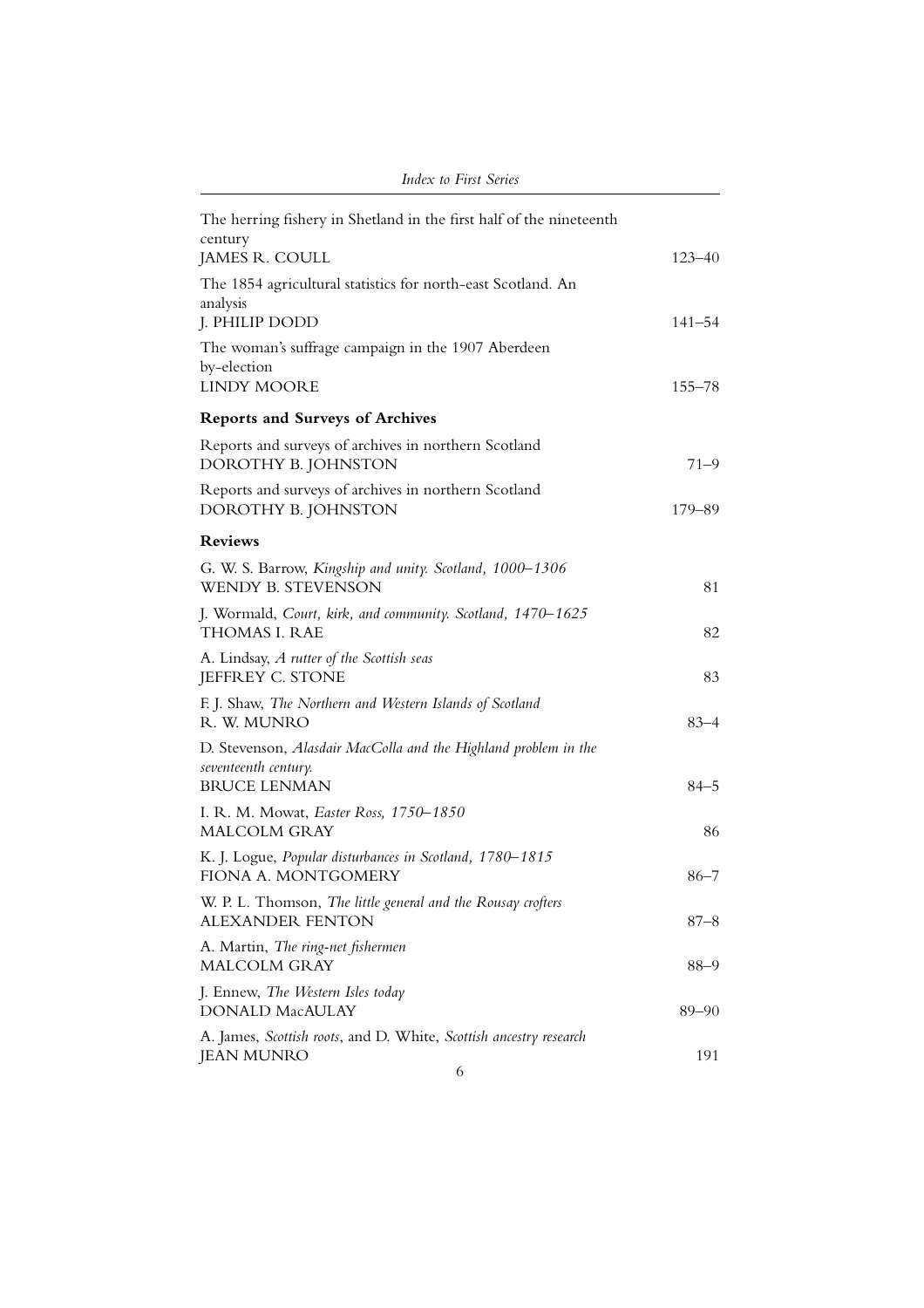| L. Maclean (ed.), The Middle Ages in the Highlands<br><b>GRANT G. SIMPSON</b>                                                            | $191 - 2$ |
|------------------------------------------------------------------------------------------------------------------------------------------|-----------|
| D. H. Caldwell (ed.), Scottish weapons and fortifications, 1100-1800<br><b>DAVID STEVENSON</b>                                           | $192 - 3$ |
| C. Larner, Enemies of God: the witch hunt in Scotland<br><b>JUDITH HOOK</b>                                                              | $193 - 4$ |
| D. Stevenson, Scottish covenanters and Irish confederates<br>ROSALIND MITCHISON                                                          | $194 - 5$ |
| B. Lenman, Integration, enlightenment, and industrialisation. Scotland,<br>1746-1832                                                     |           |
| FIONA A. MONTGOMERY                                                                                                                      | $195 - 6$ |
| F. J. McLynn, France and the Jacobite Rising of 1745<br>WILLIAM SCOTT                                                                    | 196       |
| A. M. Smith, Jacobite estates of the Forty-Five<br>ALASTAIR J. DURIE                                                                     | $196 - 8$ |
| R. Taylor, George Washington Wilson<br><b>MICHAEL MOSS</b>                                                                               | $198 - 9$ |
| J. D. Hargreaves, Aberdeenshire to Africa. Northeast Scots and British<br>overseas expansion<br><b>GEORGE SHEPPERSON</b>                 | 199       |
| A. Bruford (ed.), The Green Man of Knowledge and other Scots<br>traditional tales<br>J. DERRICK McCLURE                                  | 200       |
| J. D. McClure (ed.), 'Our ain leid? The predicament of a Scots<br>writer' and C. Macafee, 'Nationalism and the Scots Renaissance<br>now' |           |
| PAUL BIBIRE                                                                                                                              | $200 - 1$ |
| Volume 6 (1984-5)                                                                                                                        |           |
| Articles: Population Trends in Northern Scotland                                                                                         |           |
| Introductory note 1                                                                                                                      |           |
| Some factors associated with island depopulation: the example<br>of St Kilda<br>E. J. CLEGG                                              | $3 - 11$  |
| Economic and demographic consequences of population decline:<br>Colonsay and Jura, 1841-91                                               |           |
| JOHN W. SHEETS                                                                                                                           | $13 - 32$ |

7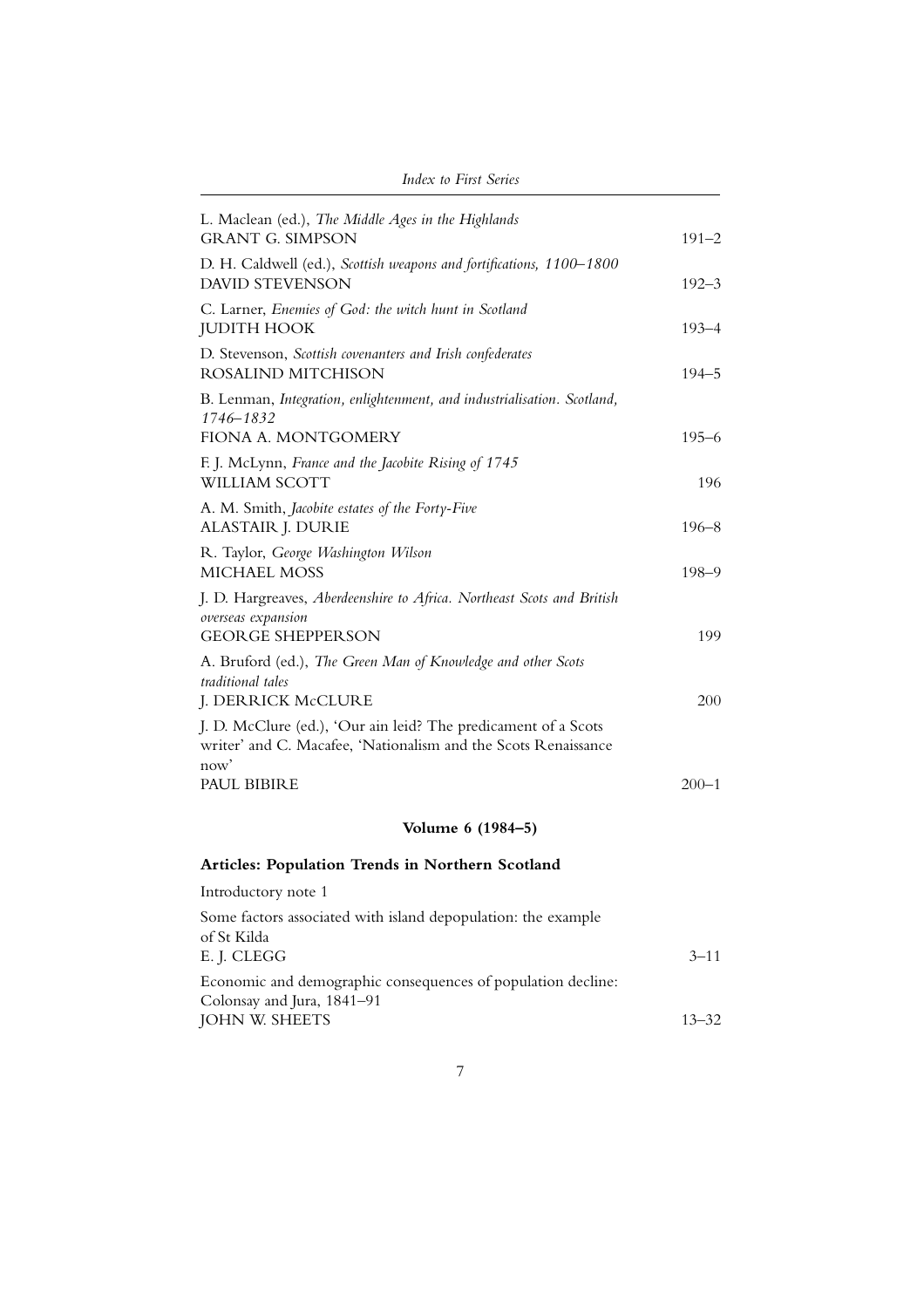| Endogamy and exogamy in the Orkney Islands<br>J. BOYCE                                                                                                     | $33 - 44$  |
|------------------------------------------------------------------------------------------------------------------------------------------------------------|------------|
| The structure of population in traditional fishing communities<br>of north east Scotland: Whitehills and Gardenstown, 1855-1974<br><b>SUSAN R. BAILLIE</b> | $45 - 61$  |
| The social impact of the new urban-rural migration on one<br>of the Orkney Islands<br><b>DIANA FORSYTHE</b>                                                | $63 - 70$  |
| <b>Articles</b>                                                                                                                                            |            |
| George Hay's Oration at the purging of King's College,<br>Aberdeen, in 1569: Translation<br>W. S. WATT                                                     | $91 - 6$   |
| George Hay's Oration at the purging of King's College,<br>Aberdeen, in 1569: Commentary<br><b>JOHN DURKAN</b>                                              | 97–112     |
| The population of Aberdeenshire, 1695–1755: a new approach<br>ROBERT E. TYSON                                                                              | $113 - 31$ |
| 'The shifting frontier': the Gaelic-English boundary in the<br>Black Isle, 1698-1881<br>CHARLES W. J. WITHERS                                              | $133 - 55$ |
| More 'reluctant heroes'. New light on military recruiting<br>in north east Scotland, 1759-1760<br>ALEXANDER MURDOCH                                        | $157 - 68$ |
| Emigration from north east Scotland in the nineteenth century<br><b>MARJORY HARPER</b>                                                                     | $169 - 81$ |
| James Grant's The romance of war and the 'military novel'<br><b>ISOBEL MURRAY</b>                                                                          | 183–92     |
| <b>Reports and Surveys of Archives</b>                                                                                                                     |            |
| Reports and surveys of archives in northern Scotland<br>DOROTHY B. JOHNSTON                                                                                | $71 - 80$  |
| Reports and surveys of archives in northern Scotland<br>DOROTHY B. JOHNSTON                                                                                | $193 - 9$  |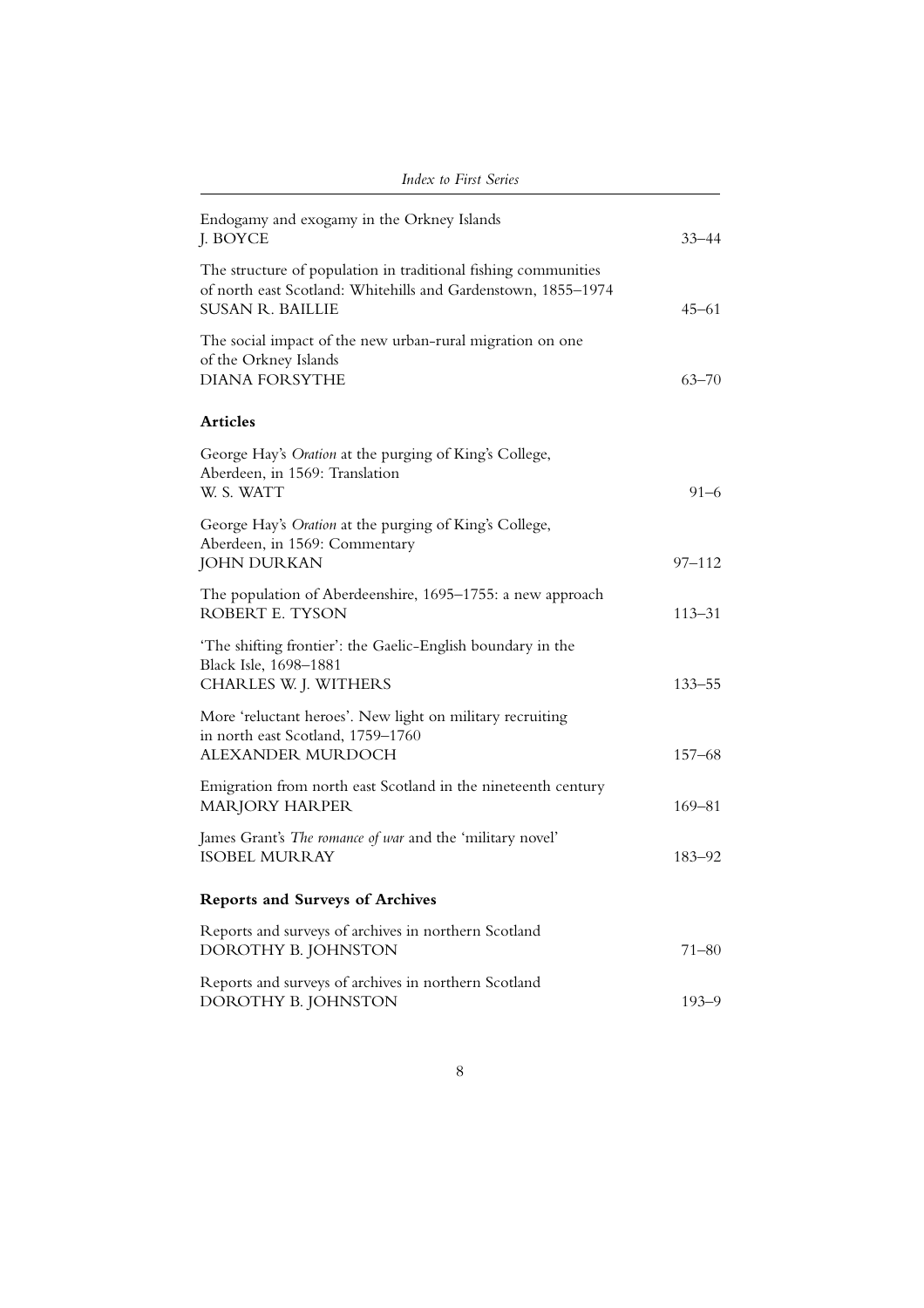### **Reviews**

| V. E. Durkacz, The decline of the Celtic languages<br><b>DONALD MacAULAY</b>                                                                               | $81 - 2$   |
|------------------------------------------------------------------------------------------------------------------------------------------------------------|------------|
| E. Cruickshanks (ed.), Ideology and conspiracy: aspects of Jacobitism,<br>1689–1759                                                                        |            |
| ANNETTE M. SMITH                                                                                                                                           | $83 - 4$   |
| J. M. Bumsted, The people's clearance, 1770-1815<br><b>MARJORY HARPER</b>                                                                                  | $84 - 5$   |
| W. Orr, Deer forests, landlords and crofters<br>MALCOLM GRAY                                                                                               | $85 - 6$   |
| J. D. McClure (ed.), Scotland and the Lowland tongue<br>PAUL BIBIRE                                                                                        | $86 - 7$   |
| MISCELLANY: books and pamphlets<br><b>DAVID STEVENSON</b>                                                                                                  | 87-90      |
| A. Fenton (ed.), ROSC. Review of Scottish culture, no. 1<br>A. Fenton and G. Stell (eds), Loads and roads in Scotland and beyond<br><b>DAVID STEVENSON</b> | 201        |
| D. Buchan (ed.), Scottish tradition: a collection of Scottish folk literature<br>J. DERRICK McCLURE                                                        | $201 - 3$  |
| P. D. Anderson, Robert Stewart, earl of Orkney, lord of Shetland,<br>1533-1593<br><b>BRIAN SMITH</b>                                                       | $203 - 4$  |
| C. W. J. Withers, Gaelic in Scotland, 1698-1981: the geographical<br>history of a language<br>COLM Ó BAOILL                                                | $204 - 6$  |
| D. Turnock, The historical geography of Scotland since 1707:<br>geographical aspects of modernization                                                      |            |
| JAMES B. CAIRD                                                                                                                                             | $206 - 7$  |
| E. Richards, A history of the Highland clearances: agrarian<br>transformation and the evictions, 1746-1886<br>PETER ROEBUCK                                | 207–9      |
| H. Gilbert, As a tale that is told: a Church of Scotland parish,<br>1913-1954                                                                              |            |
| <b>JOHN SIMPSON</b>                                                                                                                                        | $209 - 10$ |
| H. Jones (ed.), Population change in contemporary Scotland<br>S. R. BAILLIE                                                                                | $210 - 11$ |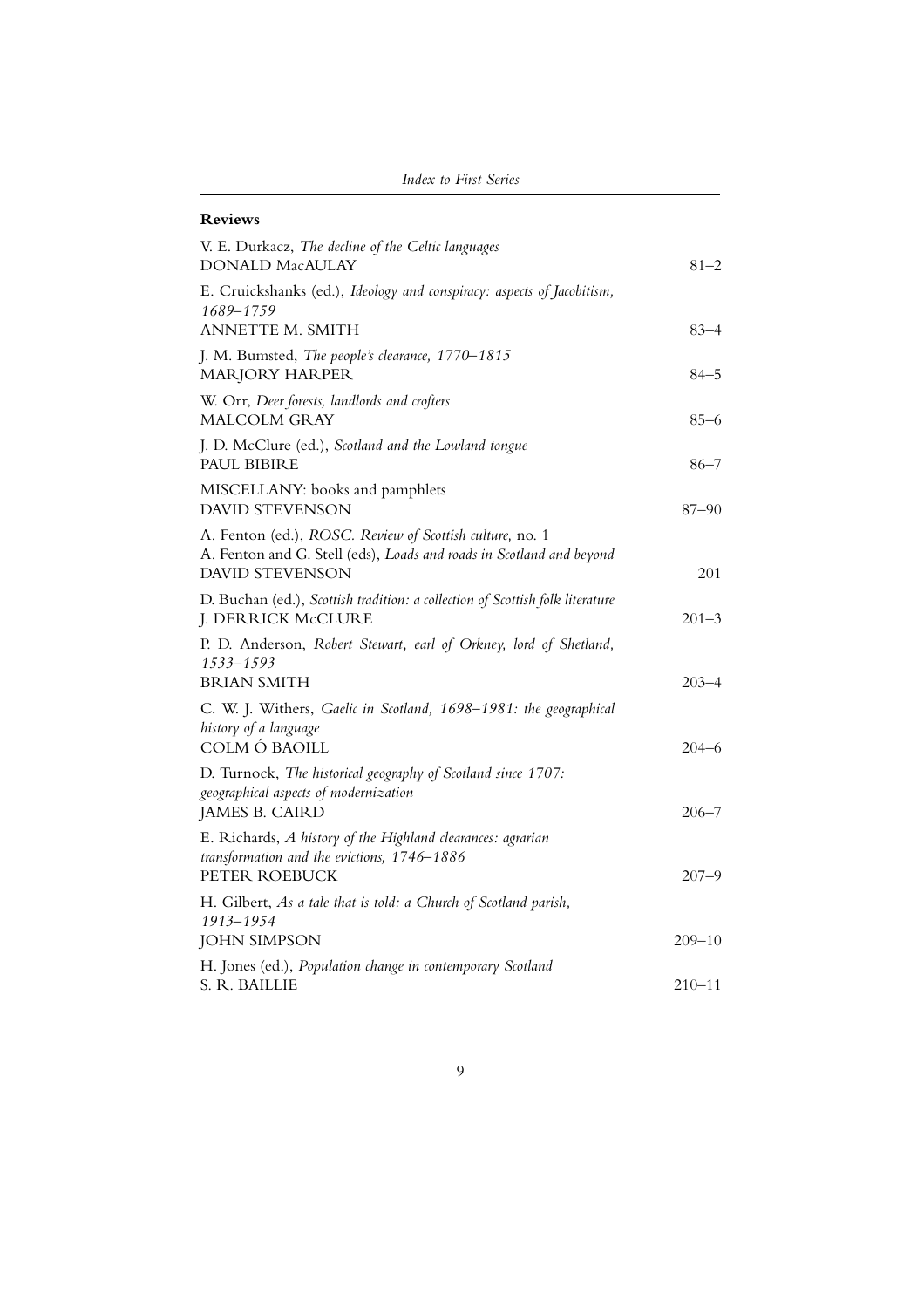|  | Volume 7 (1986-7) |
|--|-------------------|
|  |                   |

| The Kirk and the Highlands at the Reformation<br>$1 - 22$                                                                  |
|----------------------------------------------------------------------------------------------------------------------------|
| Trade and Traders: some links between Sweden and the ports<br>of Montrose and Arbroath, 1742-1830<br>$23 - 37$             |
| Papers relating to game poaching on Deeside, 1766–1832<br>ADAM WATSON and ELIZABETH ALLAN<br>39–45                         |
| Crofter colonization in Canada, 1886-1892: the Scottish<br>STUART MACDONALD<br>$47 - 59$                                   |
| The place-names of Canisbay, Caithness<br>DOREEN J. WAUGH<br>99-111                                                        |
| The travels of Richard James in Scotland, c. 1615<br><b>DAVID STEVENSON</b><br>$113 - 18$                                  |
| The Northern Highland covenanter clans, 1639-1651<br>EDWARD M. FURGOL<br>$119 - 31$                                        |
| Scots in 'Little London': Scots settlers and cultural development<br>in Gothenburg in the eighteenth century<br>$133 - 50$ |
| Gavin Greig's lecture to the Scottish National Song Society,<br>November 1909. A failure of nerve?<br>$151 - 8$            |
| <b>Reports and Surveys of Archives</b>                                                                                     |
| The Duff genealogical papers of Alistair and Henrietta Tayler<br>$61 - 9$<br>DOROTHY B. JOHNSTON                           |
| Reports and surveys of archives in northern Scotland.<br>Highland Regional Archive<br>159-61                               |
|                                                                                                                            |
| A.Fenton, The shape of the past<br>$71 - 2$                                                                                |
| A.Fenton & H. Pálsson, The Northern and Western Isles in the<br>$72 - 3$                                                   |
| ROSEMARY POWER                                                                                                             |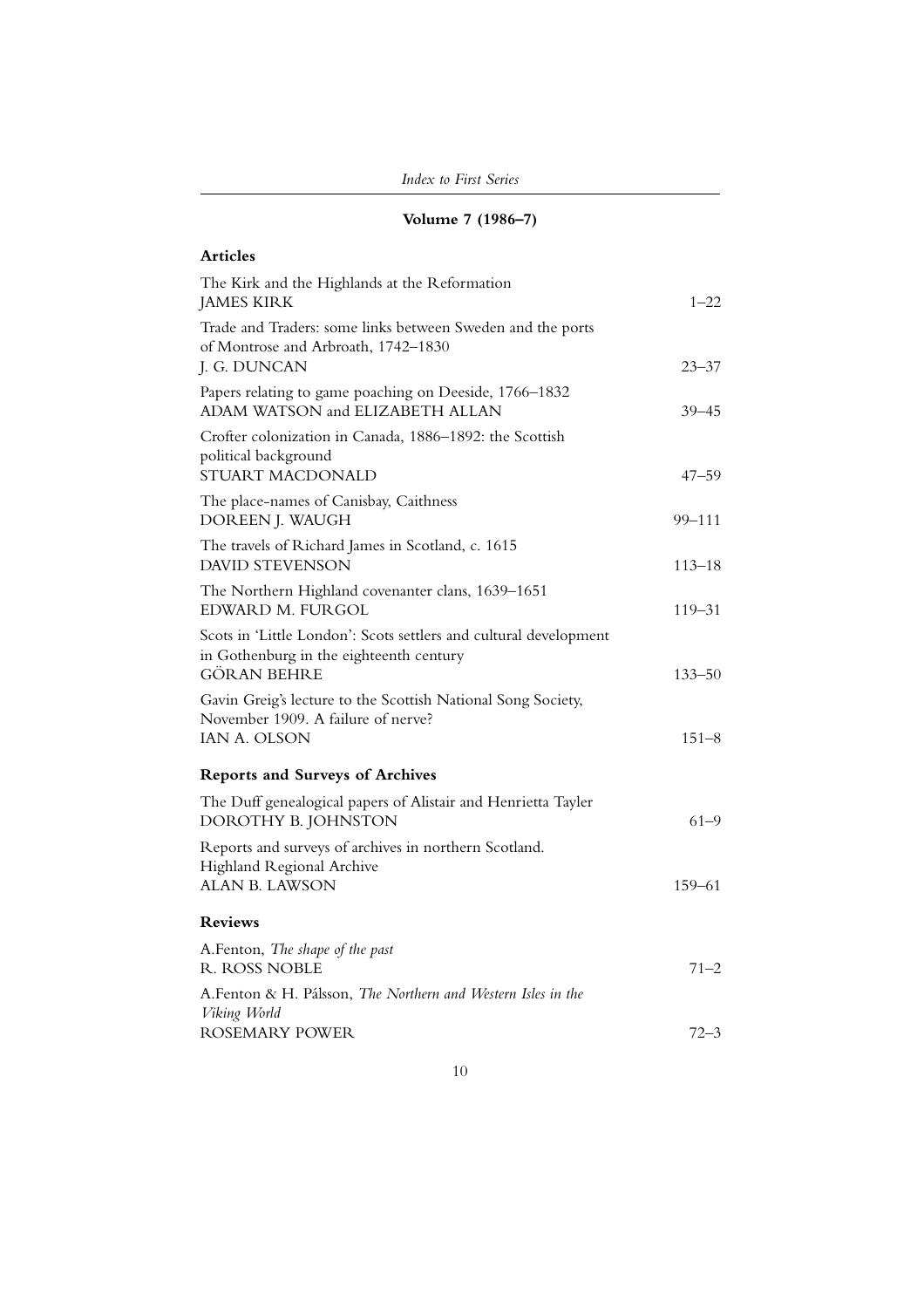| B. E. Crawford (ed.), Essays in Shetland history<br><b>ALBERT BIL</b>                                                     | $73 - 6$             |
|---------------------------------------------------------------------------------------------------------------------------|----------------------|
| A. Grant, Independence and nationhood: Scotland 1306-1469<br><b>TREVOR CHALMERS</b>                                       | 76–7                 |
| B. Walker & W. S. Gauldie, Architects and architecture on Tayside<br>ANNETTE M. SMITH                                     | 78                   |
| H. D. Smith, Shetland life and trade, 1550-1914<br>T. C. SMOUT                                                            | $79 - 81$            |
| J. R. Coull, The evolution of settlement in the Buchan district of<br>Aberdeenshire                                       |                      |
| IAN D. WHYTE<br>R. H. Campbell, Scotland since 1707: the rise of an industrial society<br>ALASTAIR J. DURIE               | $81 - 2$<br>$82 - 3$ |
| D. Johnson, Scottish fiddle music in the eighteenth century<br><b>MORAG ANNE ELDER</b>                                    | $83 - 4$             |
| T. M. Devine (ed.), Farm servants and labour in Victorian Scotland,<br>1770-1914<br>ALASTAIR J. DURIE                     | $85 - 6$             |
| S. A. Knox, The making of the Shetland landscape<br>R. H. CAMPBELL                                                        | $86 - 7$             |
| J. F. Campbell, Popular tales of the West Highlands, orally collected<br>COLM Ó BAOILL                                    | $88 - 9$             |
| J. C. Stone, The Northeast of Scotland. A philatelic miscellany<br>T. REILLY                                              | $89 - 90$            |
| E. R. Hay & Bruce Walker, Focus on fishing. Arbroath and Gourdon<br>JAMES R. COULL                                        | $90 - 1$             |
| A. Munro, The folk music revival in Scotland<br><b>ALAN BRUFORD</b>                                                       | 92–3                 |
| R. Miller, The county of Orkney and J. R. Coull,<br>The county of Shetland<br><b>GORDON DONALDSON</b>                     | $94 - 5$             |
| MISCELLANY: books and pamphlets received<br><b>DAVID STEVENSON</b>                                                        | 96–7                 |
| B. Smith (ed.), Shetland archaeology: new work in Shetland in the 1970s<br>IAN A. G. SHEPHERD                             | 163–4                |
| J. F. Flett & T. M. Flett, Traditional dancing in Scotland.<br>C. Quigley, Close to the floor: folk dance in Newfoundland |                      |
| A. M. STEWART                                                                                                             | $164 - 5$            |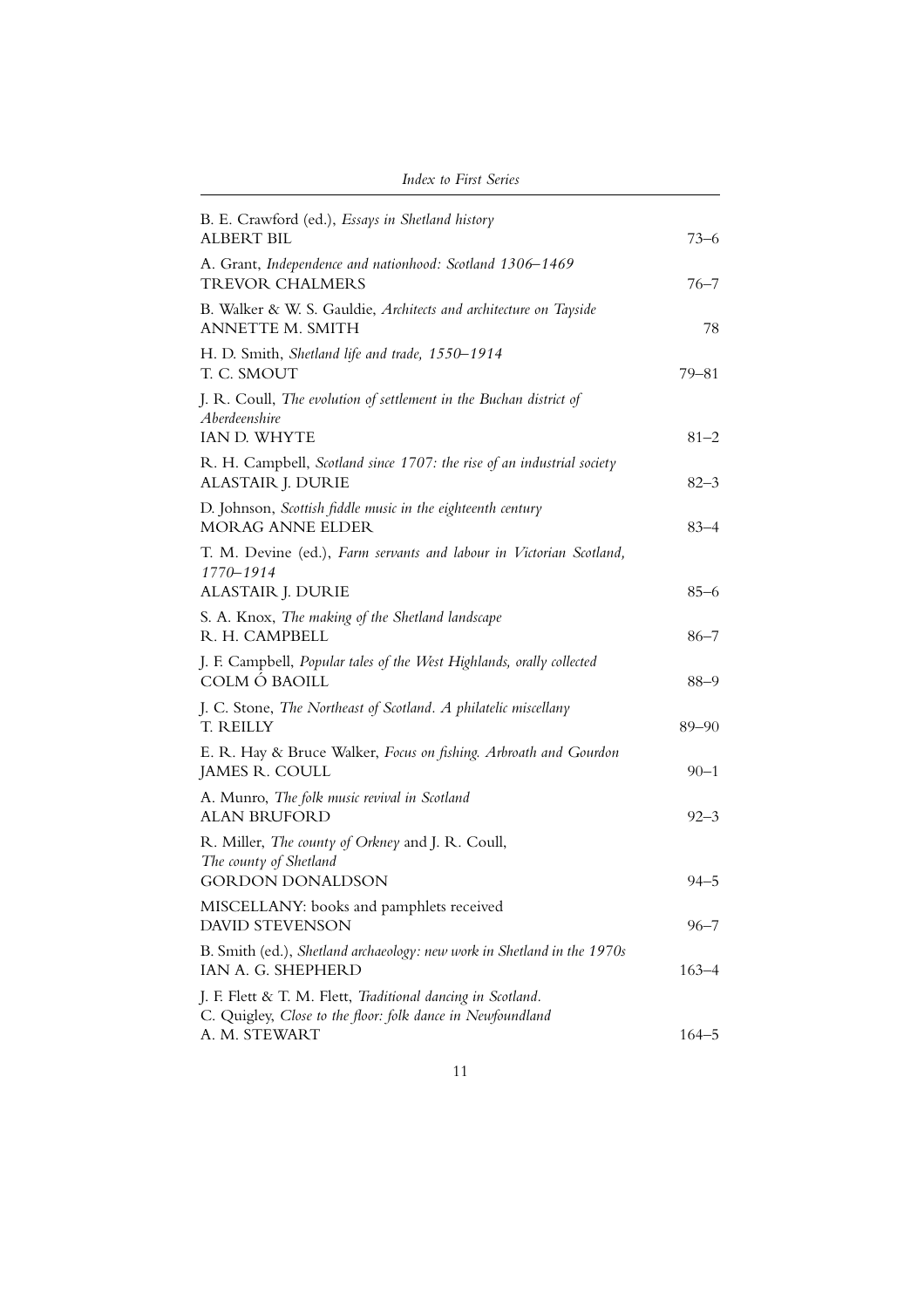| L. J. Macfarlane, William Elphinstone and the kingdom of Scotland,<br>$1431 - 1514$ : the struggle for order |            |
|--------------------------------------------------------------------------------------------------------------|------------|
| MICHAEL LYNCH                                                                                                | $165 - 6$  |
| J. M. Hill, Celtic warfare, 1595-1763<br>DAVID H. CALDWELL                                                   | 166–7      |
| F. McLynn, <i>The Jacobites</i><br>ANNETTE M. SMITH                                                          | 167        |
| R. Black, Mac Mhaighstir Alasdair: the Ardnamurchan years<br>COLM Ó BAOILL                                   | 168        |
| E. Richards, A history of the Highland clearances, II: emigration,<br>protest, reasons                       |            |
| R. H. CAMPBELL                                                                                               | $168 - 70$ |
| S. Wood, The shaping of 19th century Aberdeenshire<br>T. M. DEVINE                                           | $170 - 1$  |
| MISCELLANY: books and pamphlets received                                                                     |            |
| <b>DAVID STEVENSON</b>                                                                                       | $171 - 3$  |

# **Volume 8 (1988)**

| Badenoch and Strathspey, 1130–1312. 1: Secular and political<br>G. W. S. BARROW                                                       | $1 - 15$  |
|---------------------------------------------------------------------------------------------------------------------------------------|-----------|
| Hector Boece and 'claik' geese<br>ALASDAIR M. STEWART                                                                                 | $17 - 23$ |
| The boom in the herring fishery in the Shetland Islands,<br>1880–1914<br>JAMES R. COULL                                               | $25 - 38$ |
| Government agencies and land development in the Scottish<br>Highlands: a centenary survey<br>ALEXANDER S. MATHER                      | $39 - 50$ |
| The 'sawdust fusiliers': the impact of the Canadian Forestry<br>Corps in the Scottish Highlands in World War II<br>WILLIAM C. WONDERS | $51 - 68$ |
| <b>Reports and Surveys of Archives</b>                                                                                                |           |
| Forbes and Hay of Seaton papers, 1746-1886<br>RACHEL M. HART                                                                          | 69–71     |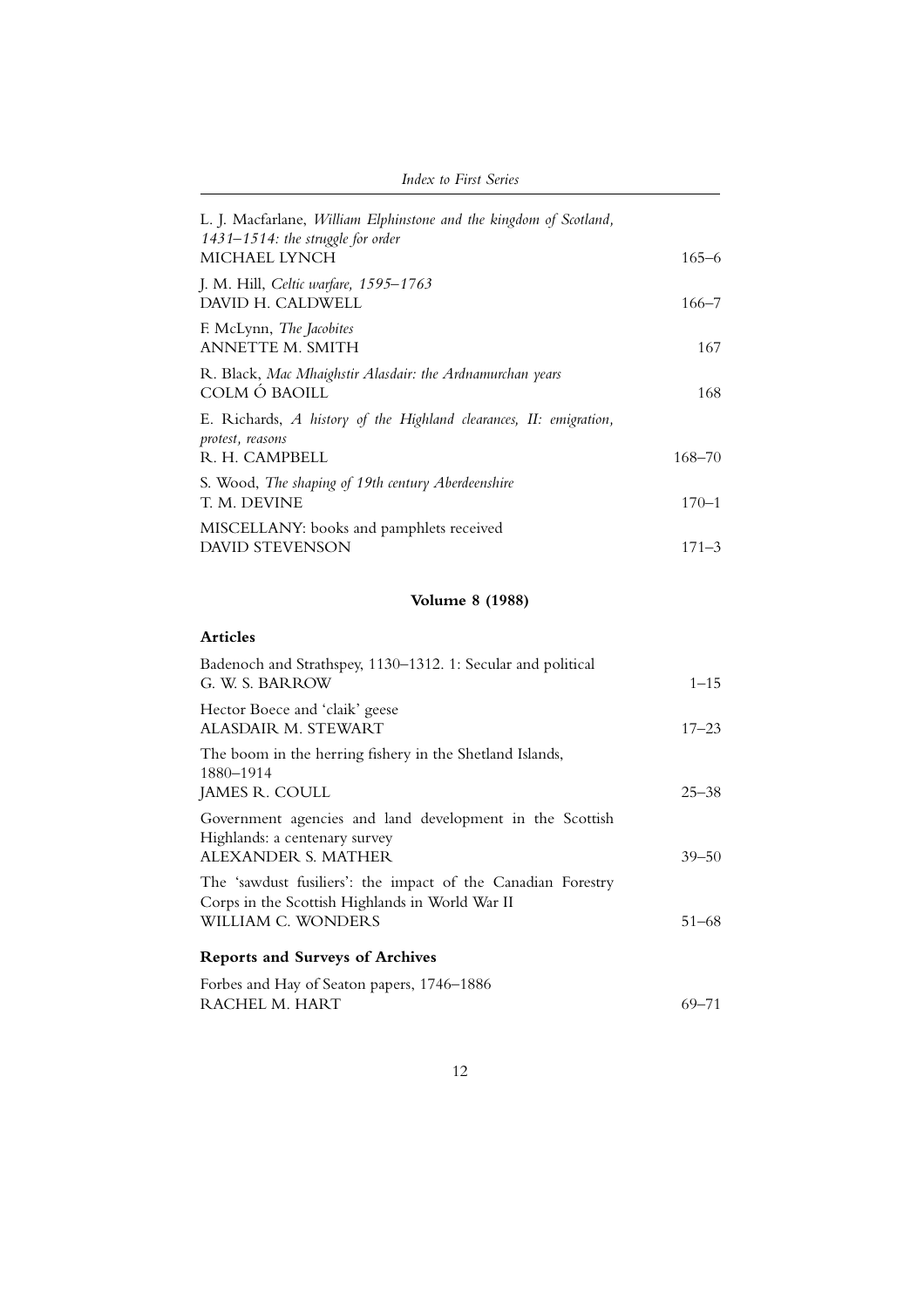### **Reviews**

| A. Small (ed.), The Picts. A new look at old problems<br>IAN A. G. SHEPHERD                                                                  | $73 - 4$ |
|----------------------------------------------------------------------------------------------------------------------------------------------|----------|
| H. Pálsson and P. Edwards (translators), Magnus' Saga: the life of<br>St Magnus<br><b>JOHN SIMPSON</b>                                       | $74 - 5$ |
| K. J. Stringer (ed.), Essays on the nobility of medieval Scotland<br>A. K. McHARDY                                                           | $75 - 6$ |
| L. Leneman, Living in Atholl, 1685–1785<br>ROSALIND K. MARSHALL                                                                              | $76 - 7$ |
| W. Donaldson, Popular literature in Victorian Scotland;<br>W. Alexander, The laird of Drammochdyle, ed. W. Donaldson<br><b>DAVID S. ROBB</b> | 78–9     |
| MISCELLANY. Books and pamphlets received<br><b>DAVID STEVENSON</b>                                                                           | 79–81    |

# **Volume 9 (1989)**

| Badenoch and Strathspey, 1130-1312. 2: The Church<br>G. W. S. BARROW                                                     | $1 - 16$  |
|--------------------------------------------------------------------------------------------------------------------------|-----------|
| John and Andrew Cadiou: Aberdeen notaries of the fifteenth and<br>early sixteenth centuries<br><b>HAROLD W. BOOTON</b>   | $17 - 20$ |
| Highland migration to Aberdeen, c. 1649-1891<br>CHARLES W. J. WITHERS                                                    | $21 - 44$ |
| The beginning of Gaelic preaching in Scotland's cities<br><b>IAN R. MacDONALD</b>                                        | $45 - 52$ |
| Transient tradesmen: Aberdeen emigrants and the development<br>of the American granite industry<br><b>MARJORY HARPER</b> | $53 - 75$ |
| Borgie: a debatable gift to the nation?<br><b>LEAH LENEMAN</b>                                                           | 77–82     |
| <b>Reports and Surveys of Archives</b>                                                                                   |           |
| Letters and papers of Dr Robert Hamilton<br>RACHEL M. HART                                                               | $83 - 5$  |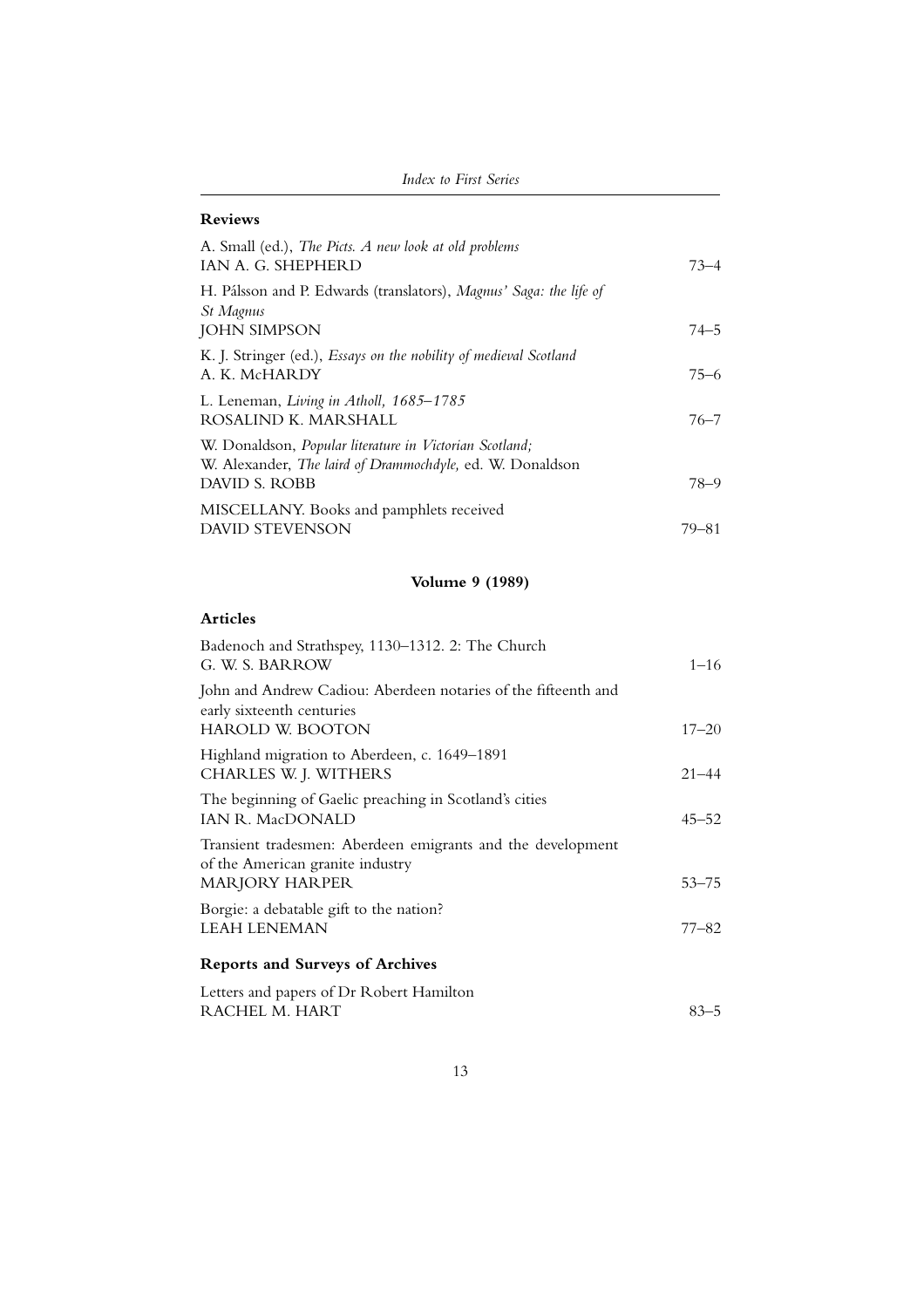| Index to First Series |
|-----------------------|
|-----------------------|

## **Reviews**

| L. J. Macgregor and B. E. Crawford, Ouncelands and pennylands<br>ROBERT A. DODGSHON                 | $87 - 8$ |
|-----------------------------------------------------------------------------------------------------|----------|
| J. Bannerman, The Beatons: a medical kindred in the classical<br>Gaelic tradition<br>A. I. MACINNES | $88 - 9$ |
| C. A. Whatley, The Scottish salt industry<br>ALASTAIR J. DURIE                                      | $90 - 1$ |
| E. Richards etc., That land of exiles: Scots in Australia<br>MARJORY HARPER                         | $91 - 2$ |
| S.MacNeill and F. Richardson, Piobaireachd and its interpretation<br>DAVID WATERHOUSE               | $92 - 3$ |
| D. S. Robb, George MacDonald<br>J. DERRICK McCLURE                                                  | $94 - 5$ |
| MISCELLANY. Books and pamphlets received<br>DAVID STEVENSON                                         | $95 - 7$ |

# **Volume 10 (1990)**

| Affrichtment and riot: student violence in Aberdeen, 1659–1669<br><b>COLIN A. McLAREN</b>                                | $1 - 17$  |
|--------------------------------------------------------------------------------------------------------------------------|-----------|
| Aspects of Highland and Lowland Catholicism on Deeside<br><b>ALASDAIR ROBERTS</b>                                        | $19 - 30$ |
| Depopulation by clearances and non-enforced emigration in the<br>North East Highlands<br>ADAM WATSON and ELIZABETH ALLAN | $31 - 46$ |
| The Peterhead Institute, 1857–67<br>DAVID M. BERTIE                                                                      | $47 - 71$ |
| The last successful Scottish land raid<br><b>LEAH LENEMAN</b>                                                            | $73 - 6$  |
| <b>Reviews</b>                                                                                                           |           |
| H. L. Diack, North East roots<br><b>JEAN MUNRO</b>                                                                       | 77        |
| W. P. L. Thomson, <i>History of Orkney</i><br>BARBARA E. CRAWFORD                                                        | 77–9      |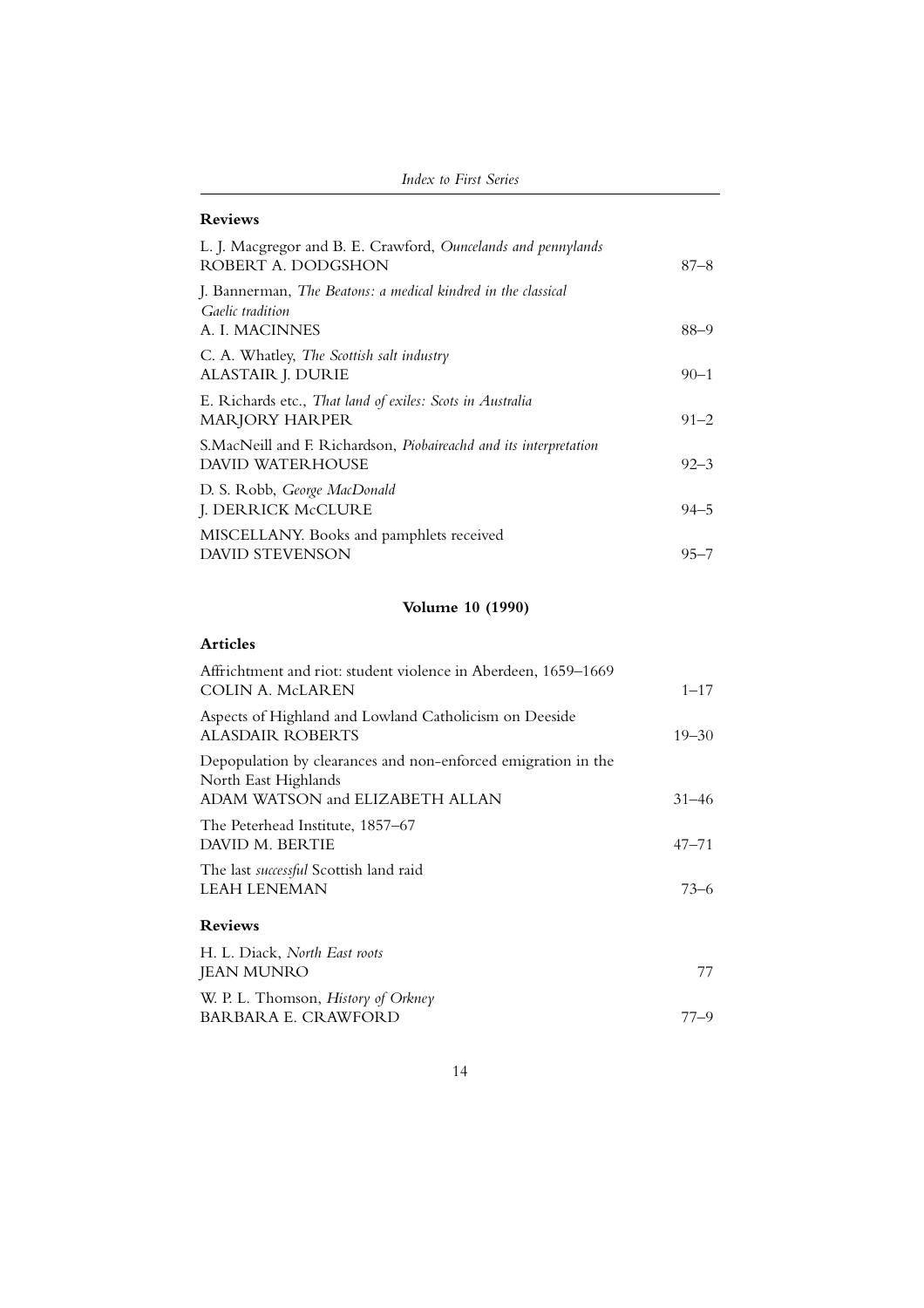| B. E. Crawford, St Magnus Cathedral and Orkney's twelfth century<br>renaissance                             |            |
|-------------------------------------------------------------------------------------------------------------|------------|
| A. K. McHARDY                                                                                               | $79 - 80$  |
| R. D. Cannon, The Highland bagpipe and its music<br><b>DAVID WATERHOUSE</b>                                 | $80 - 3$   |
| J. Wormald, Mary Queen of Scots<br><b>IAN B. COWAN</b>                                                      | $83 - 4$   |
| L. Leneman, Perspectives in Scottish social history<br>ROBERT E. TYSON                                      | $84 - 5$   |
| E. Richards and M. Clough, Cromartie. Highland life, 1650-1914<br>T. M. DEVINE                              | $85 - 6$   |
| P. Hopkins, Glencoe and the end of the Highland war<br><b>JEAN MUNRO</b>                                    | $87 - 8$   |
| W. Donaldson, The Jacobite song<br>MURRAY G. H. PITTOCK                                                     | $88 - 9$   |
| T. M. Devine and R. M. Mitchison, People and society in Scotland,<br>vol. 1<br><b>ALASTAIR DURIE</b>        | 89-91      |
| W. S. Coker and T. D. Watson, Indian traders of the Southeastern<br>Spanish borderlands<br><b>E. RANSON</b> | $91 - 2$   |
| M. D. Harper, Emigration from North East Scotland<br>ALASTAIR DURIE                                         | $93 - 4$   |
| H. P. Rheinheimer, Topo. The story of a Scottish colony near Caracas<br>M. D. HARPER                        | $94 - 5$   |
| T. M. Devine, The great Highland famine<br>R. H. CAMPBELL                                                   | $95 - 7$   |
| P. L. Payne, The Hydro<br>R. H. CAMPBELL                                                                    | $97 - 8$   |
| MISCELLANY. Books and pamphlets received<br><b>DAVID STEVENSON</b>                                          | $98 - 100$ |
|                                                                                                             |            |

# **Volume 11 (1991)**

| A Scottish trading house in eighteenth century Gothenburg: |         |
|------------------------------------------------------------|---------|
| Carnegy and Shepherd                                       |         |
| J. G. DUNCAN                                               | $1 - 9$ |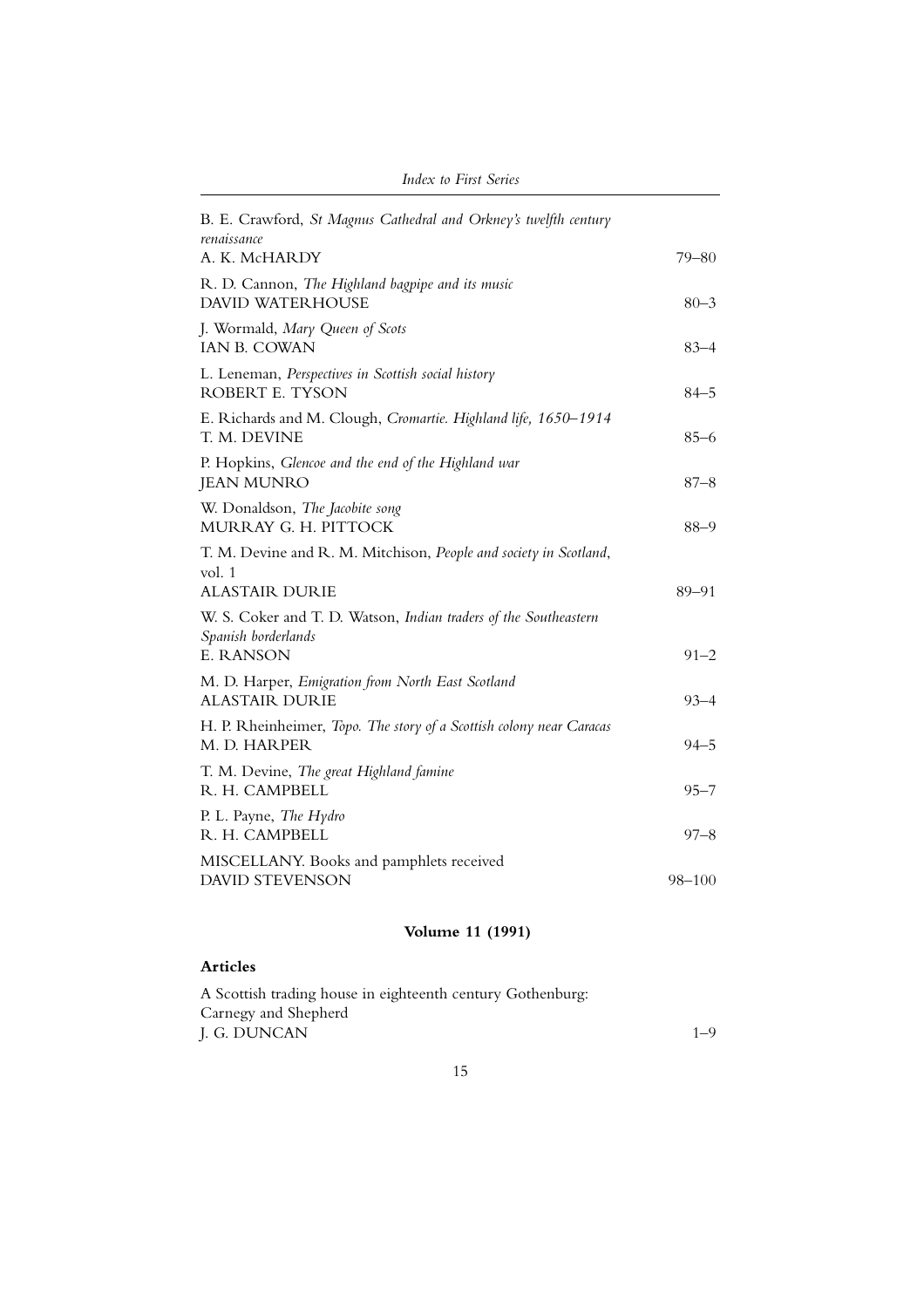| James Beattie and his students at Marischal College, Aberdeen<br>DOROTHY B. JOHNSTON                                                               | $11 - 28$ |
|----------------------------------------------------------------------------------------------------------------------------------------------------|-----------|
| The women's suffrage movement in the north of Scotland<br><b>LEAH LENEMAN</b>                                                                      | $29 - 43$ |
| Differences in the response of two Aberdeenshire fishing villages<br>to large scale changes within the herring fishery, 1880-1914<br>D. W. SUMMERS | $45 - 54$ |
| Valuations of Scottish hill sheep stocks before 1946<br>R. H. CAMPBELL                                                                             | $55 - 72$ |
| <b>Reports and Surveys of Archives</b>                                                                                                             |           |
| Duff House/Montcoffer papers (MS 3175)<br>RACHEL M. HART                                                                                           | $73 - 6$  |
| <b>Reviews</b>                                                                                                                                     |           |
| Grant G. Simpson (ed.), Scotland and Scandinavia, 800-1800<br>T. C. SMOUT                                                                          | $77 - 9$  |
| Rosalind Mitchison and Leah Leneman, Sexuality and social control:<br>Scotland 1660-1780<br>R. E. TYSON                                            |           |
|                                                                                                                                                    | $79 - 80$ |
| Gillian Nelson, Highland bridges<br><b>THOMAS DAY</b>                                                                                              | $80 - 1$  |
| Leah Leneman, Fit for heroes? Land settlement in Scotland after<br>World War I<br>JOHN S. GIBSON                                                   | $81 - 2$  |
| John D. Hargreaves with Angela Forbes (eds), Aberdeen University                                                                                   |           |
| 1945–1981: regional roles and national needs                                                                                                       |           |
| C. H. LEE                                                                                                                                          | $83 - 4$  |
|                                                                                                                                                    |           |

# **Volume 12 (1992)**

| The early urban site of New Aberdeen: a reappraisal of                                                             |           |
|--------------------------------------------------------------------------------------------------------------------|-----------|
| the evidence                                                                                                       |           |
| E. P. D. TORRIE                                                                                                    | $1 - 18$  |
| The pirate, the policeman and the pantomime star: Aberdeen's<br>alternative economy in the early fifteenth century |           |
| DAVID DITCHBURN                                                                                                    | $19 - 34$ |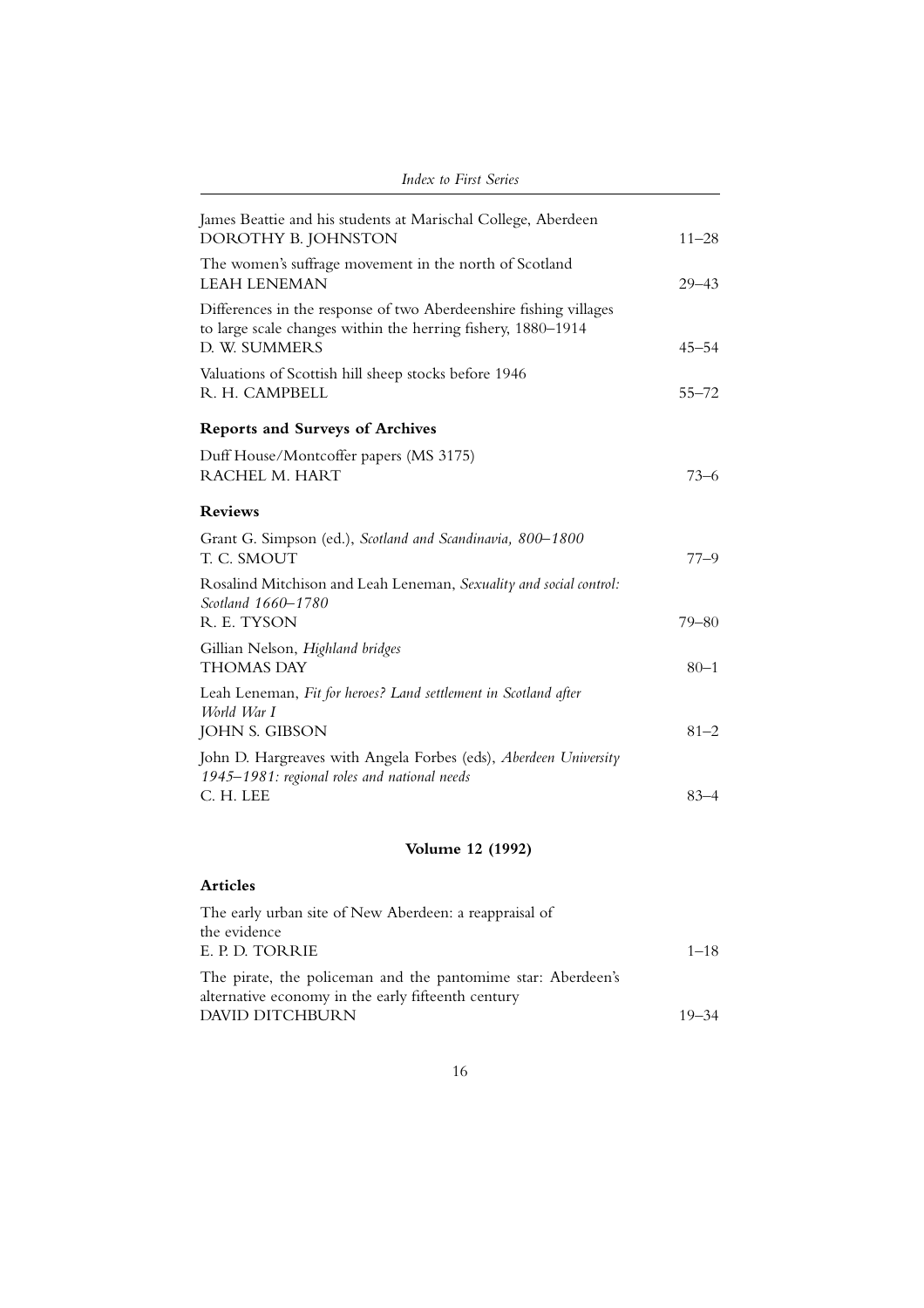| The formation of new settlements in the Perthshire Highlands,<br>1660-1780                                                           |            |
|--------------------------------------------------------------------------------------------------------------------------------------|------------|
| <b>ALBERT BIL</b>                                                                                                                    | $35 - 66$  |
| Shetland and the Greenland whaling industry, 1780-1872<br>RICHARD J. SMITH                                                           | $67 - 87$  |
| Tourism and commercial photography in Victorian Scotland:<br>the rise and fall of G. W. Wilson & Co., 1852-1908<br>ALASTAIR J. DURIE | 89-104     |
| From Aberdeen to Cobourg: a lad o' pairts in Australia<br>MALCOLM D. PRENTIS                                                         | $105 - 16$ |
| The development of the fishery districts of Scotland<br>J. R. COULL                                                                  | $117 - 31$ |
| <b>Reports and Surveys of Archives</b>                                                                                               |            |
| Burnett of Leys papers (MS 3361)<br>RACHEL M. HART                                                                                   | $133 - 4$  |
| <b>Reviews</b>                                                                                                                       |            |
| Norman Macdougall (ed.), Scotland and war AD 79-1918<br><b>JOHN S. SMITH</b>                                                         | $135 - 7$  |
| John S. Smith (ed.), Old Aberdeen: Bishops, burghers and buildings<br>MICHAEL LYNCH                                                  | $137 - 8$  |
| Norman Macdougall, James IV<br><b>DAVID DITCHBURN</b>                                                                                | $138 - 9$  |
| Albert Bil, The Shieling, 1600-1840<br>T. M. DEVINE                                                                                  | 140        |
| Helen & Keith Kelsall, An album of Scottish families 1694-96<br><b>LESLEY DIACK</b>                                                  | 141        |
| R. J. Brien, The shaping of Scotland: eighteenth century patterns of<br>land use and settlement<br>ROBERT E. TYSON                   | 141–2      |
| David G. Adams, Bothy nichts and days. Farm bothy life in Angus<br>and the Mearns                                                    |            |
| <b>WILLIAM DONALDSON</b>                                                                                                             | $142 - 5$  |
| John Kerr, Highland highways: old roads in Atholl<br><b>THOMAS DAY</b>                                                               | 145        |
| R. H. Campbell, Owners and occupiers: changes in rural society in<br>south-west Scotland before 1914                                 |            |
| R. PERREN                                                                                                                            | $145 - 6$  |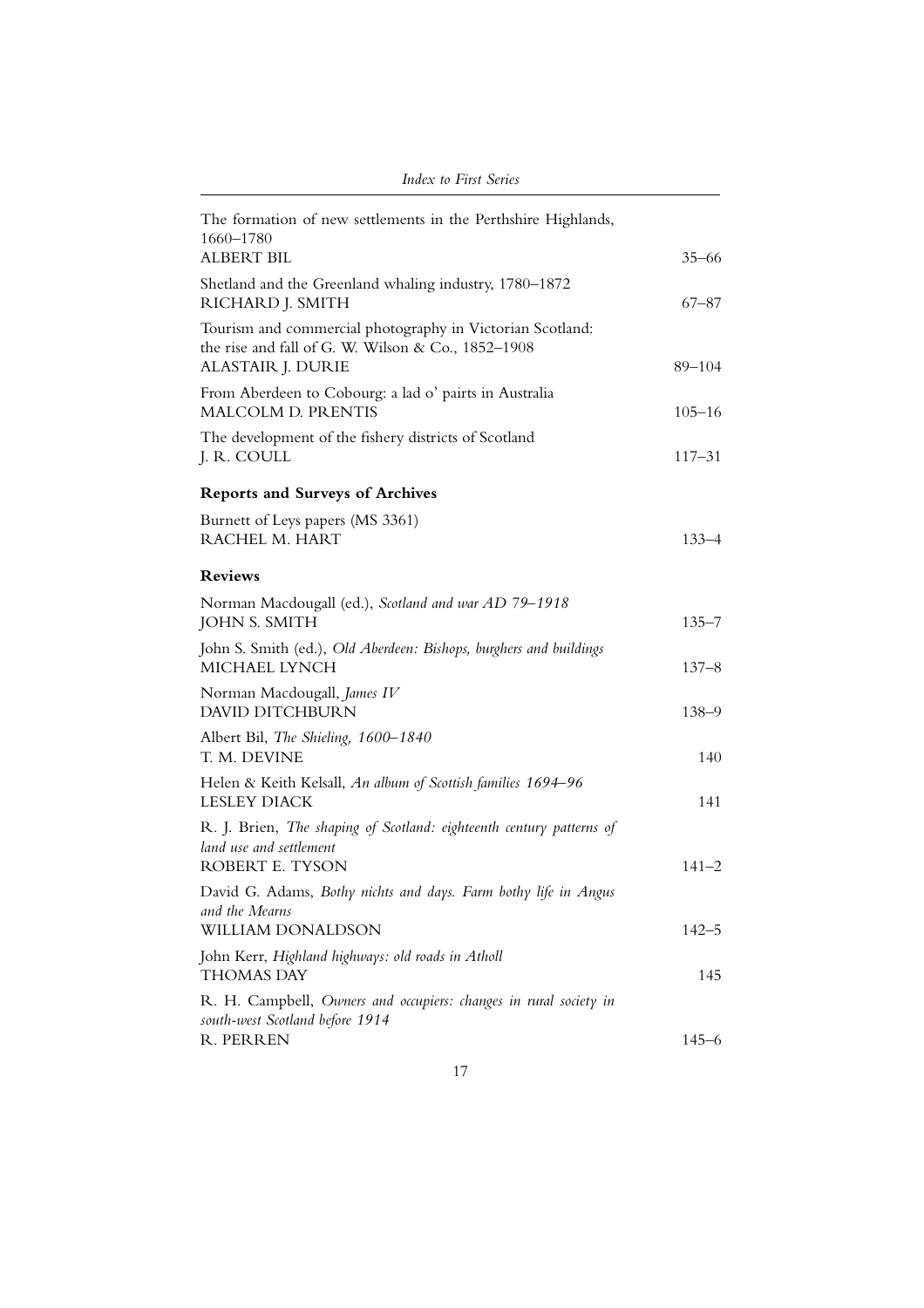| <i>Index to First Series</i>                                                                                                   |            |
|--------------------------------------------------------------------------------------------------------------------------------|------------|
| W. Hamish Fraser and R. J. Morris (eds), People and society in<br>Scotland, vol. II, 1830–1914<br>ROBERT TYSON                 | $146 - 7$  |
| Albert W. Harding, <i>Pullars of Perth</i><br>PETER L. PAYNE                                                                   | $147 - 8$  |
| William Donaldson, The language of the people: Scots prose from the<br>Victorian revival<br><b>COLIN MILTON</b>                | $148 - 51$ |
| Lindy Moore, Bajanellas and semilinas: Aberdeen University and the<br>education of woman 1860–1920<br><b>MARJORY HARPER</b>    | $151 - 2$  |
| Cecil Sinclair, Tracing your Scottish ancestors: a guide to ancestry<br>research in the Scottish Record Office<br>LESLEY DIACK | $152 - 3$  |
|                                                                                                                                |            |

# **Volume 13 (1993)**

| The craftsmen of Aberdeen between 1400 and 1550<br><b>HAROLD BOOTON</b>                                                                                | $1 - 19$   |
|--------------------------------------------------------------------------------------------------------------------------------------------------------|------------|
| Elgin notaries in burgh society and government, 1540–1660<br>JANE E. THOMAS                                                                            | $21 - 30$  |
| Crown, clans and fine: the 'civilizing' of Scottish gaeldom,<br>1587-1638<br>ALLAN I. MACINNES                                                         | $31 - 55$  |
| The Banchory-Stonehaven turnpike road, the Slug road,<br>1800-1878<br>THOMAS DAY                                                                       | $57 - 74$  |
| Brought to a wilderness: the Rev. David Mackenzie of Farr and<br>the Sutherland clearances<br>DAVID M. M. PATON                                        | $75 - 101$ |
| Opposition in the shadows of an emerging conflict: the Aberdeen<br>Trades Council, government policy and voicing dissent in the<br>Cold War, 1945–1955 |            |
| TILL GEIGER                                                                                                                                            | $103 - 35$ |
| <b>Reviews</b>                                                                                                                                         |            |
| T. C. Smout (ed.), Scotland and the sea                                                                                                                |            |
| <b>JOHN S. SMITH</b>                                                                                                                                   | $137 - 9$  |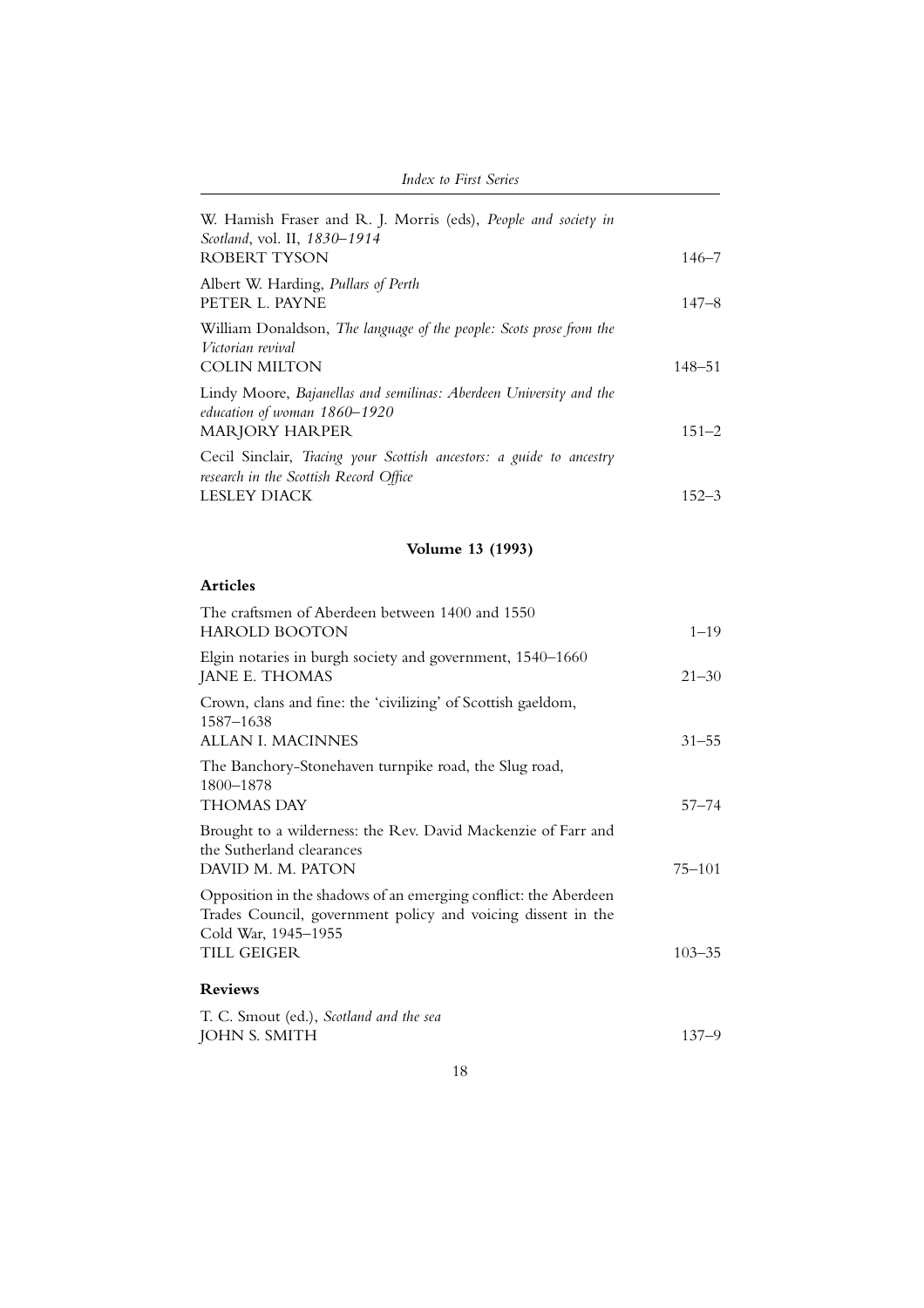| Grant G. Simpson (ed.), The Scottish soldier abroad 1247-1967<br><b>ANDREW RUTHERFORD</b>                                                    | $140 - 1$  |
|----------------------------------------------------------------------------------------------------------------------------------------------|------------|
| Sinclair Ross, The Culbin sands - fact and fiction<br><b>CHRISTINE THOMPSON</b>                                                              | $141 - 2$  |
| A. Riches and G. Stell (eds), Materials and traditions in Scottish<br>building<br>A. FENTON                                                  | $142 - 3$  |
| Murray G. H. Pittock, The invention of Scotland: the Stuart myth<br>and the Scottish identity, 1638 to the present<br><b>MARJORY HARPER</b>  | $143 - 4$  |
| Mowbray Pearson (ed.), Flitting the flakes: the diary of J. Badenach,<br>a Stonehaven farmer 1789-1797<br><b>ROBERT TYSON</b>                | $144 - 5$  |
| Douglas Willis, The story of crofting in Scotland<br><b>JAMES HUNTER</b>                                                                     | $145 - 6$  |
| T. M. Devine, The great Highland Famine: hunger, emigration and<br>the Scottish Highlands in the nineteenth century<br><b>MARJORY HARPER</b> | $146 - 7$  |
| John Ord, Ord's bothy songs and ballads of Aberdeen, Banff, and<br>Moray, Angus and the Mearns<br><b>DAVID BUCHAN</b>                        | $148 - 50$ |
| Iain D. Levack and H. A. F. Dudley (eds), Aberdeen Royal<br>Infirmary: the people's hospital of the north-east<br>M. A. CROWTHER             | $150 - 1$  |
| Christine Johnson (ed.), Scottish Catholic secular clergy, 1879-1989<br><b>ALLAN WHITE</b>                                                   | $152 - 3$  |
| A. Dickson and J. H. Treble (eds), People and society in Scotland<br>vol. III, 1914-1990<br>ROBERT TYSON                                     | $153 - 4$  |
|                                                                                                                                              |            |

# **Volume 14 (1994)**

| The history of the ferries across the River Dee at Aberdeen    |           |
|----------------------------------------------------------------|-----------|
| STEWART D. REDWOOD.                                            | $1 - 26$  |
| The political influence of Highland landowners: a reassessment |           |
| EWEN A. CAMERON                                                | $27 - 45$ |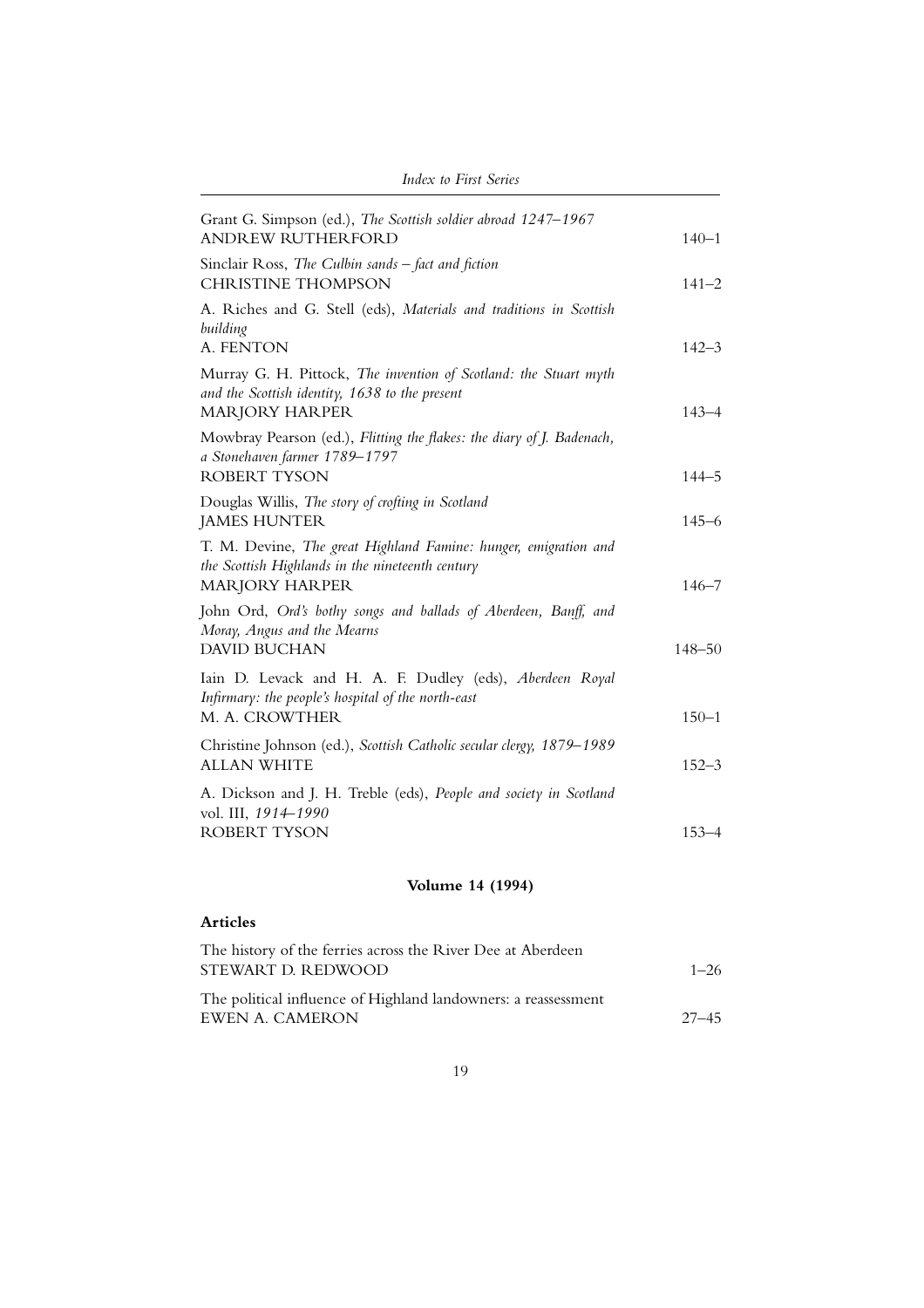| <b>Index to First Series</b>                                                                                                                                |            |
|-------------------------------------------------------------------------------------------------------------------------------------------------------------|------------|
| Jefferson Davis's 1869 and 1871 visits to Scotland: cultural<br>symbols of the Old and New Souths<br>FERENC M. SZASZ                                        | $47 - 54$  |
| The whaling controversy in Shetland and the Hebrides in the<br>early twentieth century<br>J. R. COULL                                                       | $55 - 68$  |
| Crofter colonists in Canada: an experiment in empire settlement<br>in the 1920s<br><b>MARJORY HARPER</b>                                                    | 69–108     |
| <b>Reports and Surveys of Archives</b>                                                                                                                      |            |
| Papers of Thomas Gordon of Cairness (1788–1841)<br>AGLAIA E. KASDAGLI                                                                                       | $109 - 12$ |
| <b>Explorations in the use of Sources</b>                                                                                                                   |            |
| The importance of sasines for Scottish history: an analysis of a<br>Register from the Royal Burgh of Banff, 1768-1784<br><b>ANDREW K. MASON</b>             | $113 - 33$ |
| <b>Reviews</b>                                                                                                                                              |            |
| Druggets and uglies, crotal and cailleachan: remembering the<br>recent past. A review article<br><b>ANDREW BLAIKIE</b>                                      | $135 - 45$ |
| T. C. Smout (ed.), Scotland since prehistory: natural change and<br>human impact<br>DONALD A. DAVIDSON                                                      | $147 - 8$  |
| G.W. S. Barrow, Scotland and its neighbours in the middle ages<br>LESLIE J. MACFARLANE                                                                      | 148–50     |
| Alexander Grant and Keith J. Stringer (eds), Medieval Scotland.<br>Crown, lordship and community. Essays presented to G. W. S. Barrow<br>CYNTHIA J. NEVILLE | $150 - 3$  |
| T. M. Devine (ed.), Scottish emigration and Scottish society<br>DONALD J. WITHRINGTON                                                                       | $153 - 4$  |
| Ian Adams and Meredyth Somerville, Cargoes of despair and hope:<br>Scottish emigration to North America, 1603-1803<br><b>MARJORY HARPER</b>                 | 154–6      |
| Jennifer Carter and Donald Withrington (eds), Scottish universities:<br>distinctiveness and diversity<br>MICHAEL SANDERSON                                  | $156 - 8$  |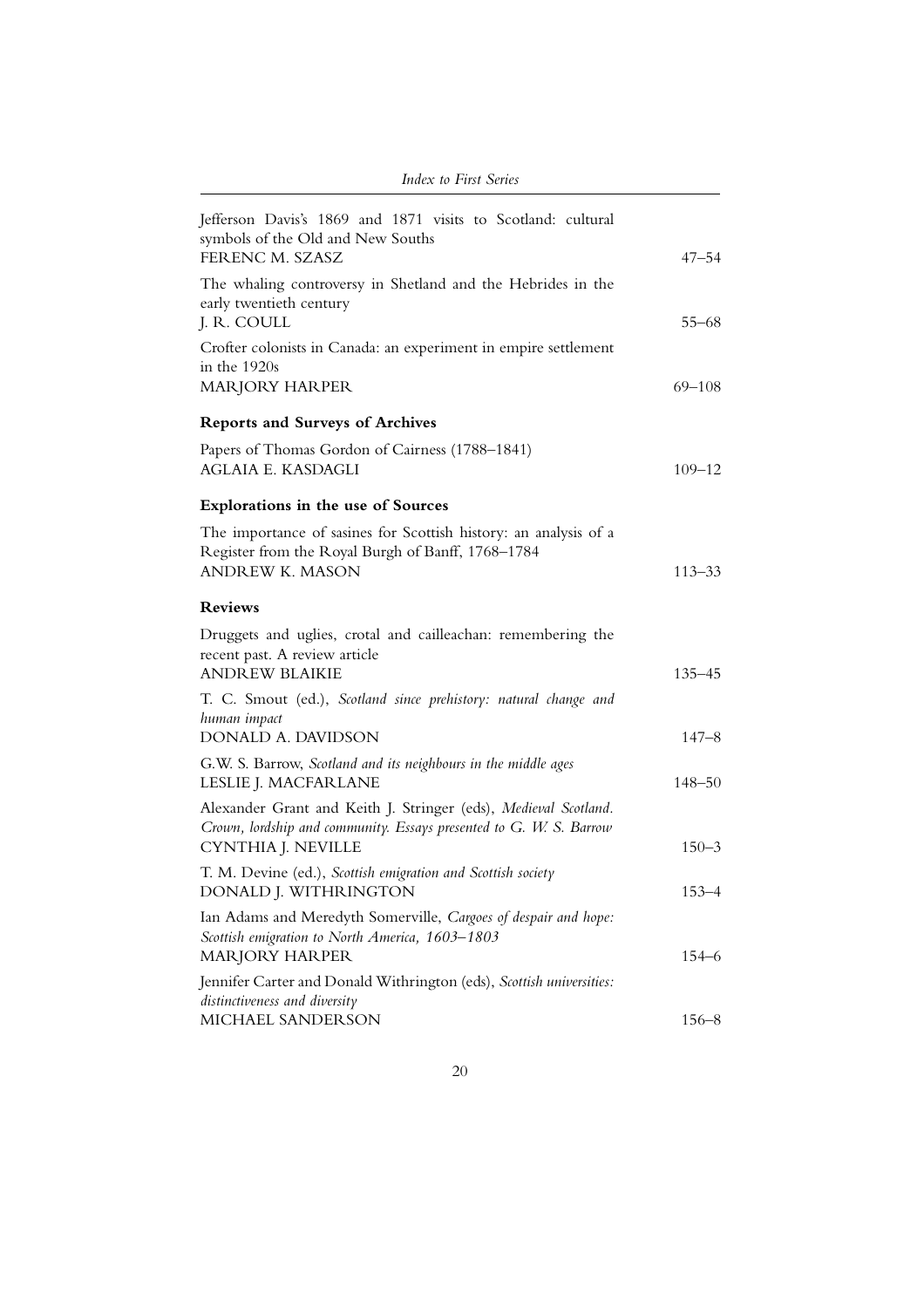| <i>Index to First Series</i>                                                                            |            |
|---------------------------------------------------------------------------------------------------------|------------|
| Callum G. Brown, The people in the pews: religion and society in<br>Scotland since 1780                 |            |
| DONALD J. WITHRINGTON                                                                                   | $158 - 9$  |
| David Buchan (ed.), Folk tradition and folk medicine in Scotland. The<br><i>uritings of David Rorie</i> |            |
| IAN A. OLSON                                                                                            | $159 - 60$ |
| Sir Maitland Mackie, A lucky chap: orra loon to Lord Lieutenant.                                        |            |
| Autobiography of Sir Maitland Mackie                                                                    |            |
| <b>RICHARD PERREN</b>                                                                                   |            |

## **Volume 15 (1995)**

| <b>Articles</b>                                                                             |            |
|---------------------------------------------------------------------------------------------|------------|
| Robert Barclay of Ury and East New Jersey<br>LINDA G. FRYER                                 | $1 - 17$   |
| The history of the Rothiemurchus Woods in the eighteenth<br>century<br>T. C. SMOUT          | $19 - 31$  |
| Fishing village sites in East Aberdeenshire: the importance of<br>coastal types and estates |            |
| DAVID W. SUMMERS                                                                            | $33 - 43$  |
| The Aberdeen University local examinations 1880-1911<br><b>LINDY MOORE</b>                  | $45 - 61$  |
| BBC Radio in Scotland, 1923-1939: devolution, regionalism<br>and centralization             |            |
| <b>ADRIENNE SCULLION</b>                                                                    | $63 - 93$  |
| Northern ties: Shetland and Scandinavia over the years<br>WILLIAM C. WONDERS                | $95 - 121$ |
| <b>Reports and Surveys of Archives</b>                                                      |            |
| An Inventory of King's College, 1634<br>Colin A. McLAREN                                    | $123 - 7$  |
| The Bibliotheck of Kirkwall                                                                 |            |
| MYRTLE ANDERSON-SMITH                                                                       | $127 - 34$ |
| <b>Explorations in the Use of Sources</b>                                                   |            |
| A cultural resource: early children's literature and its context                            |            |
| <b>STUART HANNABUSS</b>                                                                     | $135 - 50$ |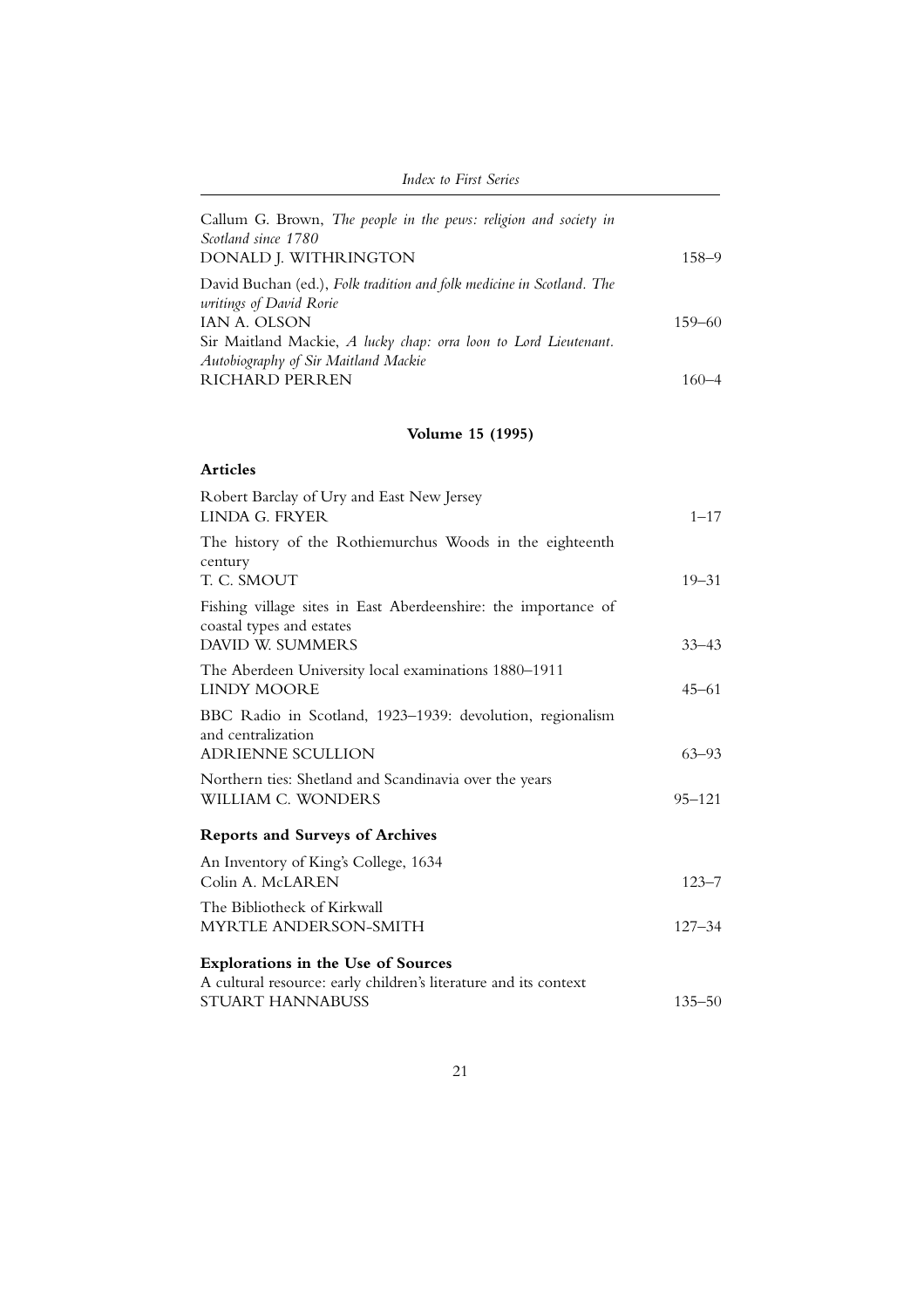| <b>Index to First Series</b> |  |
|------------------------------|--|
|------------------------------|--|

#### **Reviews**

| Colleen E. Batey, Judith Jesch and Christopher D. Morris (eds),<br>The Viking Age in Caithness, Orkney and the North Atlantic<br><b>ROSEMARY POWER</b> | 151        |
|--------------------------------------------------------------------------------------------------------------------------------------------------------|------------|
| Michael Brown, James I                                                                                                                                 |            |
| <b>SIMON APPLEYARD</b>                                                                                                                                 | $151 - 4$  |
| Christopher A. Whatley, 'Bought and Sold for English Gold'?<br>Explaining the Union of 1707<br>ALLAN I. MACINNES                                       | $154 - 5$  |
| John Sibbald Gibson, Lochiel of the '45: The Jacobite Chief and the<br>Prince                                                                          |            |
| <b>BRUCE P. LENMAN</b>                                                                                                                                 | $155 - 7$  |
| Jim Skelton, Speybuilt, the story of a forgotten industry<br><b>ANDREW MASON</b>                                                                       | $157 - 9$  |
| Ian Hustwick, Moray Firth ships and trade during the nineteenth                                                                                        |            |
| century<br><b>ANDREW MASON</b>                                                                                                                         | $157 - 9$  |
| Carolyn Pennington, The modernization of medical teaching at<br>Aberdeen in the nineteenth century<br>M. A. CROWTHER                                   | $159 - 60$ |
| Isobel Rae and John Lawson, Doctor Grigor of Nairn<br><b>ANDREW MASON</b>                                                                              | $160 - 2$  |
| Tom Donnelly, The Aberdeen granite industry<br>C. H. LEE                                                                                               | $162 - 3$  |
| John D. Hargreaves, Academe and empire: some overseas connections<br>of Aberdeen University, 1860-1970                                                 |            |
| <b>RANALD MICHIE</b>                                                                                                                                   | $163 - 5$  |
| Sheena Blackhall, Braeheid, a farm an its fowk an ither Doric tales<br><b>ISOBEL MURRAY</b>                                                            | 165        |
| Christopher Harvie, Fool's gold. The story of North Sea oil<br>PETER L. PAYNE                                                                          | $166 - 7$  |

# **Volume 16 (1996)**

### **Articles**

Lordship in the north-east: the Badenoch Stewarts, I. Alexander Stewart, Earl of Buchan, Lord of Badenoch STEVE BOARDMAN 1–29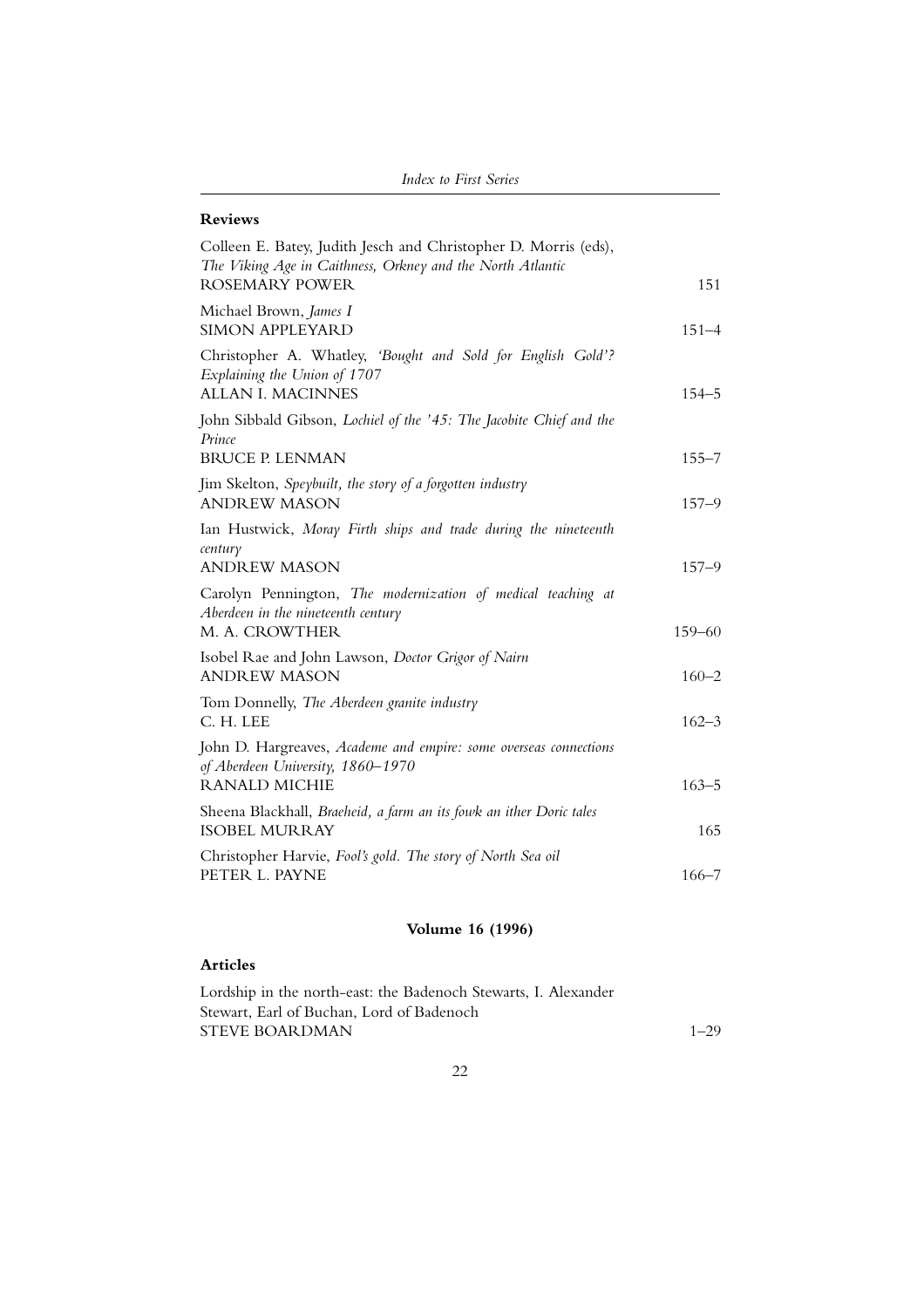| Index to First Series                                                                                                                                                         |            |
|-------------------------------------------------------------------------------------------------------------------------------------------------------------------------------|------------|
| Regional lordship in north-east Scotland: the Badenoch<br>Stewarts, II. Alexander Stewart, Earl of Mar<br><b>MICHAEL BROWN</b>                                                | $31 - 53$  |
| Private vices, public acrimony: the divorce of William Gordon<br>and the renewal of the Scots Staple in the Netherlands in the<br>1690s<br><b>RAB HOUSTON</b>                 | $55 - 72$  |
| The political thought of Lord Forbes of Pitsligo<br>MURRAY G. H. PITTOCK                                                                                                      | 73–86      |
| 'Gentlemen contractors': the Farquharsons of Monaltrie and the<br>construction of Ballater's bridges, 1775-1812<br><b>THOMAS DAY</b>                                          | $87 - 106$ |
| James Nicol at the University of Berlin, 1840-1841<br><b>STUART WALLACE</b>                                                                                                   | $107 - 26$ |
| Scotland, Abraham Lincoln, and the American Civil War<br>FERENC M. SZASZ                                                                                                      | 127–40     |
| The Congested Districts Boards of Ireland and Scotland<br><b>DONALD MACKAY</b>                                                                                                | $141 - 73$ |
| <b>Reports and Surveys of Archives</b><br>Secretary Thomas Reid and the early listing of his manuscripts;<br>or, did the librarians make matters worse?<br><b>IAIN BEAVAN</b> | 175–85     |
| <b>Explorations in the Use of Sources</b>                                                                                                                                     |            |
| The King's customs administration in Aberdeen, 1750–1815<br>TOM DONNELLY                                                                                                      | 187-98     |
| <b>Reviews</b>                                                                                                                                                                |            |
| David Turnock, The making of the Scottish rural landscape<br><b>JOHN S. SMITH</b>                                                                                             | 199-201    |
| G. Jackson and S. G. E. Lythe (eds), The port of Montrose. A<br>history of its harbor, trade and shipping<br><b>JOHN S. SMITH</b>                                             | $201 - 03$ |
| Linda G. Fryer, Knitting by the fireside and on the hillside. A history<br>of the Shetland hand knitting industry, c. 1600-1950<br>PETER L. PAYNE                             | $203 - 4$  |
| Ian R. Macdonald, Glasgow's Gaelic churches: Highland religion in<br>an urban setting 1690-1995<br>CHARLES W. J. WITHERS                                                      | $204 - 5$  |
|                                                                                                                                                                               |            |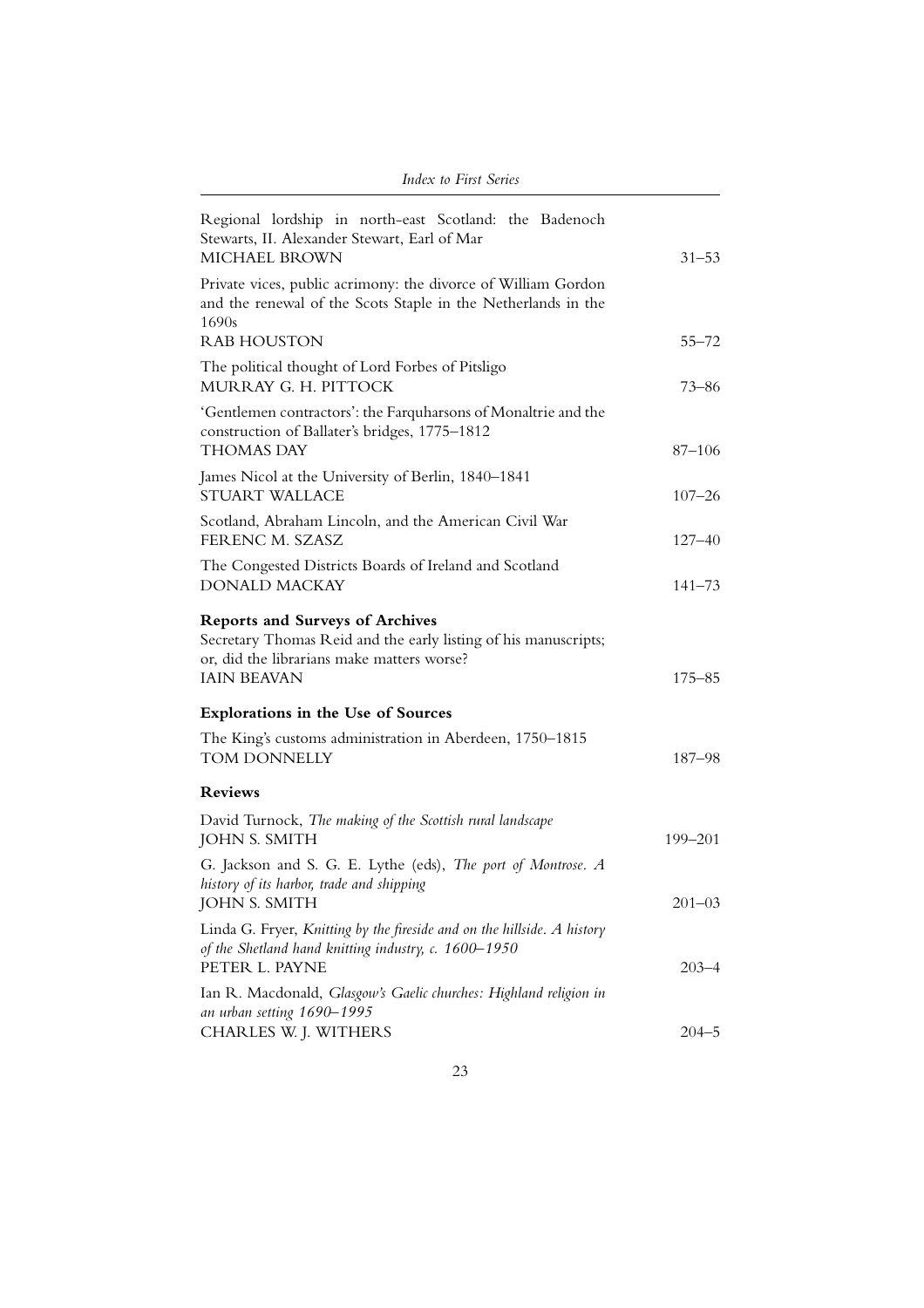| <i>Index to First Series</i>                                                                                                                     |            |
|--------------------------------------------------------------------------------------------------------------------------------------------------|------------|
| John R. and Margaret M. Gold, Imagining Scotland. Tradition,<br>representation and promotion in Scottish tourism since 1750<br>ALASTAIR J. DURIE | $206 - 7$  |
| Robert Clyde, From rebel to hero. The image of the Scottish highlander,<br>$1745 - 1830$<br>ALASTAIR J. DURIE                                    | $206 - 7$  |
| The making of modern Orkney. Centre for Continuing Education,<br>University of Aberdeen<br><b>JOHN S. SMITH</b>                                  | $207 - 8$  |
| Gilbert Schrank, An Orkney estate. Improvements at Graemeshall,<br>1827–1888<br>WILLIAM P. L. THOMSON                                            | $208 - 9$  |
| Angus Duncan, Hebridean island: memories of Scarp<br>JOHN A. R. SMITH                                                                            | $209 - 10$ |
| Edward Ranson, The mad hatter of Aberdeen. The life and times of<br>Samuel Martin<br>SYDNEY WOOD                                                 | $211 - 12$ |
| Alexander Fenton, Craiters or twenty Buchan tales<br>WILLIAM DONALDSON                                                                           | $212 - 14$ |

# **Volume 17 (1997)**

| Conrack, New Leslie and the suppression of the Catholic north<br>IAN B. D. BRYCE and ALASDAIR ROBERTS                     | $1 - 16$   |
|---------------------------------------------------------------------------------------------------------------------------|------------|
| The Auskerry whale, 1777: processing and economy<br>OLE LINDQUIST                                                         | $17 - 32$  |
| Change and invariance in the traditional performing arts<br>WILLIAM DONALDSON                                             | $33 - 54$  |
| The State, the family and the Scottish health problem, the work<br>of Dr Leslie MacKenzie, 1891–1928<br><b>IAN LEVITT</b> | $55 - 72$  |
| The North Sea link – Aberdeen and Scandinavia<br>WILLIAM C. WONDERS                                                       | $73 - 127$ |
| <b>Reports and Surveys of Archives</b>                                                                                    |            |
| Local pamphlets<br>MYRTLE ANDERSON-SMITH                                                                                  | 129–33     |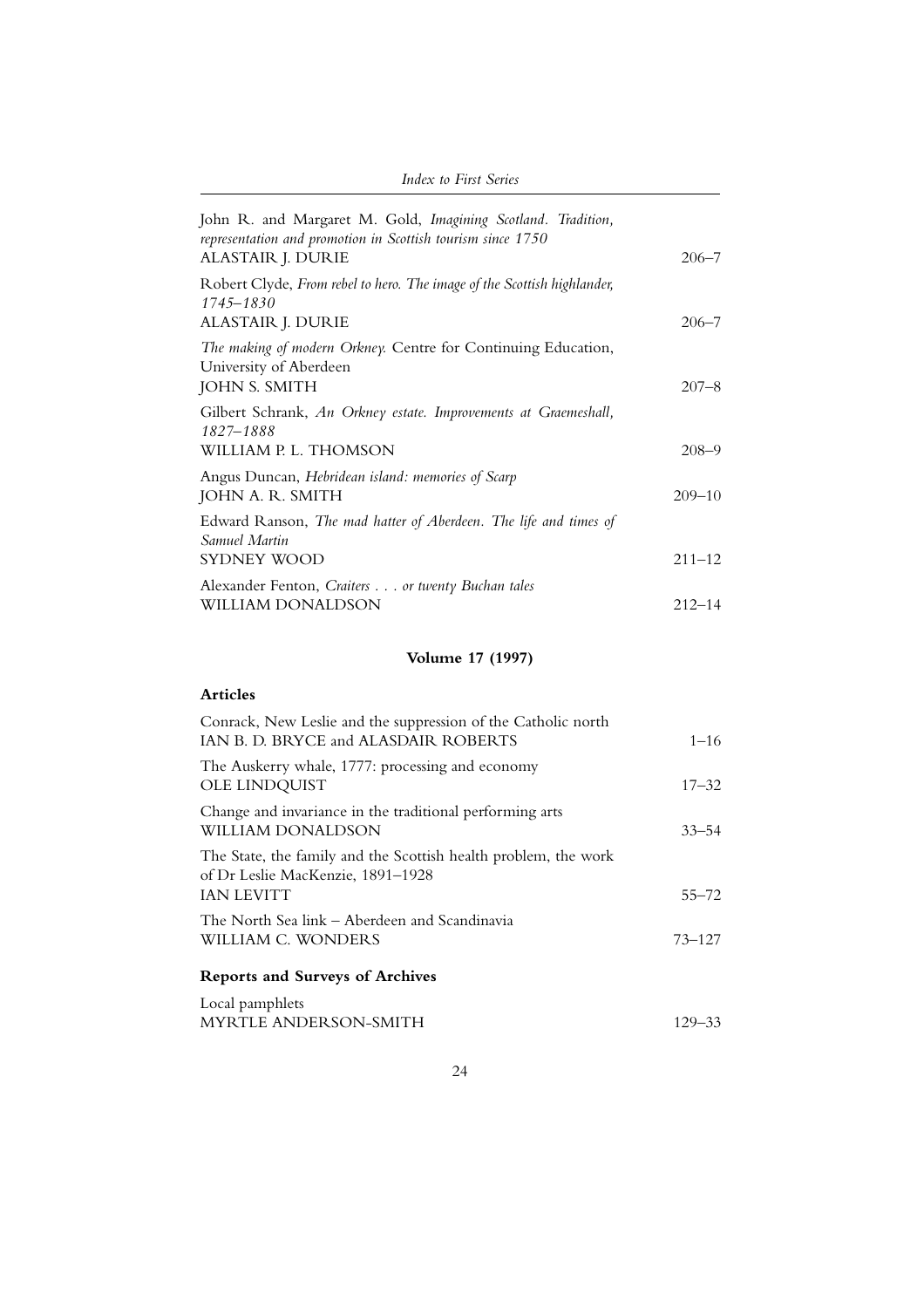| Index to First Series                                                                                                                        |            |
|----------------------------------------------------------------------------------------------------------------------------------------------|------------|
| Explorations in the Use of Sources                                                                                                           |            |
| The Militia: an aspect of Highland temporary migration 1871-                                                                                 |            |
| 1907<br>JEANETTE M. BROCK                                                                                                                    | 135–51     |
| Highland hotel venture: the case of the Doune of<br>A<br>Rothiemurchus, 1935-1942<br>DAVID CALVERT and ROBERT A. LAMBERT                     | $153 - 72$ |
| <b>Reviews</b>                                                                                                                               |            |
| Ian Shepherd, Exploring Scotland's heritage: Aberdeen and north-east<br>Scotland                                                             |            |
| MAGNUS FLADMARK                                                                                                                              | $173 - 4$  |
| J. R. Hunter, Fair Isle. The archaeology of an island community<br><b>JOHN S. SMITH</b>                                                      | $174 - 5$  |
| Norman Emery, Excavations on Hirta 1986-90<br><b>IAN RALSTON</b>                                                                             | $175 - 6$  |
| Claus Bjorn, Alexander Grant and K. J. Stringer (eds), Nations,<br>nationalism and patriotism in the European past<br><b>DAVID DITCHBURN</b> | $177 - 8$  |
| Colm McNamee, The wars of the Bruces: Scotland, England and<br>Ireland, 1306-1328<br><b>STEVE BOARDMAN</b>                                   | $178 - 9$  |
| S. Boardman, The early Stewart kings: Robert II and Robert III,<br>1371-1406                                                                 |            |
| FIONA WATSON<br>Janet Hadley Williams (ed.), Stewart style 1531–1542: essays on the<br>Court of James V                                      | 179–81     |
| <b>CAROL EDINGTON</b>                                                                                                                        | $181 - 3$  |
| John Kerr, The living wilderness $-A$ tholl deer forests<br>JOHN A. R. SMITH                                                                 | $183 - 4$  |
| Ian Hustwick, The 'Peggy & Isobella '. The story of an eighteenth<br>century Orkney sloop<br>PETER L. PAYNE                                  | $184 - 5$  |
| W. S. Hewison (ed.), The diary of Patrick Fea of Stove, Orkney<br>1766–96                                                                    |            |
| JOHN A. R. SMITH                                                                                                                             | $185 - 6$  |
| T. Brotherstone and D. J. Withrington (eds), The city and its<br>worlds: aspects of Aberdeen's history since 1794<br><b>ALLAN MACLAREN</b>   | $186 - 8$  |
|                                                                                                                                              |            |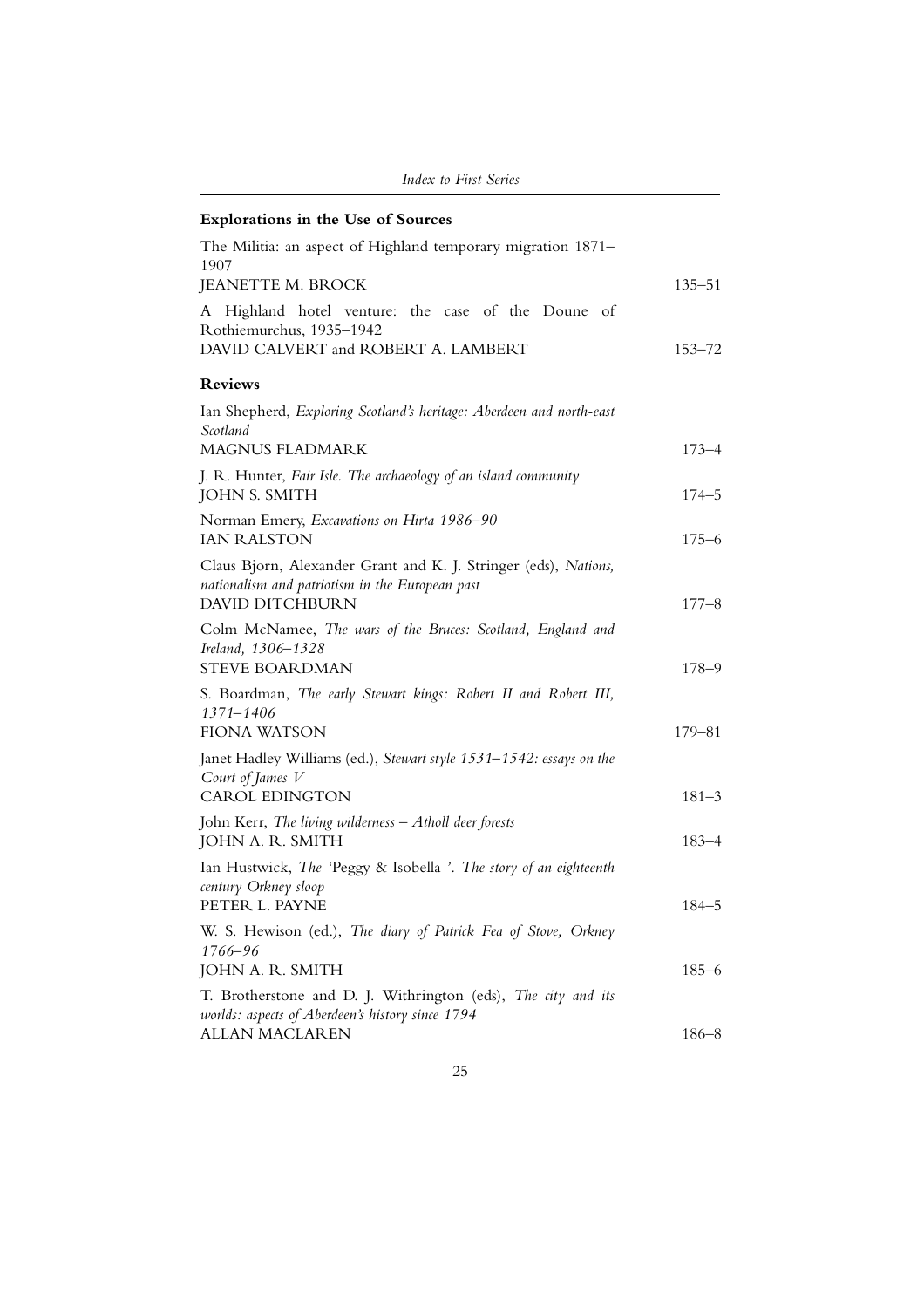| <b>Index to First Series</b>                                                                                                    |                     |
|---------------------------------------------------------------------------------------------------------------------------------|---------------------|
| Dick Jackson (ed.), The Speyside line: the railway from Craigellachie<br>to Boat of Garten<br>J. J. WATERMAN                    | $188 - 9$           |
| E. A. Cameron, 'Land for the People?' The British government and<br>the Scottish Highlands c. 1880-1925<br><b>DONALD MACKAY</b> |                     |
| Donald G. Mackay, Scotland's rural land use agencies<br>M. G. LLOYD                                                             | 189–91<br>$191 - 2$ |
| <b>Volume 18 (1998)</b>                                                                                                         |                     |
| <b>Articles</b>                                                                                                                 |                     |
| Witchcraft and the Kirk in Aberdeenshire, 1596–97<br>P. G. MAXWELL-STUART                                                       | $1 - 14$            |
| Robert Gordon and the making of the first Atlas of Scotland<br>JEFFREY C. STONE                                                 | $15 - 29$           |
| Cape Breton, Canada's 'Highland' Island?<br><b>STEVE MURDOCH</b>                                                                | $31 - 42$           |
| Herring fisheries in Orkney<br>J. R. COULL                                                                                      | $43 - 55$           |
| The British approach to disaster management: a fresh look at the<br>Tay Bridge disaster, 1879<br>IAN HENDERSON                  | $57 - 74$           |
| Sumburgh airport: the ups and downs of Shetland's air gateway<br>WILLIAM C. WONDERS                                             | 75–95               |
| <b>Reports and Surveys of Archives</b>                                                                                          |                     |
| Raban and his successors: local printing (1622–1800) held in<br>Aberdeen University<br><b>IAIN BEAVAN</b>                       | $97 - 104$          |
| The Helena Mennie Shire Papers, AUL MS 3407<br>C. SIAN YATES                                                                    | $104 - 8$           |
| <b>Reviews</b>                                                                                                                  |                     |
| R. Andrew McDonald, The Kingdom of the Isles - Scotland's western<br>seaboard, c. 1100–c.1336<br><b>JOHN S. SMITH</b>           | $109 - 12$          |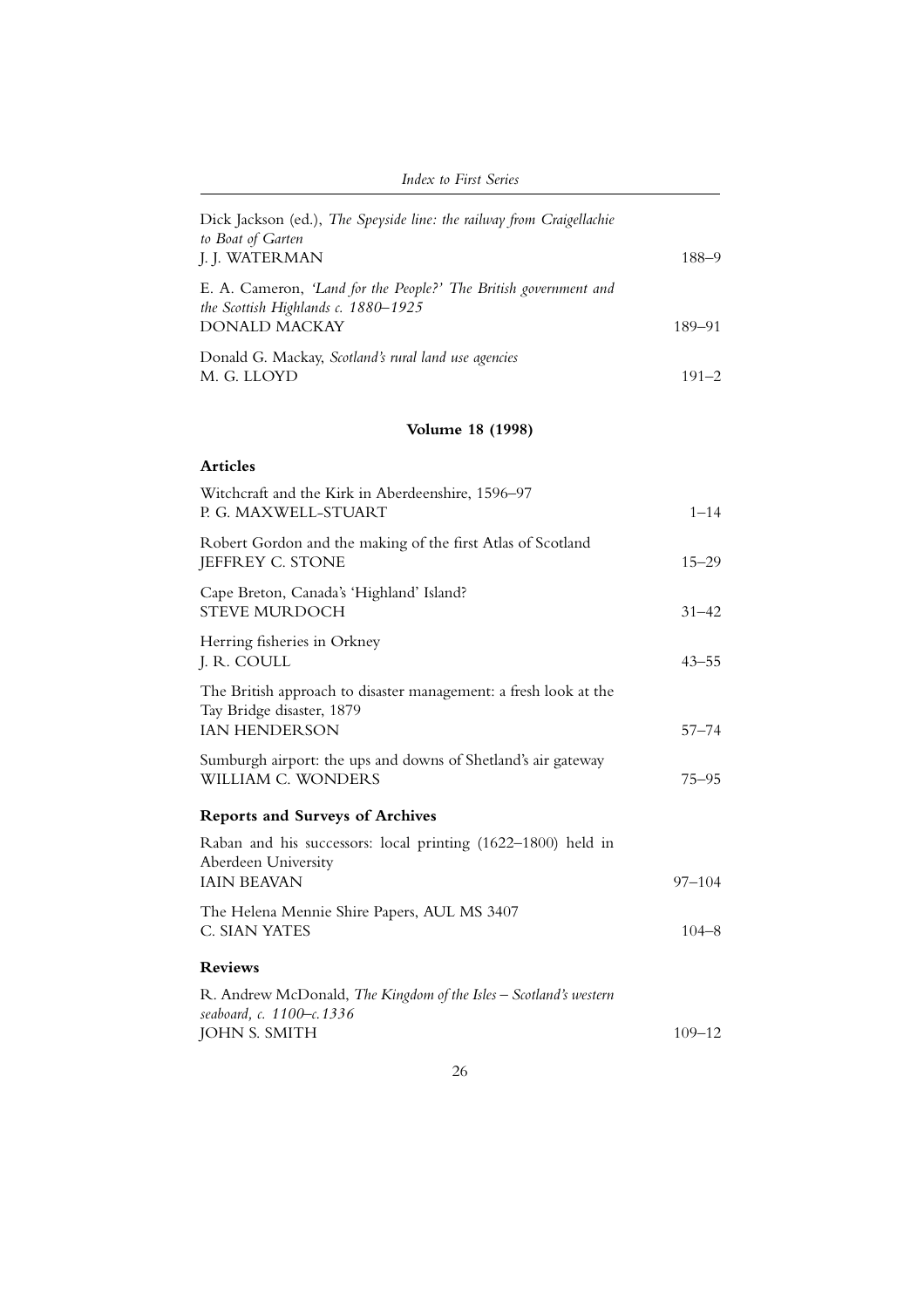| D. D. R. Owen, William the Lion - kingship and culture,<br>1143-1214<br>SONJA CAMERON                                       | $112 - 13$ |
|-----------------------------------------------------------------------------------------------------------------------------|------------|
|                                                                                                                             |            |
| Alan Young, Robert the Bruce's rivals: the Comyns, 1212-1314<br>CYNTHIA J. NEVILLE                                          | $113 - 15$ |
| Norman Macdougall, James IV<br>LESLIE MACFARLANE                                                                            | $116 - 18$ |
| William P. L. Thomson, Lord Henry Sinclair's 1492 rental of Orkney<br><b>BARBARA E. CRAWFORD</b>                            | $118 - 19$ |
| Allan I. Macinnes, Clanship, commerce and the house of Stuart,<br>1603-1788                                                 |            |
| R. A. DODGSHON                                                                                                              | $119 - 21$ |
| Alexander Fenton, The Northern Isles: Orkney and Shetland<br>J. A. SMITH                                                    | $121 - 2$  |
| By royal appointment: Aberdeen's pioneer photographer.<br>George Washington Wilson, 1823-1893<br>PETER L. PAYNE             | $122 - 3$  |
| Michael St John, The demands of the people: Dundee radicalism<br>1850-1870                                                  |            |
| TERRY BROTHERSTONE                                                                                                          | $123 - 5$  |
| William Alexander, My uncle the Baillie and Johnny Gibb of<br><b>Gushetneuk</b>                                             |            |
| <b>COLIN MILTON</b>                                                                                                         | $125 - 7$  |
| Alfred H. Forbes, Time does Transfix: recollections of a Forres<br>railwayman                                               |            |
| J. J. WATERMAN                                                                                                              | 127        |
| W. Gordon Lawrence, Roots in a northern landscape: celebrations of<br>childhood in the north east of Scotland               |            |
| J. A. SMITH                                                                                                                 | 128        |
| Vincent McKee, Gaelic nations. Politics of the Gaelic language in<br>Scotland and Northern Ireland in the twentieth century |            |
| <b>IAN HENDERSON</b>                                                                                                        | $129 - 30$ |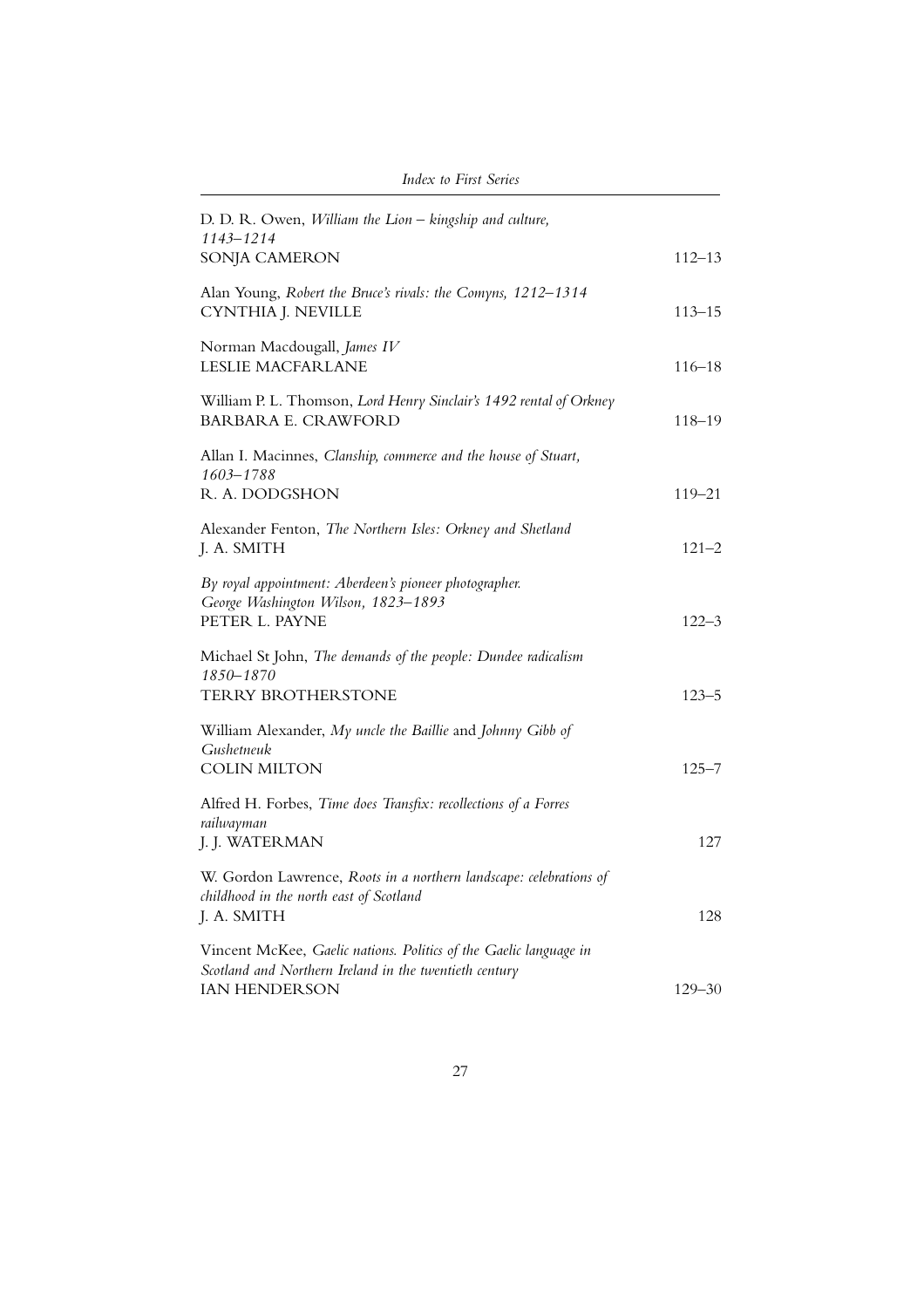### **Volume 18 (Special Elphinstone Institute Issue) (1999)**

| <b>Articles</b>                                                                                                                      |            |
|--------------------------------------------------------------------------------------------------------------------------------------|------------|
| Aims, theory and method in the ethnology of Northern Scotland<br><b>JAMES PORTER</b>                                                 | $1 - 25$   |
| The North East - wrought in stone<br><b>JOHN SMITH</b>                                                                               | $27 - 32$  |
| Stone circles: perceptions from inside and outside the ring<br><b>ELIZABETH CURTIS</b>                                               | $33 - 42$  |
| 'Going out with the tide': three generations of Scotsmen<br>and the sea<br><b>VALENTINA BOLD</b>                                     | $43 - 54$  |
| Some geographic and cultural patterns in the lexical/semantic<br>structure of Scots<br>ROBERT McCOLL MILLAR                          | $55 - 65$  |
| The earliest English place names in north east Scotland<br>W. F. H. NICOLAISEN                                                       | $67 - 82$  |
| 'Some scraps of Donside verse': Charles Murray and the<br>Greig-Duncan folksong collection<br><b>COLIN MILTON</b>                    | $83 - 102$ |
| 'You make me dizzy Miss Lizzie': Elizabeth Stewart's uptempo<br>traditional ballads<br>THOMAS A. McKEAN                              | $103 - 15$ |
| The Christie family of Monquhitter: preservation and<br>'refinement' of traditional music and song<br><b>MARY ANNE ALBURGER</b>      | $117 - 33$ |
| Preservation, publication and promotion: the University library<br>and the culture of north east Scotland<br><b>COLIN A. McLAREN</b> | $135 - 45$ |
|                                                                                                                                      |            |

## **Volume 19 (1999)**

| David I and the Scottish conquest and colonisation of Moray |           |
|-------------------------------------------------------------|-----------|
| RICHARD D. ORAM                                             | $1 - 19$  |
| Captain Lauchlin Campbell and early Argyllshire emigration  |           |
| to New York                                                 |           |
| ROBERT A. A. McGEACHY                                       | $21 - 46$ |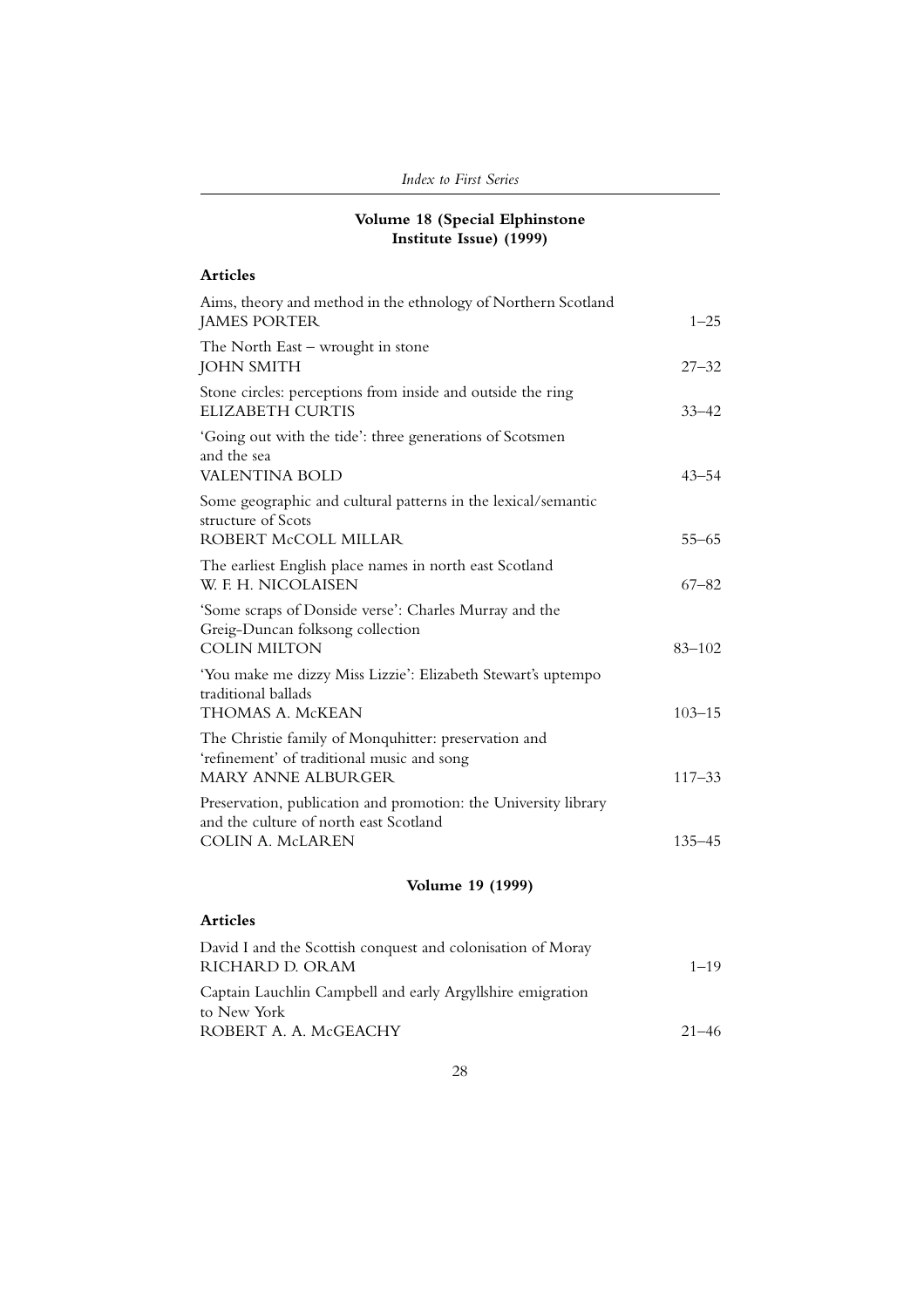| Peter Williamson and the eighteenth century Scottish-American<br>connection<br>FERENC M. SZASZ                                                            | $47 - 61$  |
|-----------------------------------------------------------------------------------------------------------------------------------------------------------|------------|
| Landlord policies and population change in north-east Scotland<br>and the Western Isles, 1755-1841<br>ROBERT E. TYSON                                     | $63 - 74$  |
| Aberdeen's churches in the late eighteenth century<br><b>IAN R. MACDONALD</b>                                                                             | 75–83      |
| The creation of the Highlands and Islands Development Board,<br>1935-65<br><b>IAN LEVITT</b>                                                              | $85 - 105$ |
| Early days of the Department of Extra-Mural Studies,<br>University of Aberdeen<br>ROY E. H. MELLOR                                                        | $107 - 14$ |
| <b>Reports and Surveys of Archives</b>                                                                                                                    |            |
| The Diocesan Library<br><b>JENNIFER KINNEAR</b>                                                                                                           | $115 - 18$ |
| <b>Reviews</b>                                                                                                                                            |            |
| Studies in the history of the Scottish Church. A review article<br>JOHN A. R. SMITH                                                                       | $119 - 24$ |
| Robert A. Lambert (ed.), Species history in Scotland: introductions<br>and extinctions since the Ice Age<br><b>MARTYN GORMAN</b>                          | $125 - 6$  |
| Fiona Watson, Under the hammer: Edward I and Scotland,<br>1286-1328                                                                                       |            |
| DAVID DITCHBURN                                                                                                                                           | $126 - 7$  |
| Margaret Bennett, Oatmeal and the catechism. Scottish Gaelic settlers<br>in Quebec<br>ROBERT McGEACHY                                                     | $127 - 8$  |
| Denis Fairfax, The basking shark in Shetland: natural history,<br>fishery and conservation<br><b>DAVID SIMS</b>                                           | $128 - 9$  |
| D. H. A. Boyd, Amulets to isotopes. A history of medicine in Caithness<br>CAROLYN J. PENNINGTON                                                           | $129 - 30$ |
| J. N. Bartlett, Davidsons of Mugiemoss: a history of<br>C. Davidson & Sons, makers of wrapping papers, paper bags,<br>plasterboard and plasterboard liner |            |
| PETER L. PAYNE                                                                                                                                            | $130 - 1$  |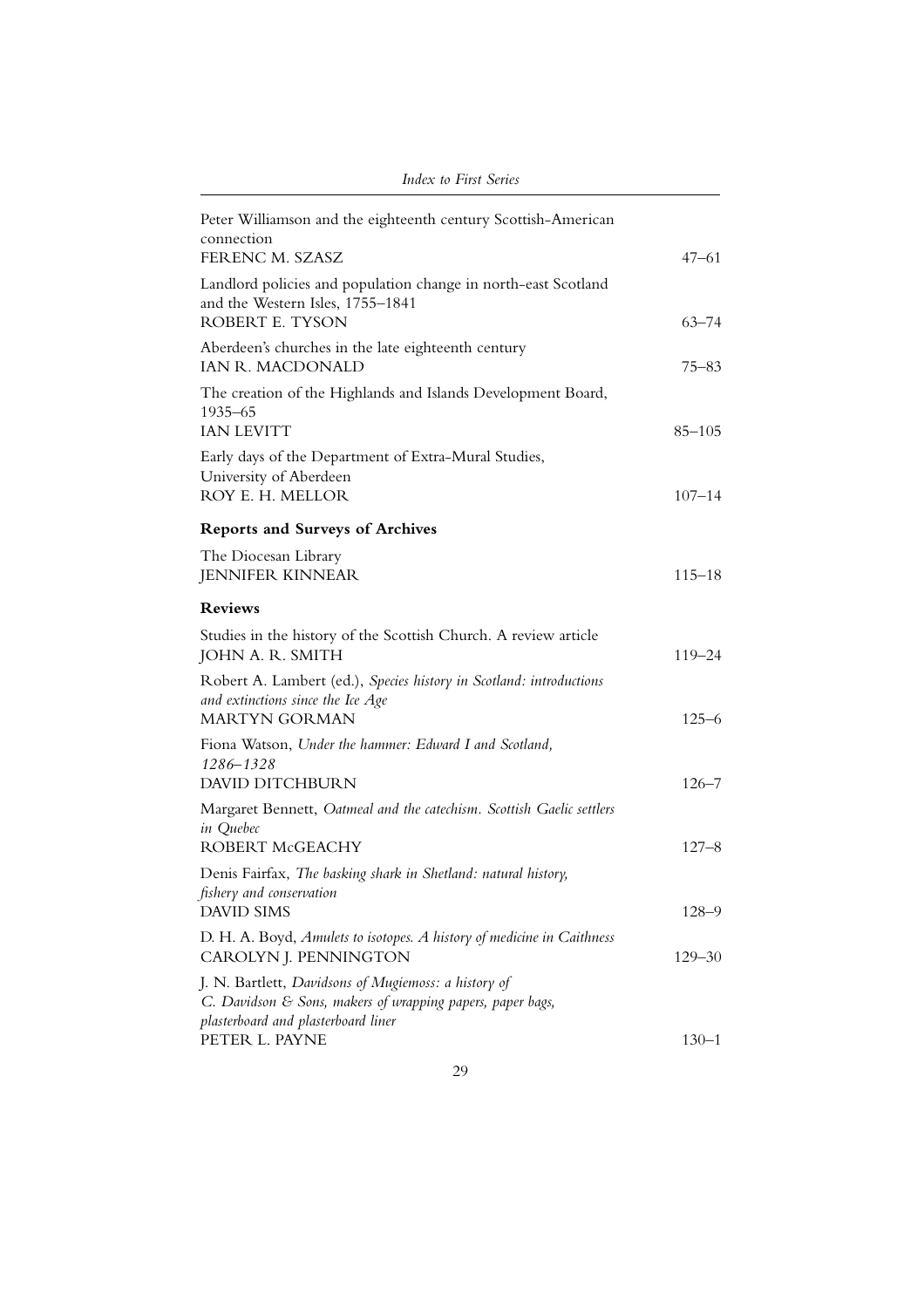| <b>Index to First Series</b> |  |
|------------------------------|--|
|------------------------------|--|

# **Volume 20 (2000)**

| Men for all seasons? The Strathbogie earls of Atholl and the Wars<br>of Independence, c. 1290-c. 1335                              |                          |
|------------------------------------------------------------------------------------------------------------------------------------|--------------------------|
| <b>ALASDAIR ROSS</b><br>The apogee of the 'Auld Alliance' and the limits of policy,                                                | $1 - 30$                 |
| 1369-1402<br>ALASTAIR J. MACDONALD                                                                                                 | $31 - 46$                |
| The Qualified Episcopal Chapels of the north-east of<br>Scotland 1689-1898<br>PATRICK JONES                                        | $47 - 69$                |
| The impact of the American Revolutionary War on Scottish<br>northern whaling: the Dunbar factor<br><b>CHESLEY W. SANGER</b>        | $71 - 86$                |
| 'Taking a gamble': The Scottish Office, Whitehall and the<br>Highlands and Islands Development Board, 1965-67<br><b>IAN LEVITT</b> | $87 - 111$               |
| Conservation, recreation and tourism: Craigellachie National<br>Nature Reserve, Aviemore, 1950-1980<br>ROBERT A. LAMBERT           | $113 - 24$               |
| Scenes of ecclesiastical theatre in the Free Church of Scotland,<br>1981-2000                                                      |                          |
| FRASER MACDONALD<br>A bibliography of the Revd Walter Gregor's publications<br><b>STEPHEN MILLER</b>                               | $125 - 48$<br>$149 - 65$ |
| <b>Reports and Surveys of Archives</b>                                                                                             |                          |
| Manuscript material in the University of Aberdeen for the<br>study of piping<br>WILLIAM DONALDSON                                  | $167 - 78$               |
| <b>Reviews</b>                                                                                                                     |                          |
| Migration and cultural identity: within and beyond the nation.<br>A review article<br><b>ANDREW BLAIKIE</b>                        | $179 - 88$               |
| John H. Ballantyne and Brian Smith (eds), Shetland documents<br>1195-1579                                                          |                          |
| <b>BARBARA E. CRAWFORD</b>                                                                                                         | $189 - 90$               |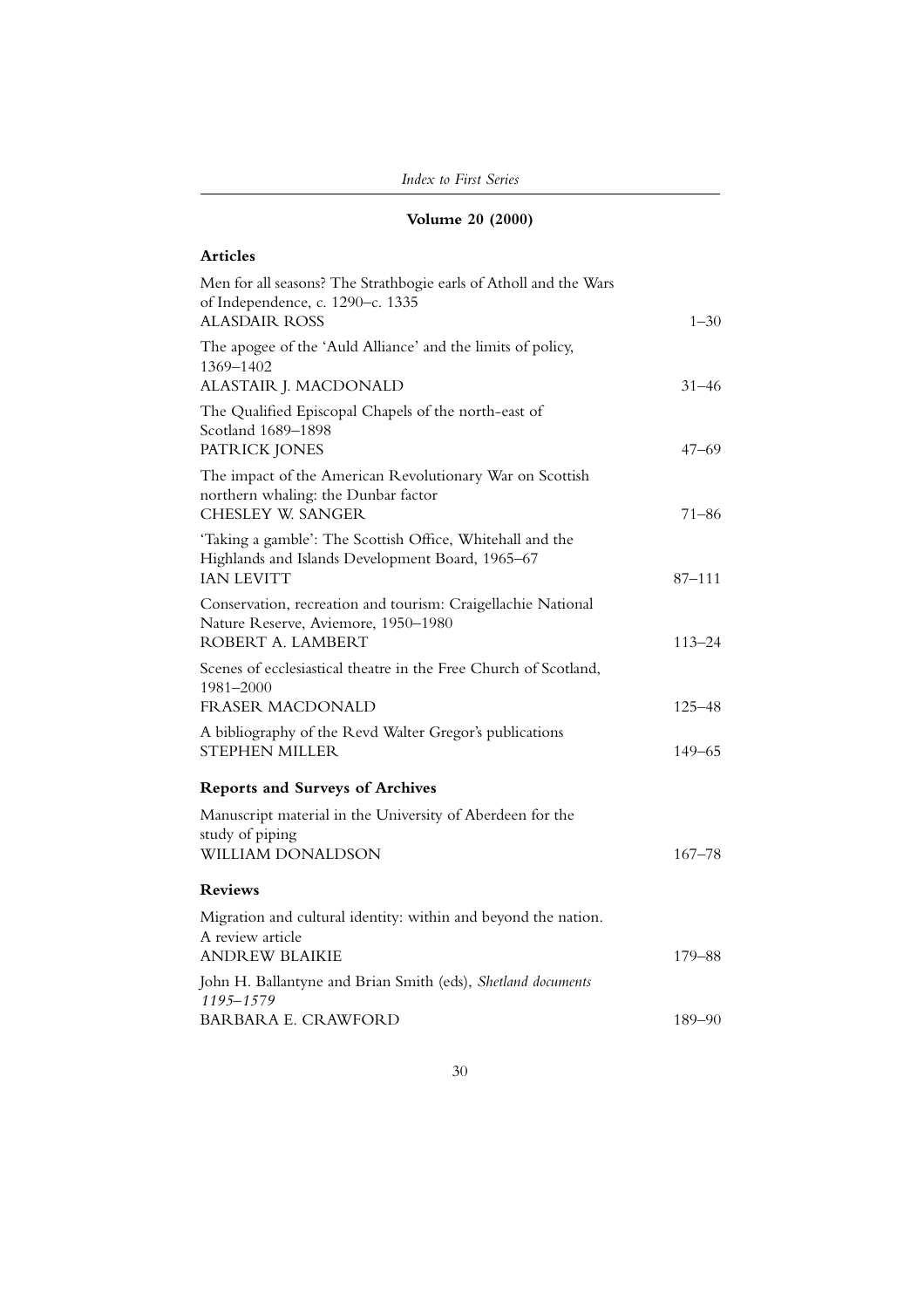| Edward D. Ives, The Bonny Earl of Moray: the man, the murder,<br>the ballad                                                             |           |
|-----------------------------------------------------------------------------------------------------------------------------------------|-----------|
| <b>JAMES PORTER</b>                                                                                                                     | $190 - 2$ |
| T. M. Devine and J. R. Young (eds), Eighteenth century Scotland:<br>new perspectives<br>R. H. CAMPBELL                                  | $192 - 4$ |
| Anthony Cooke, Ian Donnachie, Ann Macsween and<br>Christopher Whatley (eds), Modern Scottish history: 1707 to<br>the present. 5 volumes |           |
| ROBERT E. TYSON                                                                                                                         | $194 - 6$ |
| John Watts, Scalan: the forbidden college 1716–1799<br><b>JOHN S. SMITH</b>                                                             | $196 - 7$ |
| William Donaldson, The Highland Pipe and Scottish society,<br>$1750 - 1950$                                                             |           |
| <b>JACK TAYLOR</b>                                                                                                                      | $197 - 9$ |
| Ian R. MacDonald, Aberdeen and the Highland Church<br>$(1785 - 1900)$                                                                   |           |
| JOHN A. R. SMITH                                                                                                                        | 199-201   |
| Isobel Grant, Tales of the Braes of Glenlivet (compiled by<br>Alasdair Roberts)                                                         |           |
| JOHN S. SMITH                                                                                                                           | $201 - 2$ |
| Don Aldridge, The rescue of Captain Scott                                                                                               |           |
| PETER L. PAYNE                                                                                                                          | $202 - 3$ |

# **Volume 21 (2001)**

| Men for all seasons? The Strathbogie Earls of Atholl and the<br>Wars of Independence, c.1290–c.1335. Part 2 |           |
|-------------------------------------------------------------------------------------------------------------|-----------|
| <b>ALASDAIR ROSS</b>                                                                                        | $1 - 15$  |
| The Aberdeenshire witchcraft panic of 1597<br><b>JULIAN GOODARE</b>                                         | $17 - 37$ |
| Changes in foreign trade from the customs ports of north-east<br>Scotland, 1743–1826                        |           |
| KATHRYN L. MOORE                                                                                            | $39 - 56$ |
| The river Avon water scheme<br>T. R. JAMIESON                                                               | $57 - 78$ |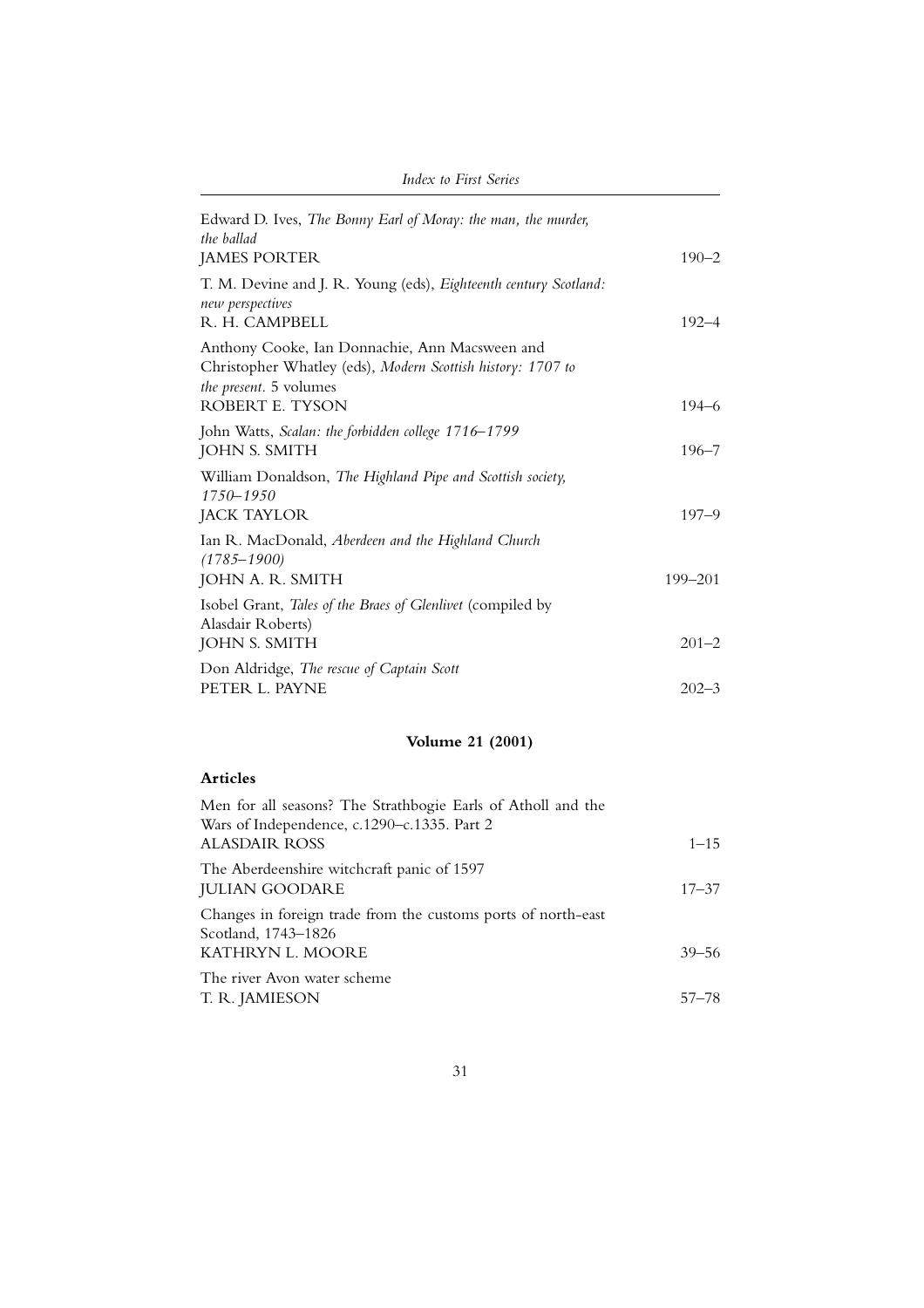| $\mu$ , $\mu$ , $\mu$ , $\mu$ , $\mu$ , $\mu$ , $\mu$ , $\mu$ , $\mu$ , $\mu$                                                                                              |                         |
|----------------------------------------------------------------------------------------------------------------------------------------------------------------------------|-------------------------|
| 'Its own little share of service to the national cause':<br>the Free Presbyterian Church of Scotland's chaplains in the<br>First World War<br><b>JAMES LACHLAN MacLEOD</b> | 79–97                   |
| A hostile environment: the National Trust for Scotland,<br>the Cairngorm Trust and early ski developments in<br>the Cairngorm mountains, 1961-1967                         |                         |
| ROBERT A. LAMBERT<br>Interdisciplinary studies at the University of Aberdeen, 1985–95:<br>cultural history and the Thomas Reid Institute<br>JOAN H. PITTOCK WESSON         | $99 - 120$<br>$121 - 8$ |
| <b>Reports and Surveys of Archives</b>                                                                                                                                     |                         |
| 'Neatness and Order': the diaries and papers of William Knight,<br>Professor of Natural Philosophy, Marischal College, 1823-1844<br><b>IAIN BEAVAN</b>                     | $129 - 39$              |
| University of Aberdeen Oral History Archive<br><b>JANE PIRIE</b>                                                                                                           | $141 - 5$               |
| <b>Reviews</b>                                                                                                                                                             |                         |
| Brian Smith, Toons and tenants: settlement and society in Shetland,<br>1299-1899<br>WILLIAM P. L. THOMSON                                                                  | $147 - 8$               |
| Robert A. Dodgshon, From chiefs to landlords: economic and social<br>change in the western Highlands and Islands, c. 1493-1820<br><b>ANDREW MACKILLOP</b>                  | $149 - 50$              |
| T. C. Smout and R. A. Lambert (eds), Rothiemurchus. Nature and<br>people on a Highland estate 1500-2000<br><b>HUGH G. MILLER</b>                                           | $150 - 1$               |
| David George Mullan, Scottish Puritanism 1590-1638<br>WILLIAM G. NAPHY                                                                                                     | $151 - 2$               |
| Ian Hustwick, The George of Port Seton<br><b>JOHN F. EDWARDS</b>                                                                                                           | $153 - 4$               |
| T. C. SMOUT, Nature contested. Environmental history in Scotland<br>and northern England since 1600<br><b>CHRIS MULLINS</b>                                                | $155 - 6$               |
| R. A. Houston, Madness and society in eighteenth-century Scotland<br>R. H. CAMPBELL                                                                                        | $156 - 8$               |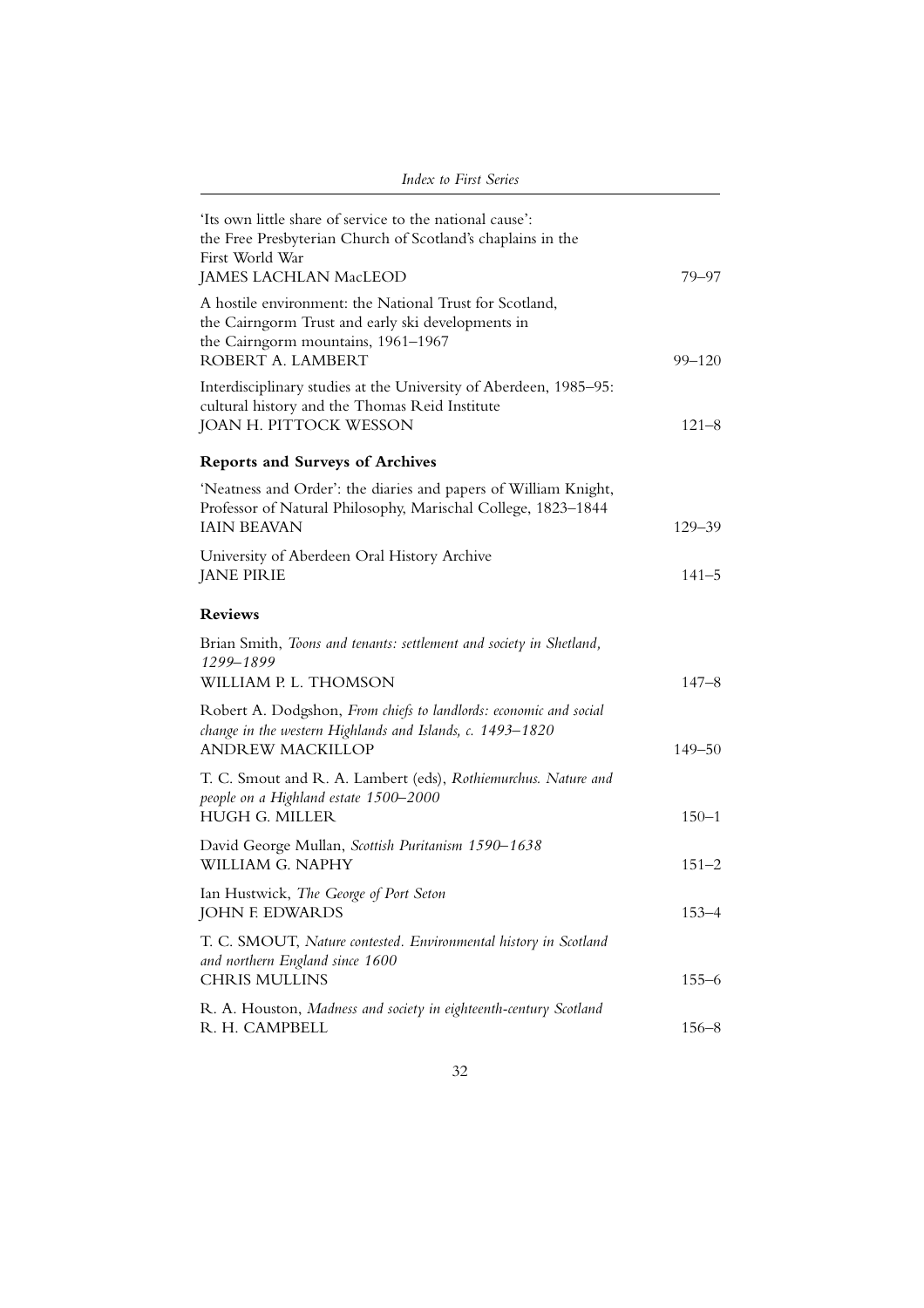| Christopher A. Whatley, Scottish Society 1707-1830.<br>Beyond Jacobitism to industrialization                                                                                              |            |
|--------------------------------------------------------------------------------------------------------------------------------------------------------------------------------------------|------------|
| R. H. CAMPBELL                                                                                                                                                                             | $158 - 60$ |
| Duncan A. Downie, Street names in the village of Kemnay.<br>Duncan A. Downie, From the wilderness to Paradise<br><b>JOHN S. SMITH</b>                                                      | $160 - 1$  |
| Ewen A. Cameron, The life and times of Charles Fraser Mackintosh,<br>Crofter MP<br><b>MARJORY HARPER</b>                                                                                   | $161 - 3$  |
| Krisztina Fenyo, Contempt, sympathy and romance:<br>Lowland perceptions of the Highlands and the Clearances during<br>the Famine years, $1845 - 1855$<br><b>ANDREW MACKILLOP</b>           | $163 - 4$  |
| Recent publications of the Aberdeen & North East of Scotland<br>Family History Society together with Diane Baptie (ed.),<br>Registers of the Secession Churches in Scotland<br>R. E. TYSON | $164 - 6$  |
| <b>Volume 22 (2002)</b>                                                                                                                                                                    |            |
| <b>Articles</b>                                                                                                                                                                            |            |
| 'In Fines Borestorum': reconstructing the archaeological<br>landscapes of prehistoric and proto-historic Moray<br>BARRI JONES and IAN KEILLAR                                              | $1 - 25$   |
| Ouncelands and pennylands in the west Highlands and Islands<br>WILLIAM P. L. THOMSON                                                                                                       | $27 - 43$  |
| Mapmaker or minister? Timothy Pont's ecclesiastical context<br>ALAN R. MacDONALD                                                                                                           | $45 - 61$  |
| The good, the bad and the anonymous: a preliminary survey of<br>$C_{\text{total}}$ is the Devel Fig. L. L. $4749.4707$                                                                     |            |

# Scots in the Dutch East Indies 1612–1707 STEVE MURDOCH 63–76 Seasonal migration in the Caithness herring fishery JAMES R. COULL 77–97 Free Church constitutionalists and the Establishment principle JOHN A. R. SMITH 99–119 Aberdeen's competitive music festivals, 1909–1913 ALISON SHIEL 121–52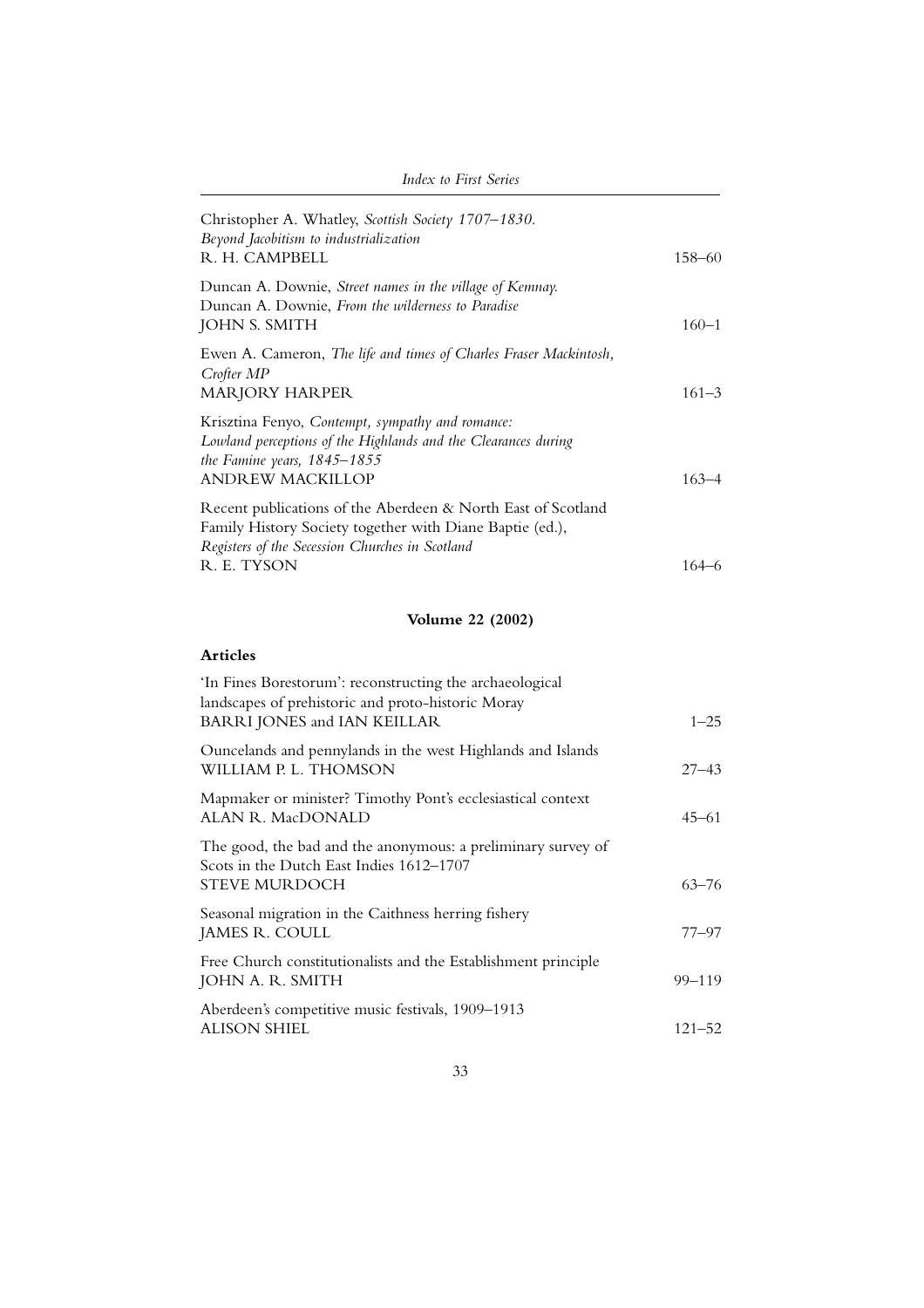| <b>Index to First Series</b>                                                                                                                               |            |  |
|------------------------------------------------------------------------------------------------------------------------------------------------------------|------------|--|
| <b>Reports and Surveys of Archives</b>                                                                                                                     |            |  |
| The Frasers of Castle Fraser (1550–1976)<br><b>HELEN R. CHAVEZ</b>                                                                                         | $153 - 7$  |  |
| <b>Explorations in the Use of Sources</b>                                                                                                                  |            |  |
| Within their sphere? Women correspondents to Aberdeen<br>daily newspapers 1900-1914<br><b>SARAH PEDERSEN</b>                                               | 159–66     |  |
| <b>Reviews</b>                                                                                                                                             |            |  |
| Ian C. Cunningham (ed.), The nation survey'd. Essays on<br>late sixteenth-century Scotland as depicted by Timothy Pont<br><b>LAWRIE McLEAN</b>             | $167 - 72$ |  |
| P. G. Maxwell-Stuart, Satan's conspiracy: magic and witchcraft in<br>sixteenth-century Scotland<br>MICHAEL WASSER                                          | $172 - 3$  |  |
| Michael Fry, The Scottish Empire<br>ROSEMARY TYZACK                                                                                                        | $173 - 4$  |  |
| James Lachlan MacLeod, The second Disruption: the Free Church in<br>Victorian Scotland and the origins of the Free Presbyterian Church<br>JOHN A. R. SMITH | $174 - 7$  |  |
| Michael Byrne (ed.), Collected poems and songs of<br>George Campbell Hay (Deòrsa M ac Iain Dheòrsa)<br><b>DERRICK McCLURE</b>                              | $177 - 80$ |  |
| T. C. Smout (ed.), Nature, landscape and people since the<br>Second World War<br><b>CHRISTOPHER BEAR</b>                                                   | $180 - 1$  |  |
|                                                                                                                                                            |            |  |
| <b>Volume 23 (2003)</b>                                                                                                                                    |            |  |
| <b>Articles</b>                                                                                                                                            |            |  |
| The southern frontier of Norse settlement in north Scotland<br>place-names and history<br>BARBARA E. CRAWFORD and SIMON TAYLOR                             | $1 - 76$   |  |
| The depiction of routeways and bridges by Timothy Pont<br><b>JEFFREY STONE</b>                                                                             | 77–84      |  |
| Pilot whales, udal law and custom in Shetland: legal red herrings<br><b>BRIAN SMITH</b>                                                                    | $85 - 97$  |  |
| John Anderson, 'The Wizard of the North' and popular<br>entertainment in the Victorian era                                                                 |            |  |
| FERENC M. SZASZ                                                                                                                                            | $99 - 106$ |  |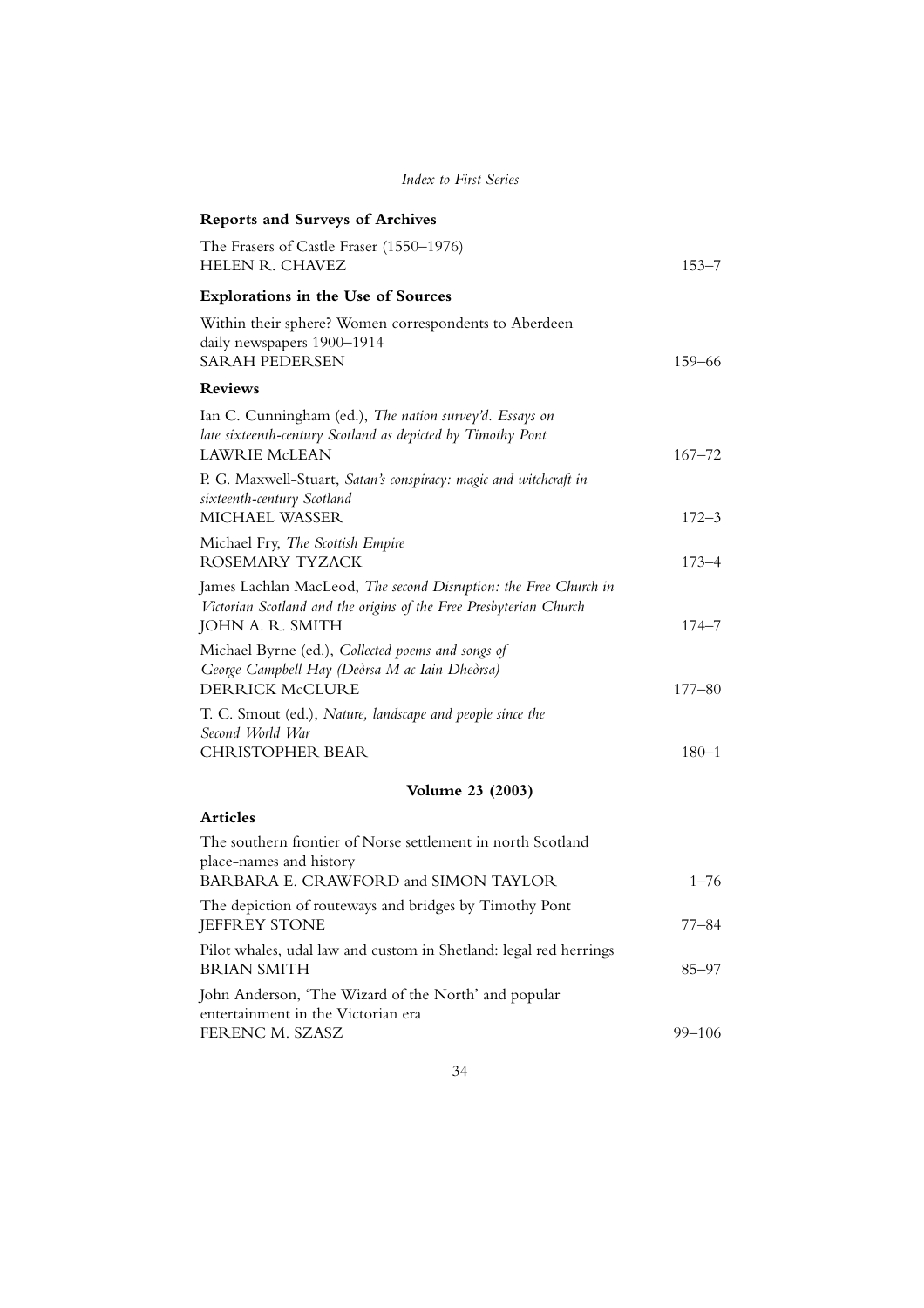| <b>Index to First Series</b>                                                                                                                                          |            |
|-----------------------------------------------------------------------------------------------------------------------------------------------------------------------|------------|
| <b>Reports and Surveys of Archives</b>                                                                                                                                |            |
| Fashionable dancing – the dance manuals of James Scott Skinner<br>PAT BALLANTYNE                                                                                      | $107 - 16$ |
| <b>Reviews</b>                                                                                                                                                        |            |
| Barbara E. Crawford (ed.), The Papar in the North Atlantic:<br>environment and history and Barbara E. Crawford (ed.),<br>Papa Stour and 1299<br>WILLIAM P. L. THOMSON | $117 - 20$ |
| Denis Rixon, Arisaig and Morar. A history<br>JEFFREY C. STONE                                                                                                         | $120 - 1$  |
| Roy Bridges, People and places in Newmachar past and present<br><b>CHRISTOPHER BEAR</b>                                                                               | $121 - 2$  |
| James Miller, The dam builders. Power from the glens and<br>Emma Wood, The hydro boys. Pioneers of renewable energy<br>PETER L. PAYNE                                 | $122 - 3$  |
| <b>Volume 24 (2004)</b>                                                                                                                                               |            |
| <b>Articles</b>                                                                                                                                                       |            |
| The House of Huntly and the First Bishops' War<br><b>BARRY ROBERTSON</b>                                                                                              | $1 - 15$   |
| Whisky and priests in the Highlands<br><b>ALASDAIR ROBERTS</b>                                                                                                        | $17 - 44$  |
| Peter Williamson: faker<br><b>B. BRUCE-BRIGGS</b>                                                                                                                     | $45 - 52$  |
| The haaf fishery of the Shetland islands: an inevitable method of<br>organizing fishing in the eighteenth and nineteenth centuries?<br>JAMES R. COULL                 | $53 - 73$  |
| The Treasury, public investment and the development of<br>hydro-electricity in the north of Scotland, 1951-64<br><b>IAN LEVITT</b>                                    | 75–92      |
| <b>Reviews</b>                                                                                                                                                        |            |
| James M. Irvine, The Orkney poll taxes of the 1690s<br>ROBERT E. TYSON                                                                                                | $93 - 5$   |
| Peter Aitchison & Andrew Cassell, The Lowland Clearances.<br>Scotland's silent revolution, 1760-1830<br><b>JOHN S. SMITH</b>                                          | 95         |
|                                                                                                                                                                       |            |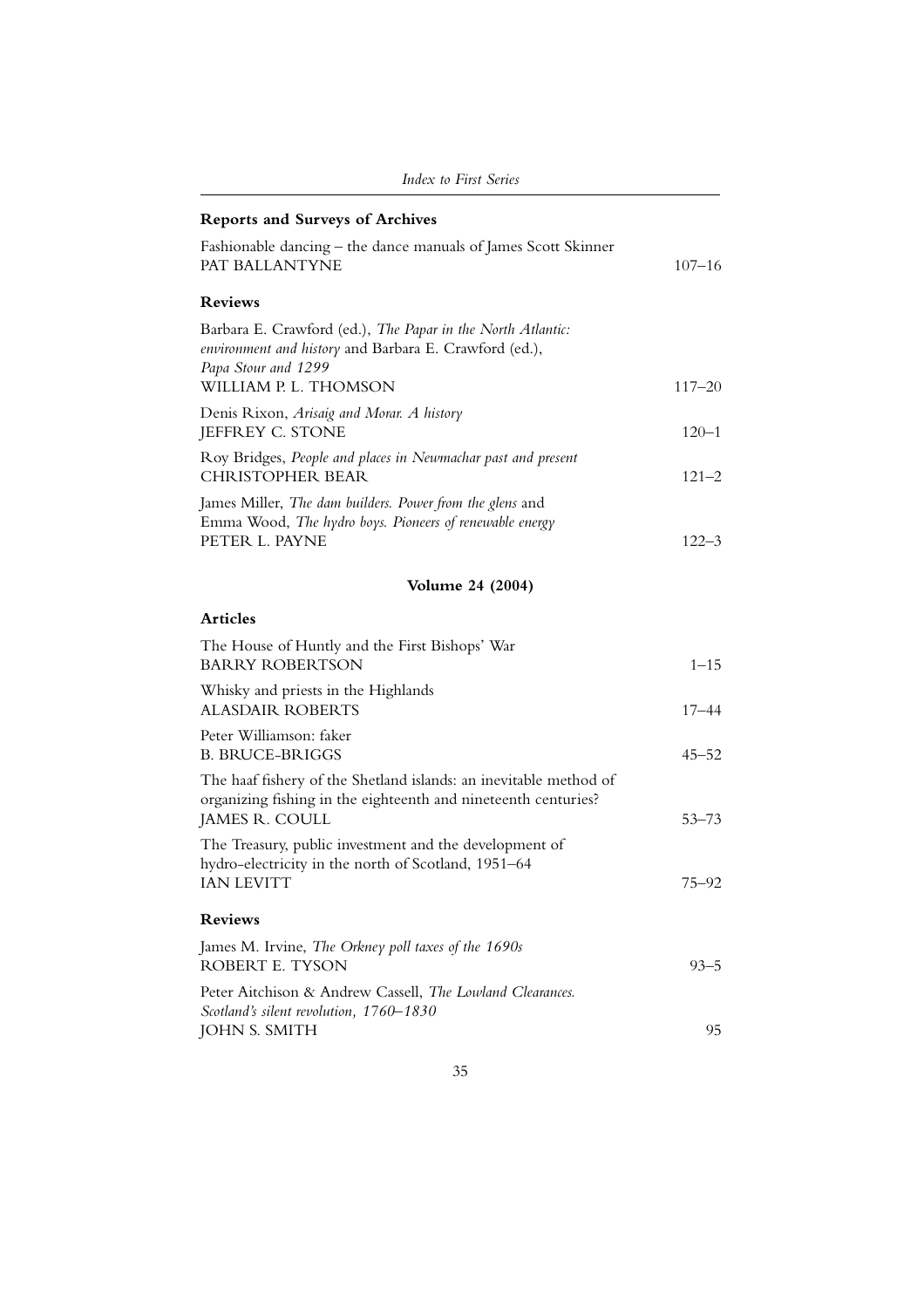| Index to First Series                                                                                                                                                                                                                                                                                       |            |
|-------------------------------------------------------------------------------------------------------------------------------------------------------------------------------------------------------------------------------------------------------------------------------------------------------------|------------|
| Hugh Miller, The cruise of the Betsey and Rambles of a geologist.<br>With an introduction and notes by Michael Taylor and<br>a preface by T. C. Smout, Historiographer Royal in Scotland<br>JOHN A. R. SMITH<br>William C. Wonders, Frontiersmen and settlers. The Bells in Scotland,<br>Ireland and Canada | 96         |
| <b>MARJORY HARPER</b>                                                                                                                                                                                                                                                                                       | $96 - 8$   |
| <b>Volume 27 (2007)</b>                                                                                                                                                                                                                                                                                     |            |
| Editorial<br>TERRY BROTHERSONE (guest editor)                                                                                                                                                                                                                                                               | v          |
| I. History in the Highlands and Islands Today                                                                                                                                                                                                                                                               |            |
| and Tomorrow<br>History: its key place in the future of the Highlands and Islands<br><b>JAMES HUNTER</b>                                                                                                                                                                                                    | $1 - 14$   |
| II. North Sea Oil, c. 1965-c. 2005                                                                                                                                                                                                                                                                          |            |
| North sea oil, its narratives and its history: an archive of oral<br>documentation and the making of contemporary Britain<br>TERRY BROTHERSTONE AND HUGO MANSON                                                                                                                                             | $15 - 41$  |
| The evolution of occupational health and safety law on the UK<br>Continental Shelf, 1964-2006<br><b>JOHN PATERSON</b>                                                                                                                                                                                       | $43 - 67$  |
| Employment relations and union recognition in the North Sea<br>industry since 1997                                                                                                                                                                                                                          |            |
| <b>ANDY CUMBERS</b><br>A historiography of the impact of North Sea oil on                                                                                                                                                                                                                                   | 69–79      |
| northern Scotland<br>DAVID NEWLANDS and ALEXANDRA BREHME                                                                                                                                                                                                                                                    | 81–97      |
| III. Scotland at Home and Abroad since the<br>Late Nineteenth Century<br>Boarding out at home and abroad: rescuing and rehabilitating<br>Scotland's destitute children from the 1860s to the 1960s<br><b>MARJORY HARPER</b>                                                                                 | 99-115     |
| Conservatism and radicalism in the Highland press: the strange<br>cases of the Highlander and the Northern Chronicle<br><b>EWEN A. CAMERON</b>                                                                                                                                                              | $117 - 29$ |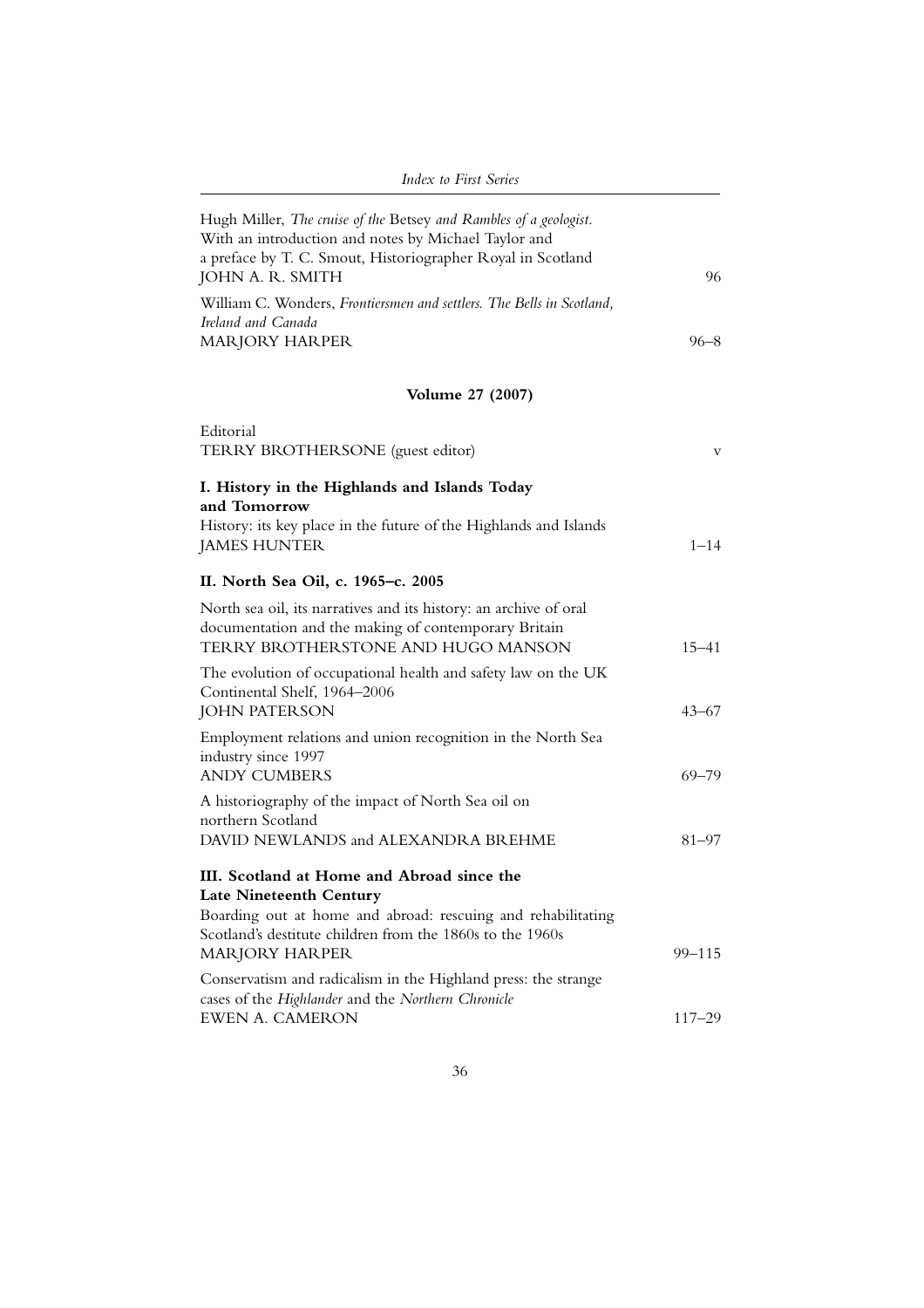| The legend of the Brahan Seer: the use of a historical resource<br>since c. 1875<br><b>ALEX SUTHERLAND</b>                                                                                    | 131–46      |
|-----------------------------------------------------------------------------------------------------------------------------------------------------------------------------------------------|-------------|
| The Jews of Aberdeen: a revolving door community since 1893<br>and its antecedents.<br><b>NATHAN ABRAMS</b>                                                                                   | $147 - 68$  |
| From the slums of Red Clydeside to the campaigning world of<br>American communism: a quest to reconstruct the life of<br>Ellen Dawson (1900-67)<br>DAVID LEE McMULLEN                         | $169 - 85$  |
| IV. Research Reports and Documents                                                                                                                                                            |             |
| History in the Highlands: a report on the work of the<br>UHI Millennium Institute Centre for History<br>JAMES HUNTER, HUGO MANSON and<br><b>ANDREW PERCHARD</b>                               | 187-90      |
| Women offshore: two voices<br><b>CATHERINE O'BYRNE</b>                                                                                                                                        | $191 - 203$ |
| V. Review Articles and Reviews                                                                                                                                                                |             |
| At sea with an Oxford Companion<br>I. C. B. Dear and Peter Kemp (eds), The Oxford Companion<br>to ships and the sea<br>A. D. M. FORTE                                                         | $205 - 10$  |
| Looking north<br>Peter Davidson, The idea of the North<br>C. DUNCAN RICE                                                                                                                      | $210 - 12$  |
| History and heritage: National Trust for Scotland guidebooks<br>Hilary Horrocks (ed.), House of the Binns; Hugh Miller Museum<br>and Birthplace Cottage; Newhailes<br><b>ANDREW MACKILLOP</b> | $212 - 15$  |
| The Union's cracks<br>Terry Brotherstone, Anna Clark and Kevin Whelan (eds), These<br>Fissured Isles: Ireland, Scotland and British history, 1798-1848<br><b>ANDREW KINCAID</b>               | $215 - 18$  |
| Toil, science and faith: a Victorian witness<br>Michael A. Taylor, Hugh Miller: stonemason, geologist, writer<br><b>BEN MARSDEN</b>                                                           | $218 - 20$  |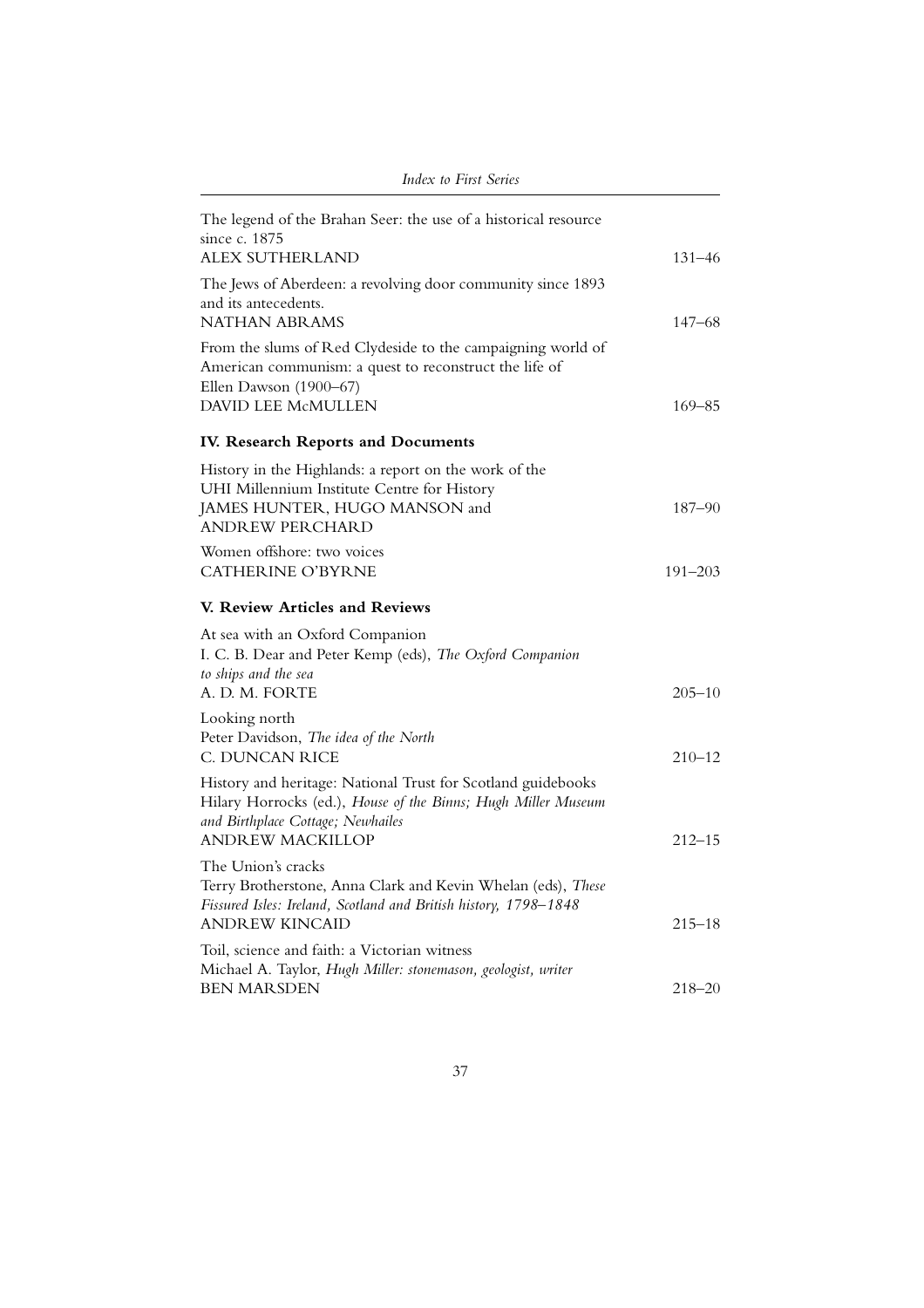| Index to First Series                                                                                                                                                          |           |
|--------------------------------------------------------------------------------------------------------------------------------------------------------------------------------|-----------|
| Class struggle in the Highlands<br>Neville Kirk, Custom and conflict in the 'Land of the Gael':<br>Ballachulish, 1900–1910<br>ANDREW PERCHARD                                  | $221 - 3$ |
| <b>VI. Short Notices</b>                                                                                                                                                       |           |
| N. M. McQ. Holmes, <i>Sylloge of coins of the British Isles</i> 58:<br>Scottish coins in the National Museums of Scotland, Edinburgh,<br>Part I, 1526–1603<br>DANIEL McCANNELL | $225 - 6$ |
| Colin A. McLaren, Aberdeen students 1600–1860<br>J. D. PICKLES                                                                                                                 | $226 - 8$ |
| Robert A. A. McGeachy, Argyll 1730-1750: commerce,<br>community and culture.<br>JOHN A. R. SMITH                                                                               | 228-9     |

Volumes 25 and 26 were not published.

Back numbers are available at  $\mathcal{L}10$  per volume and can be ordered from Professor Marjory Harper, School of Divinity, History and Philosophy, The University of Aberdeen, Crombie Annexe, King's College, Old Aberdeen, AB24 3FX.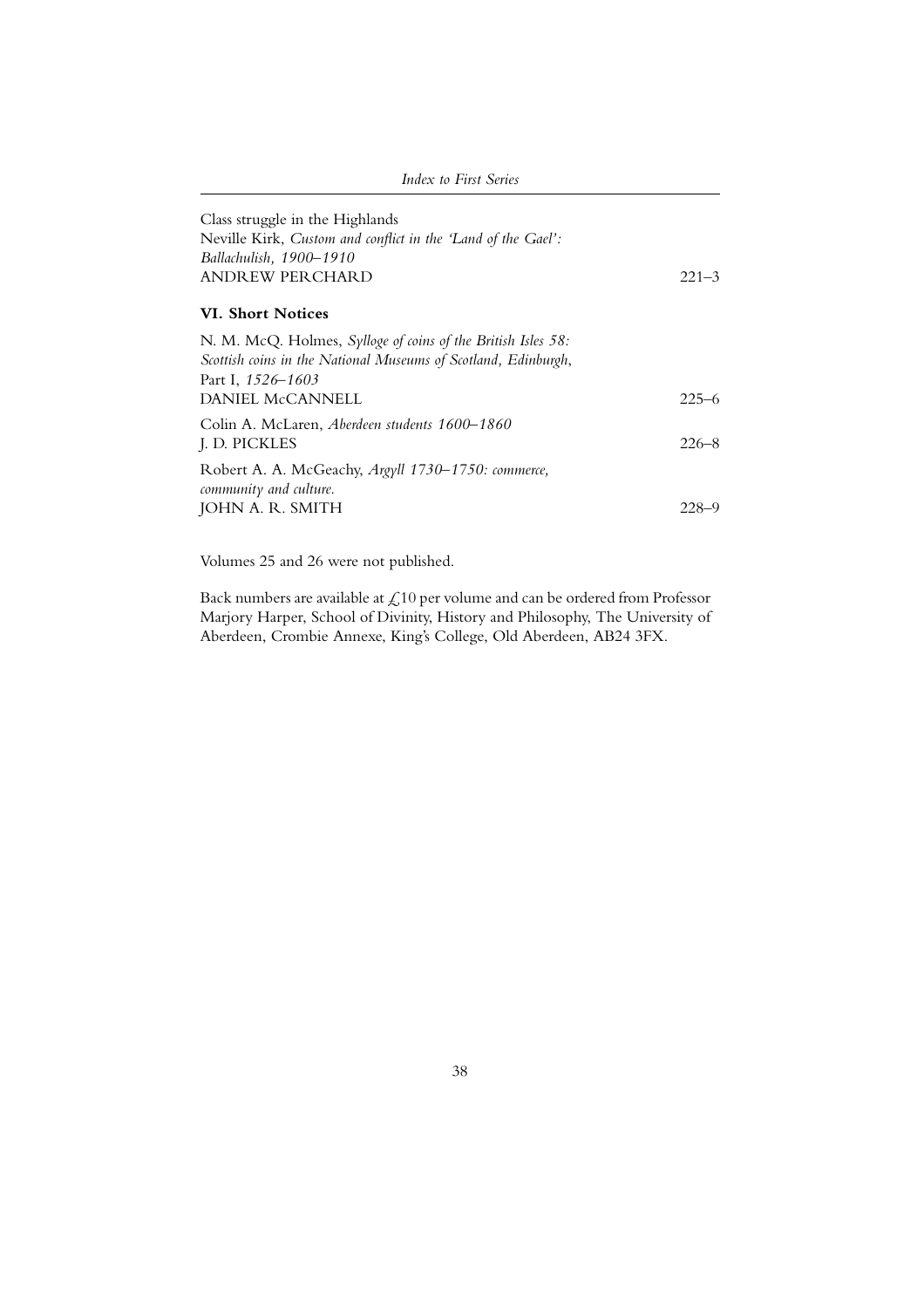#### **CONTRIBUTORS**

ABRAMS, Nathan 27:147 ALBURGER, Mary Anne 18E<sup>∗</sup> :117 ALLAN, Elizabeth 7:39; 10:31 ANDERSON-SMITH, Myrtle 15:127; 17:129 APPLEYARD, Simon 15:151 BAILLIE, Susan R. 6:45, 210 BALLANTYNE, Pat 23:107 BARNHILL, Ian B. 1:49 BARROW, G. W. S. 8:1; 9:1 BARTLETT, Neville 5:31 BEAR, Christopher 22:180; 23:121 BEAVAN, Iain 16:175; 18:97; 21:129 BEHRE, Göran 7:133 BERTIE, David M. 10:47 BIBIRE, Paul 4:140; 5:200; 6:86 BIL, Albert 7:73; 12:35 BLAIKIE, Andrew 14:135; 20:179 BLAIR, Alastair G. J. W. 5:57 BOARDMAN, Steve 16:1; 17:178 BOLD, Valentina 18E:43 BOOTON, Harold W. 9:17; 13:1 BOYCE, A. J. 6:33 BREHME, Alexandra 27:81 BROCK, Jeanette M. 17:135 BROTHERSTONE, Terry 18:123; 27:v, 15 BROWN, Michael 16:31 BRUCE-BRIGGS, B. 24:45 BRUFORD, Alan 7:92 BRYCE, Ian B. D. 17:1 BUCHAN, David 13:148 BUTT, John 4:143 CAIRD, James B. 6:206 CALDWELL, David H. 7:166 CALVERT, David 17:153 CAMERON, Ewen A. 14:27; 27:117 CAMERON, Sonja 18:112

CAMPBELL, R. H. 7:86, 168; 10:95, 97; 11:55; 20:192 CANT, Ronald G. 1:1; 2:191; 3:103 CARTER, Ian 2:145 CHALMERS, Trevor 7:76 CHAVEZ, Helen R. 22:153 CHEYNE, James A. 4:43 CLEGG, E. J. 6:3 COWAN, Ian 1:19; 10:83 COULL, James R. 5:123; 7:90; 8:25; 12:117; 14:55; 18:43; 22:77; 24:53 CRAWFORD, Barbara E. 2:95, 97; 10:77; 18:118; 20:189; 23:1 CROWTHER, M. A. 13:150;  $15:159$ CUMBERS, Andy 27:69 CURTIS, Elizabeth 18E:33 DAVIDSON, Donald A. 14:147 DAY, Thomas 11:80; 12:145; 16:87 DEVINE, T. M. 7:170; 10:85; 12:140 DIACK, Lesley 12:141, 152; DITCHBURN, David 12:19, 138; 17:177; 19:126 DODD, J. Philip 5:141 DODGSHON, Robert A. 9:87; 18:119 DONALDSON, Gordon 1:129; 7:94 DONALDSON, William 3:159; 12:142; 16:212; 17:33; 20:167 DONNELLY, Thomas 4:23; 16:187 DUKES, Paul 1:49 DUNCAN, J. G. 7:23; 11:1 DUNCAN, Robert E. 3:101; 4:51 DUNCAN, W. R. H. 3:47 DUNLOP, Jean 2:37, 95 DURIE, Alastair J. 2:13; 4:141; 5:196; 7:82, 85; 9:90; 10:89, 93; 12:89; 16:206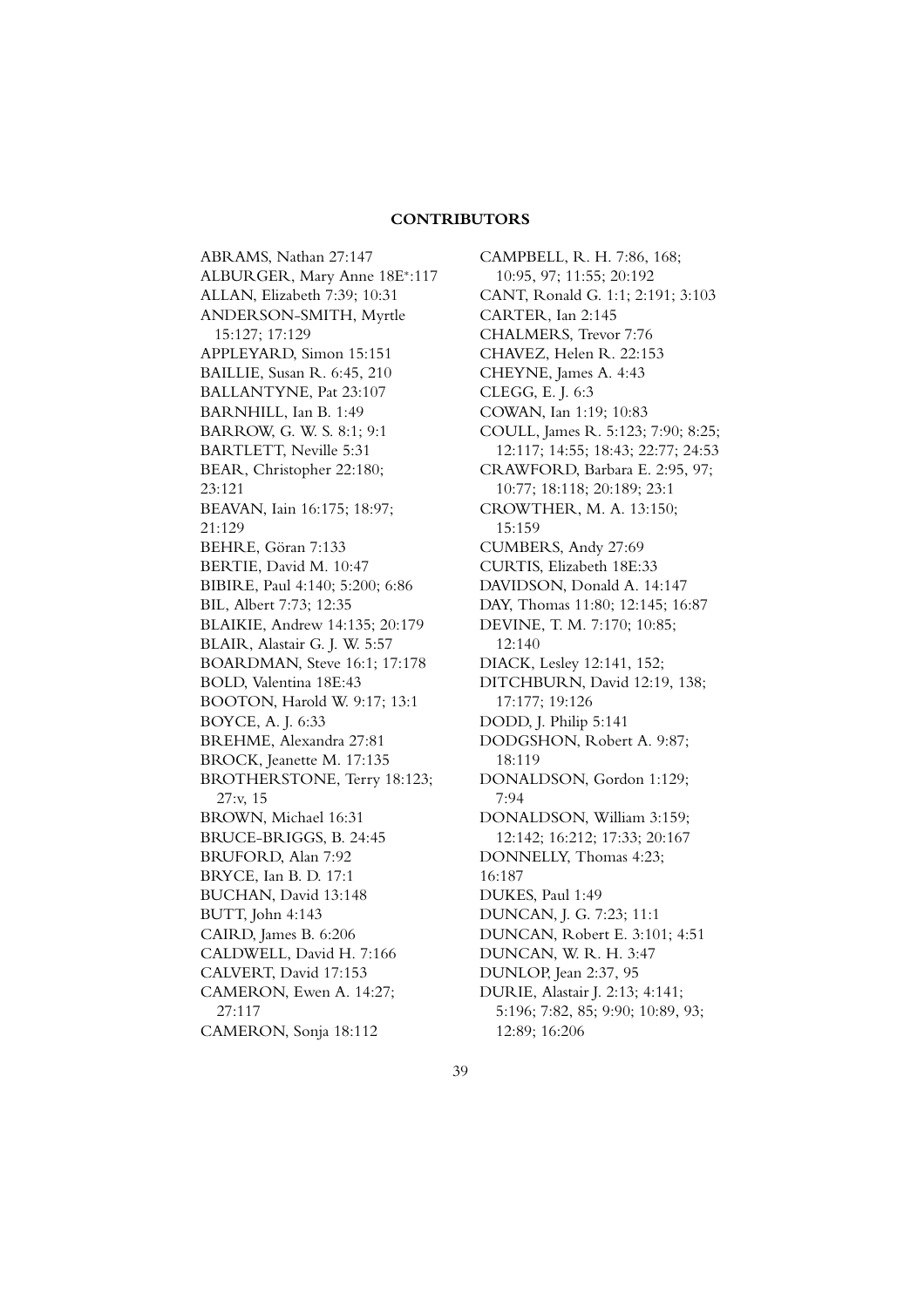DURKAN, John 6:97 EDINGTON, Carol 17:181 EDWARDS, John F. 21:153 ELDER, Morag Anne 7:83 FENTON, Alexander 5:87; 13:142 FLADMARK, Magnus 17:173 FORSYTHE, Diana 6:63 FORTE, A. D. M. 27:204 FRYER, Linda G. 15:1 FURGOL, Edward M. 7:119 GEIGER, Till 13:103 GIBSON, John S. 11:81 GILBERT, Heather 1:177 GOODARE, Julian 21:17 GORMAN, Martyn 19:125 GRAY, Malcolm 1:89, 127; 2:193; 5:86, 88; 6:85; HANNABUSS, Stuart 15:135 HARPER, Marjory 6:84,169; 9:53, 91; 10:94; 12:151; 13:143, 146; 14:69, 154; 24:96; 27:99 HART, Rachel M. 8:69; 9:83; 11:73; 12:133 HAWS, Charles H. 5:91 HENDERSON, Ian 18:57 HOOK, Judith 5:193 HOUSTON, Rab 16:55 HUNTER, James 1:199; 2:57; 13:145; 27:1, 187 JAMIESON, T. R. 21:57 JOHNSTON, Dorothy B. 4:127, 134; 5:71, 179; 6:71. 193; 7:61; 11:11 JONES, Barri 22:1 JONES, Patrick 20:47 KASDAGLI, Aglaia E. 14:109 KEILLAR, Ian 22:1 KINCAID, Andrew 27:215 KINNEAR, Jennifer 19:115 KIRK, James 7:1 LAMBERT, Robert A. 17:153; 20:113; 21:99 LAWSON, Alan B. 7:159

LEE, C. H. 11:83; 15:162 LENEMAN, Leah 9:77; 10:73; 11:29 LENMAN, Bruce 5:84; 15:155 LEVITT, Ian 17:55; 19:85; 20:87; 24:75 LINDQUIST, Ole 17:17 LLOYD, M. G. 17:191 LYNCH, Michael 7:165; 12:137 MacAULAY, Donald 5:89; 6:81 McCANNELL, Daniel 27:225 McCOMBIE, Arthur 1:127; MacDONALD, Alan R. 22:45 MACDONALD, Alastair J. 20:31 MACDONALD, Fraser 20:125 MACDONALD, Ian R. 9:45; 19:75 MACDONALD, Stuart 7:47 MACFARLANE, Leslie J. 14:148; 18:116 McGEACHY, Robert A. A. 19:21, 127 McHARDY, A. K. 8:75; 10:79 MacINNES, Allan I. 9:88; 13:31; 15:154 MACKAY, Donald 16:141 McKEAN, Thomas 18E:103 MACKILLOP, Andrew 21:149; 27:212 MACLAREN, Allan 17:186 McLAREN, Colin A. 1:115, 223; 2:85, 183; 3:87; 10:1; 15:123; 18E:135 McLENNAN, Bruce 2:119 McLEAN, Lawrie 22:167 MacLEOD, James Lachlan 21:79 McCLURE, J. Derrick 5:200; 6:201; 9:94; 22:177 McMULLEN, David Lee 27:169 MADDEN, Craig A. 3:1 MANSON, Hugo 27:1, 187 MANSON, T. M. Y. 2:192 MARSDEN, Ben 27:218 MARSHALL, Rosalind K. 8:76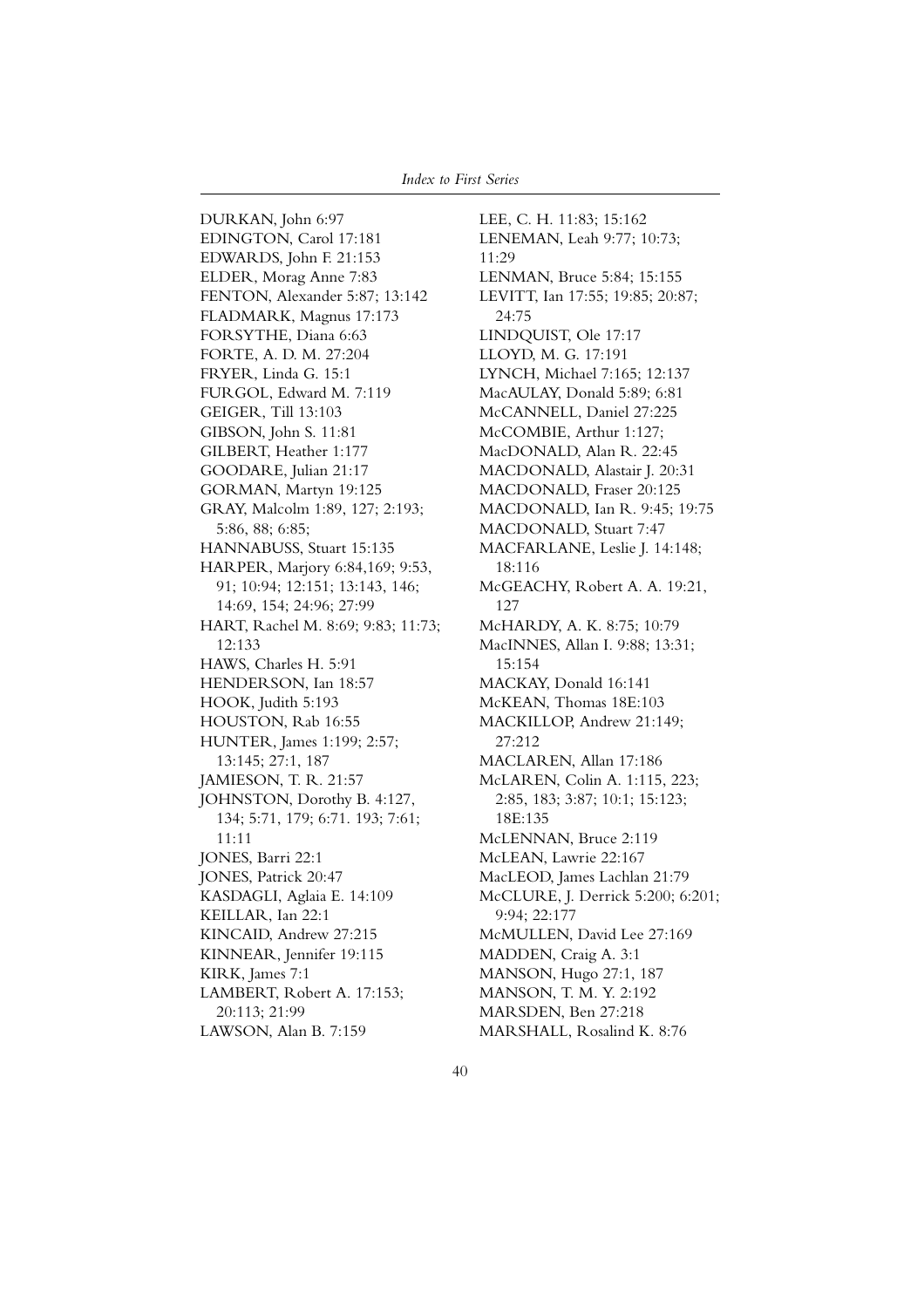MASON, Andrew K. 14:113; 15:157, 160 MATHER, Alexander S. 8:39 MAXWELL-STUART, P. G. 18:1 MELLOR, Roy E. H. 19:107 MICHIE, Ranald C. 3:61; 4:69; 15:163 MILLAR, Robert McColl 18E:55 MILLER, Hugh G. 21:150 MILLER, Stephen 20:149 MILTON, Colin 12:148; 18:125; 18E:83 MITCHISON, Rosalind 5:194 MONTGOMERY, Fiona A. 5:86, 195 MOORE, Kathryn L. 21:39 MOORE, Lindy R. 3:123; 5:155; 15:45 MOSS, Michael 5:198 MULLINS, Chris 21:155 MUNRO, Jean 5:191; 10:77, 87; MUNRO, R. W. 5:83 MURDOCH, Alexander 6:157 MURDOCH, Steve 18:31; 22:63 MURRAY, Athol L. 4:1 MURRAY, Isobel 6:183; 15:165 NAPHY, William G. 21:151 NEVILLE, Cynthia J. 14:150; 18:113 NEWLANDS, David 27:81 NICOLAISEN, W. F. H. 3:105; 18E:67 NOBLE, R. Ross 7:71 Ó BAOILL, Colm 6:204; 7:88, 168 O'BYRNE, Catherine 17:191 OLSON, Ian A. 7:151; 14:159 ORAM, Richard D. 19:1 PATERSON, John 27:43 PATON, David M. M. 13:75 PATRICK, John 1:151

PAYNE, Peter L. 12:147; 15:166; 16:203; 17:184; 18:122; 19:130; 23:122 PEDERSEN, Sarah 22:159 PENNINGTON, Carolyn J. 19:129 PERCHARD, Andrew 27:187, 221 PERREN, Richard 4:143; 12:145; 14:160 PICKLES, J. D. 27:226 PIRIE, Jane 21:141 PITTOCK, Murray G. H. 10:88; 16:73 PITTOCK WESSON, Joan H. 21:121 PORTER, James 18E:1; 20:190 POWER, Rosemary 7:72; 15:151 PRENTIS, Malcolm D. 12:105 RAE, Thomas I. 5:82 RALSTON, Ian 17:175 RANSON, E. 10:91 REDWOOD, Stewart D. 14:1 REILLY, T. 7:89 RICE, C. Duncan 1:65; 27:210 RICHARDS, Eric 2:57; 5:1 ROBB, David S. 8:78 ROBERTS, Alasdair 10:19; 17:1; 24:17 ROBERTSON, Barry 24:1 ROEBUCK, Peter 6:207 ROSS, Alasdair 20:1; 21:1 RUTHERFORD, Andrew 13:140 SANDERSON, Margaret H. B. 2:1 SANDERSON, Michael 14:156 SANGER, Chesley W. 20:71 SCOTT, William 5:196 SCULLION, Adrienne 15:63 SHEETS, John W. 6:13 SHEPHERD, Ian A. G. 7:163; 8:73 SHEPPERSON, George 5:199 SHIEL, Alison 22:121 SIMPSON, Grant G. 5:191 SIMPSON, John 6:209; 8:74 SIMS, David 19:128